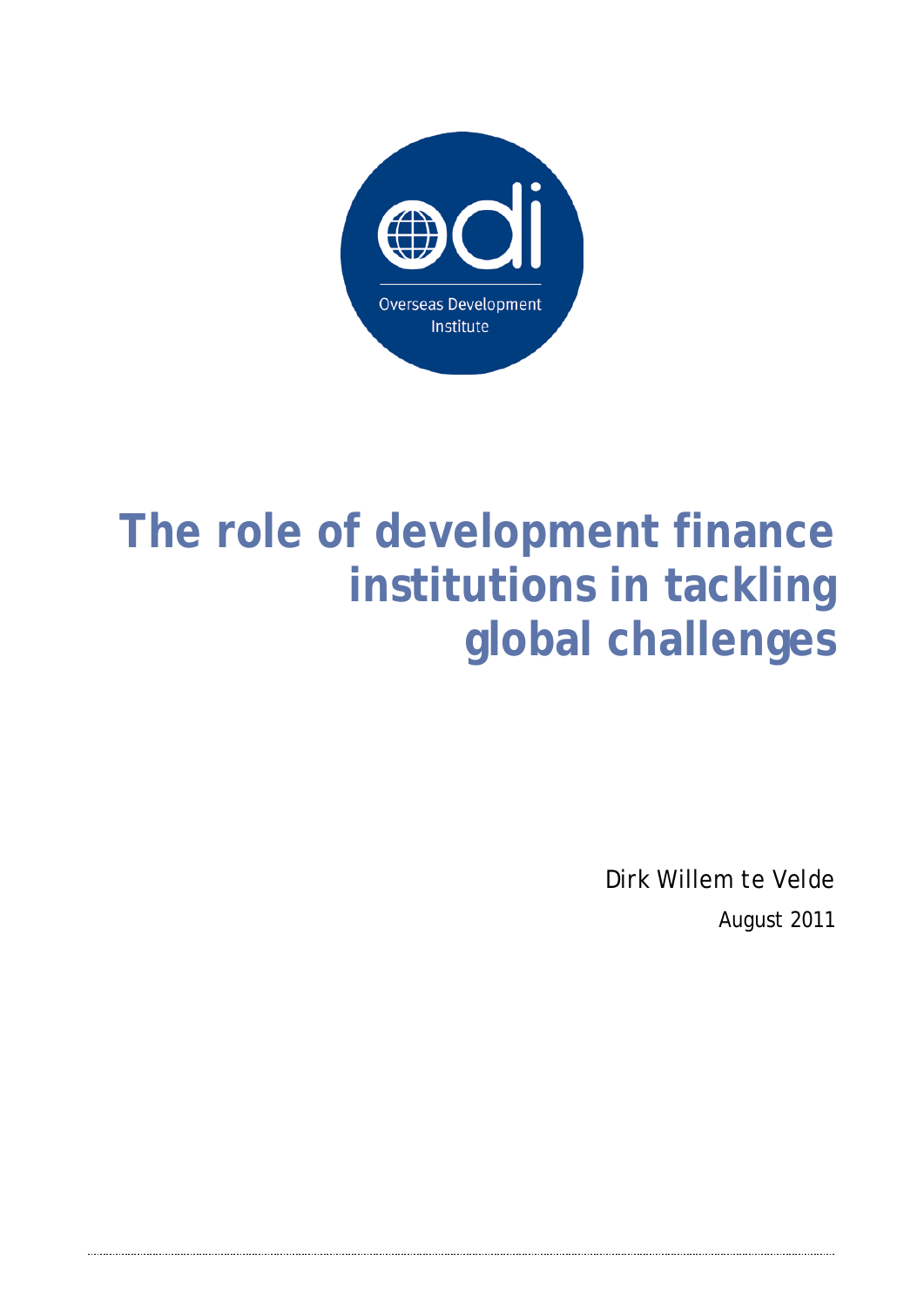### **Acknowledgements**

This document is an output from a project funded by the UK Department for International Development (DFID) for the benefit of developing countries. However, the views expressed and information contained in it are not necessarily those of or endorsed by DFID, which can accept no responsibility for such views or information or for any reliance placed on them.

I thank Matt Geddes for comments and Ding Yi Sen for research assistance. Thanks to Isabella Massa for data.

Overseas Development Institute 111 Westminster Bridge Road London SE1 7JD, UK

Tel: +44 (0)20 7922 0300 Fax: +44 (0)20 7922 0399 www.odi.org.uk

Disclaimer: The views presented in this paper are those of the author and do not necessarily represent the views of ODI or our partners.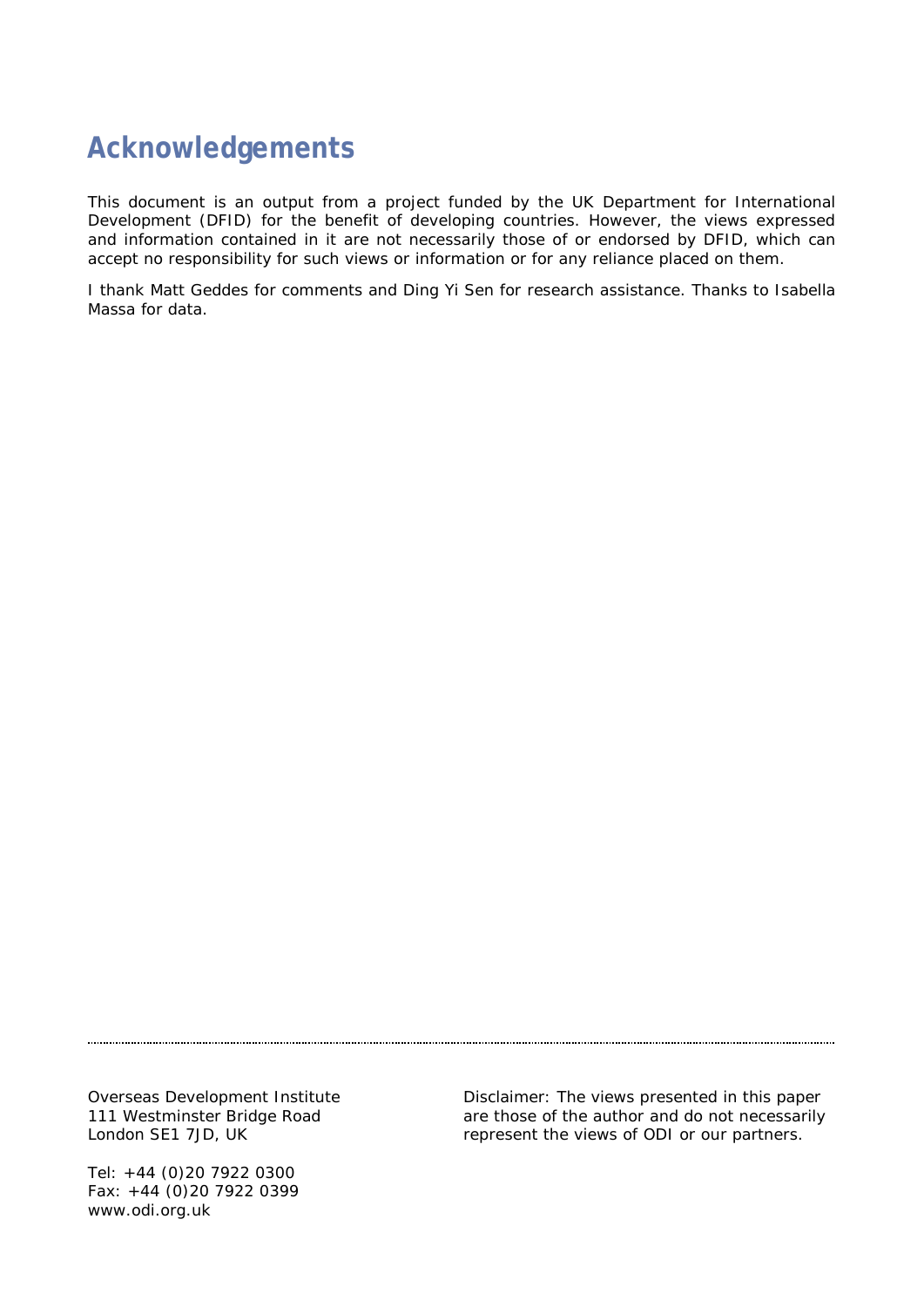## **Contents**

|                         | <b>Tables and figures</b>                                                           | Ιi                  |
|-------------------------|-------------------------------------------------------------------------------------|---------------------|
|                         | <b>Abbreviations</b><br><b>Executive summary</b>                                    | iii<br>$\mathbf{v}$ |
|                         |                                                                                     |                     |
| 1                       | <b>Introduction</b>                                                                 |                     |
| $\overline{\mathbf{c}}$ | DFIs: background information                                                        | $\overline{2}$      |
| 3                       | Appropriate policy responses to global challenges                                   |                     |
| 3.1                     | Appropriate policy responses: the role of the private sector DFIs                   | 4                   |
| 3.2                     | Appropriate DFI instruments                                                         | 6                   |
| 4                       | Measuring the contribution of DFIs in tackling global challenges                    | 8                   |
| 4.1                     | Some shortcomings of standard DFI impact assessments                                | 8                   |
| 4.2                     | Maintaining investment and growth during crises: how to measure additionality?      | 8                   |
| 4.3                     | Helping the transition to a low carbon development path: how to measure the effects |                     |
|                         | of DFIs?                                                                            | 10                  |
| 5                       | DFIs and global challenges: empirical evidence                                      | 11                  |
| 5.1                     | Maintaining investment and growth during crises: what does the macro evidence       |                     |
|                         | suggest?                                                                            | 11                  |
| 5.2                     | Helping with the transition to a low carbon path                                    | 13                  |
| 6                       | <b>Conclusions and policy implications</b>                                          | 15                  |
|                         | <b>References</b>                                                                   | 17                  |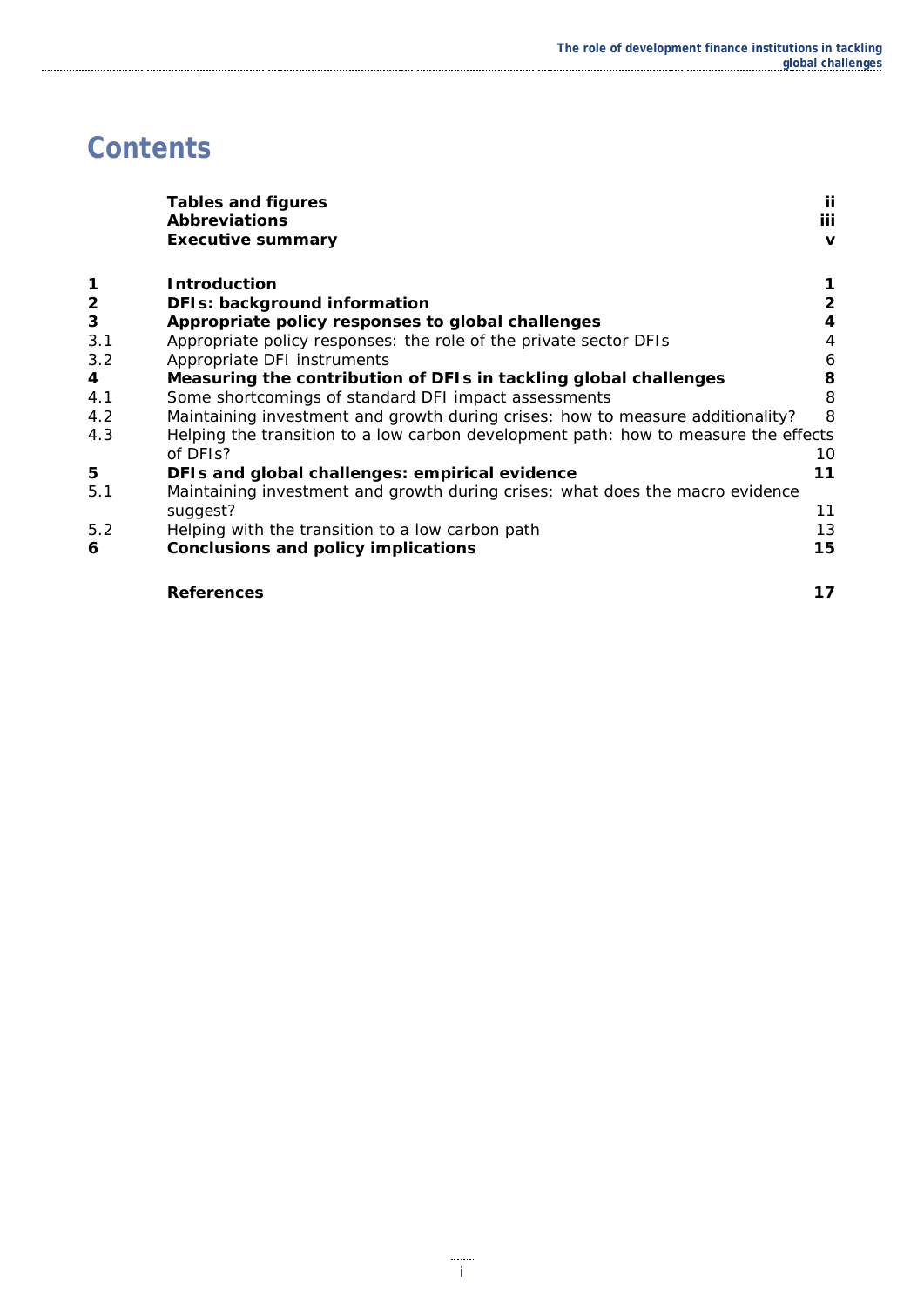## <span id="page-3-0"></span>**Tables and figures**

#### **Tables**

| Table 1: Exposure of DFIs, by instrument and sector, 2009 (%)              | -3 |
|----------------------------------------------------------------------------|----|
| Table 2: Global challenges and policy responses: illustrations             | .5 |
| Table 3: Comparing ex-ante development impact (selected indicators)        | -8 |
| Table 4: FDI and DFIs' portfolios and changes by region, 2008-2009 (%)     | 11 |
| Table 5: Econometric evidence for the catalytic effects of DFIs            | 13 |
| Table 6: Econometric evidence for the effects of DFIs on energy efficiency | 14 |
| Table 7: Global challenges, macroeconomic evidence and DFI policy issues   | 16 |
|                                                                            |    |

#### **Figures**

Figure 1: [Investments by DFIs are not concentrated in the poorest countries, although CDC scores better](#page-18-0)  [than IFC and EIB](#page-18-0) [12](#page-18-0)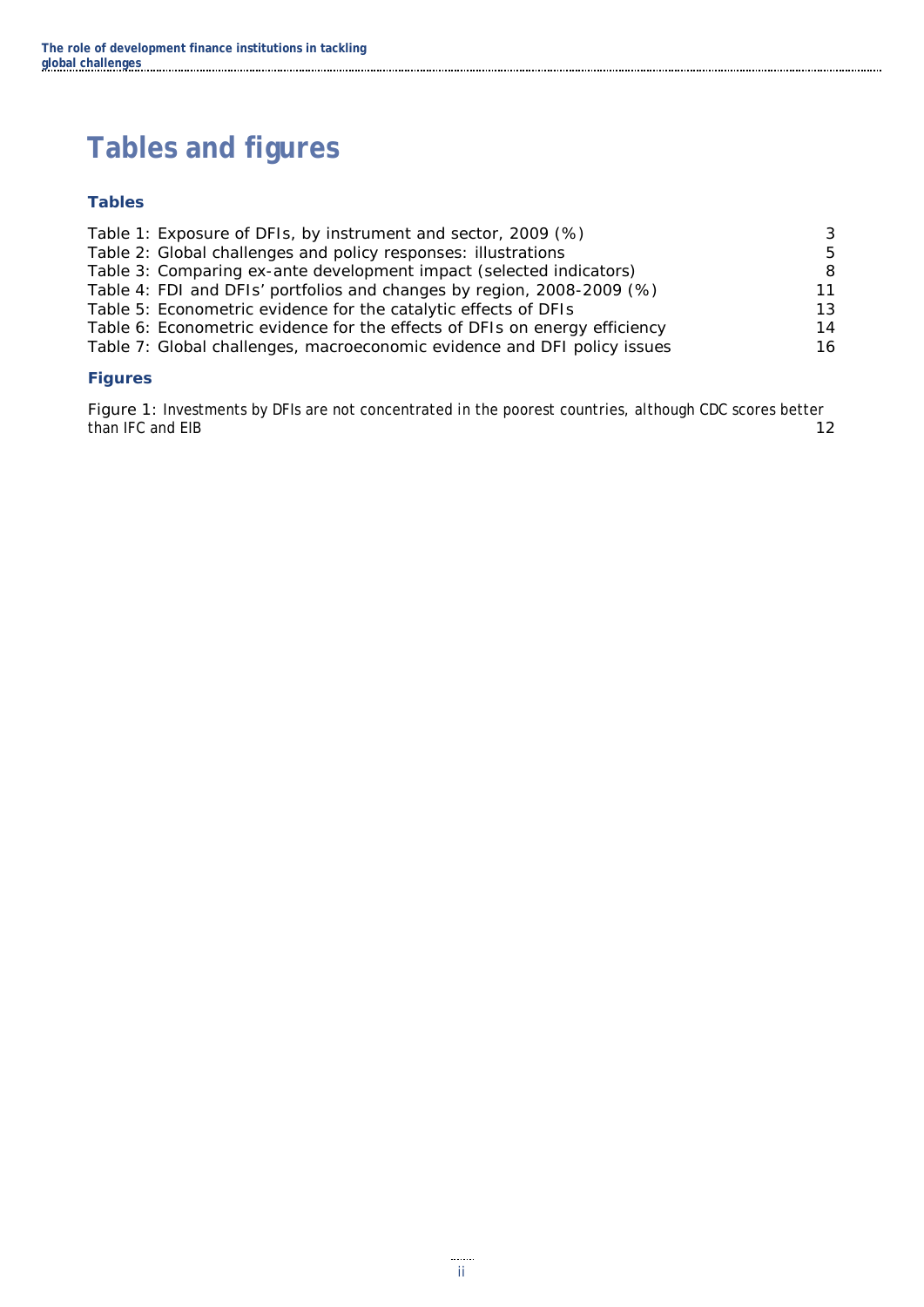## <span id="page-4-0"></span>**Abbreviations**

| <b>ACP</b>                | African, Caribbean and Pacific                               |
|---------------------------|--------------------------------------------------------------|
| <b>ADM</b>                | Asia Debt Management                                         |
| <b>AFD</b>                | French Development Agency                                    |
| <b>AfDB</b>               | African Development Bank                                     |
| <b>BIO</b>                | Belgian Investment Company for Developing Countries          |
| <b>CDC</b>                | Formerly Commonwealth Development Corporation, now CDC Group |
| <b>COFIDES</b>            | Spanish Development Finance Company                          |
| <b>DEG</b>                | German Investment Corporation                                |
| <b>DFI</b>                | Development Finance Institution                              |
| <b>DOTS</b>               | Development Outcome Tracking System                          |
| <b>EBRD</b>               | European Bank for Reconstruction and Development             |
| <b>EDFI</b>               | European Development Finance Institutions                    |
| EIB                       | European Investment Bank                                     |
| <b>ETTG</b>               | European Think Tanks Group                                   |
| EU                        | European Union                                               |
| <b>FDI</b>                | Foreign Direct Investment                                    |
| <b>FMO</b>                | Netherlands Development Finance Company                      |
| <b>GDP</b>                | <b>Gross Domestic Product</b>                                |
| <b>GEF</b>                | <b>Global Environment Facility</b>                           |
| <b>GPR</b>                | Corporate Policy Project Rating                              |
| <b>IDA</b>                | International Development Association                        |
| <b>IFC</b>                | International Finance Corporation                            |
| IFI.                      | International Financial Institution                          |
| <b>IFU</b>                | Industrialisation Fund for Developing Countries              |
| <b>IFV</b>                | <b>Investment Fund for Emerging Markets</b>                  |
| <b>IMF</b>                | <b>International Monetary Fund</b>                           |
| $\overline{1\varnothing}$ | Investment Fund for Central and Eastern Europe               |
| <b>IPG</b>                | <b>International Public Goods</b>                            |
| <b>KfW</b>                | German Development Bank                                      |
| <b>MDB</b>                | Multilateral Development Bank                                |
| <b>MIGA</b>               | Multilateral Investment Guarantee Agency                     |
| <b>ODA</b>                | <b>Official Development Assistance</b>                       |
| <b>OeEB</b>               | Development Bank of Austria                                  |
| <b>OOF</b>                | <b>Other Official Flow</b>                                   |
| <b>OPIC</b>               | Overseas Private Investment Corporation                      |
| <b>PPP</b>                | <b>Purchasing Power Parity</b>                               |
| <b>PROPARCO</b>           | Promotion and Participation for Economic Cooperation         |
| <b>SBI</b>                | Belgian Corporation for International Investment             |
| <b>SEI</b>                | Sustainable Energy Initiative                                |
| <b>SIFEM</b>              | Swiss Investment Fund for Emerging Markets                   |
| <b>SIMEST</b>             | Italian Financial Institution for Companies Abroad           |
| <b>SOFID</b>              | Portuguese Development Finance Institution                   |
| <b>TA</b>                 | <b>Technical Assistance</b>                                  |
| <b>TIMS</b>               | Transition Impact Monitoring System                          |
| <b>UN</b>                 | <b>United Nations</b>                                        |
| <b>UN</b>                 | UN Conference on Trade and Development                       |
| <b>UNDP</b>               | UN Development Programme                                     |
| <b>WDI</b>                | World Development Indicator                                  |
| <b>WEF</b>                | World Economic Forum                                         |
|                           |                                                              |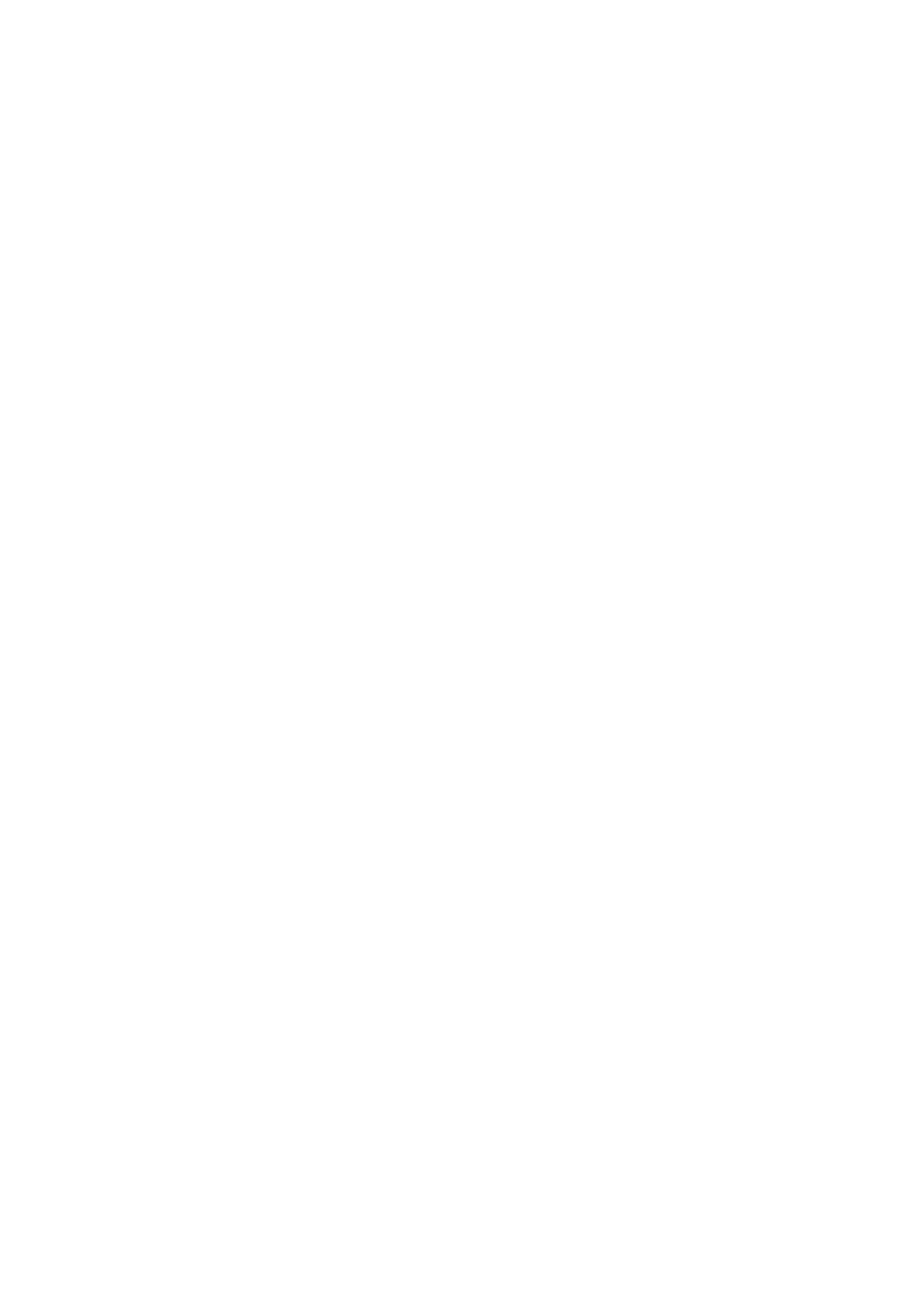### <span id="page-6-0"></span>**Executive summary**

The world is increasingly facing global challenges. Climate change, financial crises, food and oil price swings, security threats and increasing scarcity of water, energy and land resources are affecting growth and poverty prospects of developing countries more and more – yet the traditional thinking on development assistance is often rooted in national development plans. Meanwhile, development finance institutions (DFIs) measure their impact only at the micro level. We develop a mapping of policy responses, including the role of DFIs, in tackling global challenges.

DFIs have become more important over the past decade. They can provide finance (e.g. loans, guarantees, equity) for the public and private sectors. Private sector support by DFIs globally in terms of annual commitments has grown rapidly, from \$15.4 billion in 2003, to \$21.4 billion in 2005 and \$33 billion in 2009. This represents more than a doubling in annual commitments over the past six years. DFI support is now equivalent to a quarter of official development assistance (ODA), although it is mostly not counted as ODA. There are 26 developing countries where investment by three DFIs (IFC, EIB and CDC) together have averaged between 2% and 12% of total domestic investment for the period for which data are available – this is quite considerable. Therefore, examining the *macro* effects of DFIs in terms of tackling global challenges is appealing.

As such, this paper shifts the debate on measuring the impacts of DFIs that support the private sector. Traditional impact assessments focus on micro-level impacts – but we argue that DFIs can play an important role in tackling global challenges. This requires an expansion of the focus of DFIs from addressing capital market failures to addressing market and coordination failures associated with technology adoption and the environment (in some cases DFIs already do this). The measurement of impacts also needs to reflect to what extent DFIs contribute towards tackling global challenges.

The paper develops a general methodology for estimating the aggregate impact of DFIs on investment (especially during financial crises and in post-conflict periods) and the ability of DFIs to improve energy efficiency. Using regression analyses, based on available data from EIB, EBRD, IFC and CDC, we find that DFIs increased total investment and improved energy efficiency in recipient countries compared with the constructed counterfactual. A one percentage point increase in DFI as a percentage of gross domestic product (GDP) would lead to a 0.8 percentage point change in the investment to GDP ratio. Hence, for 26 countries, DFIs have kept investment to GDP ratios more than 1.5 percentage points higher than would otherwise have been the case. We also find that investment by DFIs has increased total, postconflict investment. We argue that such macro evidence is more appropriate for estimating leverage effects than the static financial additionality or leverage measures presented by DFIs. Further work could examine in which situations DFIs have the greatest leverage impact, and what policy levers could be used to improve the impact of DFIs in tackling global challenges.

We argue DFIs are able to increase investment and, owing to their locational presence, they are likely to be particularly additional in poorer countries. Thus, DFIs could be seen as a useful tool to promote investment and growth in poor countries. Hence, addressing the effects of global financial crises in poor countries might be possible through increasing DFI exposure to such countries in times of crises. This could be achieved partly by maintaining a good pipeline of projects so that, when a crisis hits, DFIs can step in immediately and support a range of projects counter-cyclically; and partly by linking better to additional source of finance (e.g. sovereign wealth funds). It also means that pull (softer terms) and push (more investment officers and better incentives) measures could be designed to stimulate DFI investment in post-conflict countries, and to tackle global challenges more generally.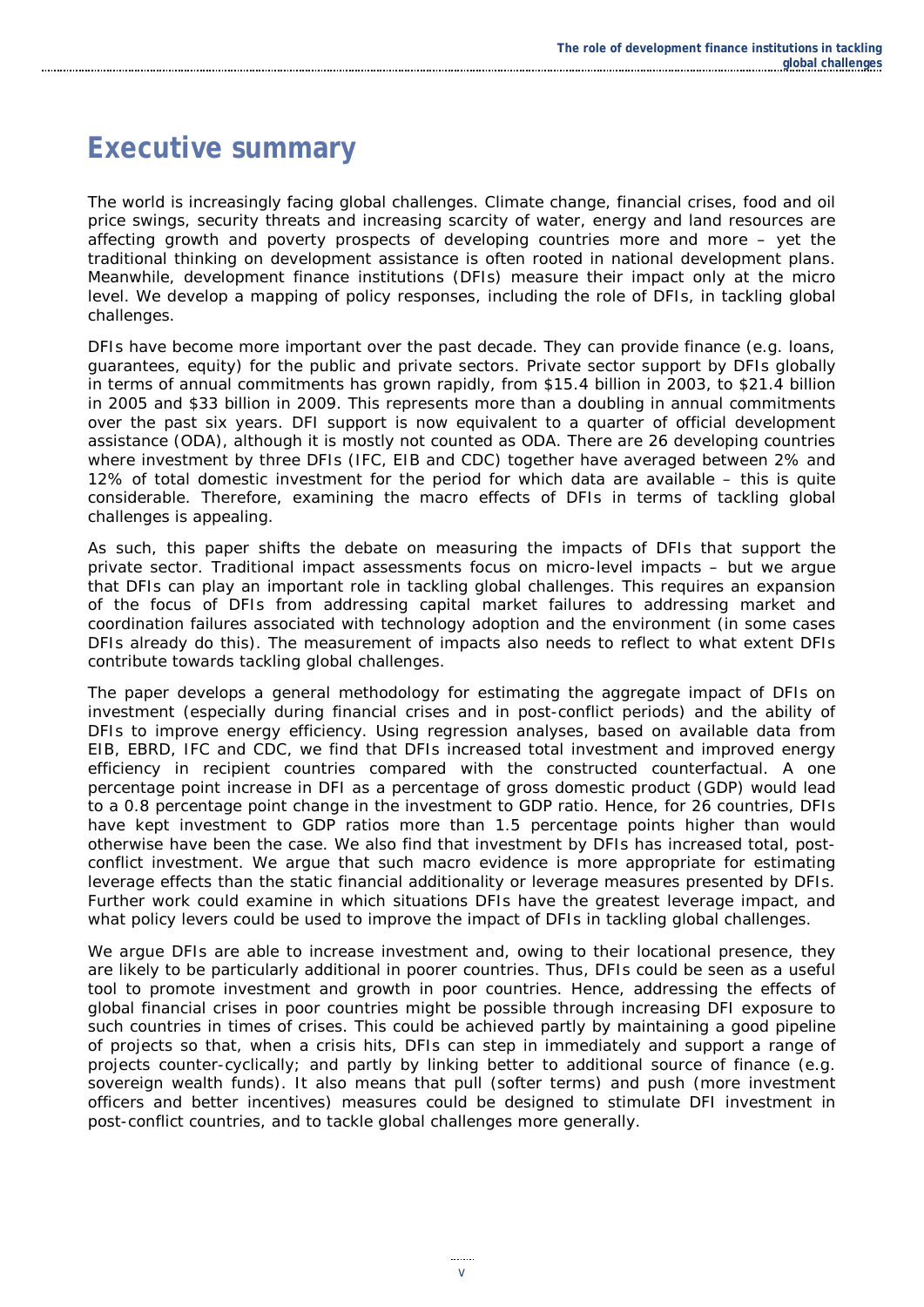# <span id="page-7-0"></span>**1 Introduction**

The world is increasingly facing global challenges which are setting a new context for development and growth, particularly in poor countries. Climate change (Stern, 2006), financial crises (e.g. te Velde et al. 2010), food and oil price swings, security threats and increasing scarcity in water, energy and land resources are affecting the prospects of developing countries more and more – yet the traditional thinking on development assistance is often rooted in national development plans.

This paper contributes to the literature on how aid and non-aid measures can help in addressing such global challenges. For example, international cooperation and policy and rule making in areas such as climate change, trade and global financial systems are of course crucial. International finance may also help – and it is important that public and private resources are mobilised to finance the provision of international public goods (IPGs) (Morrissey et al., 2002). Donors can also play an important role: alongside substantial bilateral programmes, they can support the international financial mechanisms that are often more appropriate for addressing global challenges.

Development finance institutions (DFIs) can provide finance (e.g. loans, guarantees, equity acquisitions) to the public sector (e.g. the International Development Association (IDA) and most parts of the multilateral development banks (MDBs)) and the private sector (the International Finance Corporation (IFC), the UK's CDC Group (formerly the Commonwealth Development Corporation), the German Investment Corporation (DEG), most of the European Bank for Reconstruction and Development (EBRD), part of the European Investment Bank (EIB)). The shareholders (donor countries) provide callable capital/endowments (counted as official development assistance (ODA)) to DFIs, which they use to provide loans (often counted as other official flows (OOFs)) and take equity positions that can leverage in other sources of finance, including private finance.

The business of DFIs has grown fast in recent years (e.g. Dellacha and te Velde, 2007; Perry, 2011) and they are increasingly visible in national economies. In value terms, DFI support to the private sector is equivalent to a quarter of ODA. However, while there is a significant debate on the macro effects of aid on investment and growth (e.g. Hansen and Tarp, 2001; Rajan and Subramanian, 2007) and, increasingly, on climate change, such a literature does not exist for the macro effects of DFIs. Instead, impact evaluations focus on the micro level, making it difficult to assess the aggregate effects of DFIs in tackling global challenges.

This paper aims to map DFI instruments onto global challenges and to provide summary metrics for this; to present detailed evidence on the effectiveness of DFIs in terms of tackling global challenges (e.g. by examining the role of DFIs in promoting investment and growth during the global financial crisis); and to understand how donors might support DFIs to address global challenges. It forms part of a project consisting of two papers, along with Massa (2011), examining in detail the growth effects of DFIs, and can be used in conjunction with micro-level assessments and anecdotal evidence. The papers contribute to the emerging literature on the (macro) effects of DFIs.

The paper first provides background information on DFIs (Section 2) and then reviews a set of global challenges and possible policy responses (Section 3). Section 4 discusses the possible roles for DFIs in overcoming these global challenges (e.g. what market failures they address, what blend of instruments they can use in which situations). Section 5 presents a new metric and a number of examples in measuring the impact of DFIs in terms of tackling global challenges. Section 6 concludes.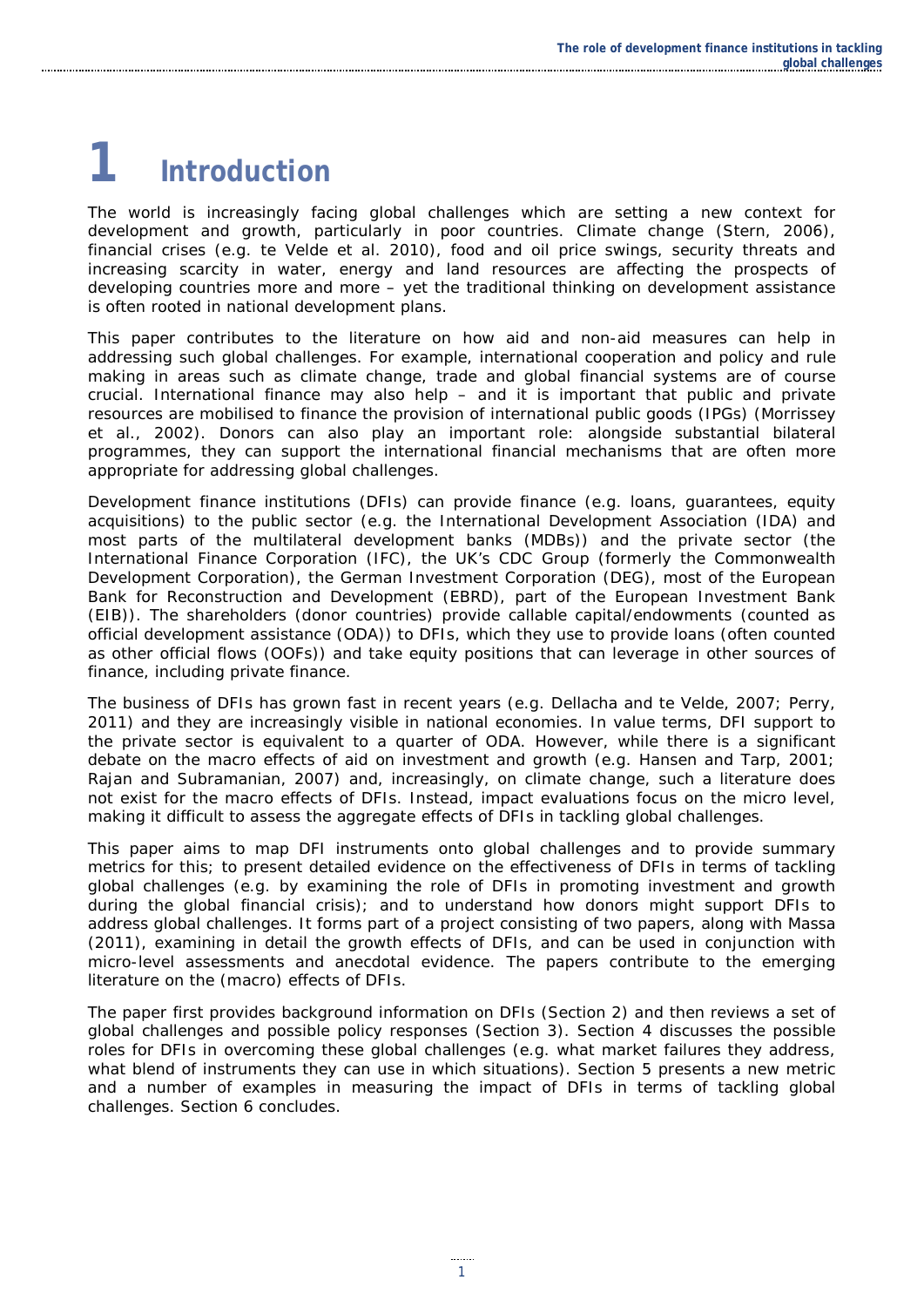# <span id="page-8-0"></span>**2 DFIs: background information**

The objectives of DFIs are one or more of the following: to invest in sustainable private sector projects; to maximise impacts on development; to remain financially viable in the long term; and to mobilise private sector capital. Many DFIs are owned by the public sector only (CDC, DEG, Sweden's Swedfund, Norway's Norfund, the US Overseas Private Investment Corporation (OPIC)). France's Promotion and Participation for Economic Cooperation (PROPARCO), the Netherlands Development Finance Company (FMO), the Spanish Development Finance Company (COFIDES) and the Italian Financial Institution for Companies Abroad (SIMEST) have a mixed public and private ownership structure. The Swiss Investment Fund for Emerging Markets (SIFEM) is privately owned. The multilateral and regional DFIs have multiple shareholders from various countries.

DFIs provide finance (e.g. loans, guarantees, equity investment) to the public sector (most parts of the multilateral development financial institutions, such as the MDBs, e.g. the African Development Bank (AfDB)) or to the private sector (e.g. IFC; CDC; DEG; most of EBRD). The shareholders (donor countries) provide callable capital/endowments to the DFIs, which they use to provide such loans and equity positions. These can leverage in other sources of finance, including private finance. In this paper, we focus on DFIs that support the private sector.

While the core business of DFIs is to invest financial resources, they also provide projectspecific and general technical assistance (TA) and promote standards in the funds or companies in which they invest. Estimates based on the annual accounts of the main DFIs show around \$33 billion-worth of new DFI investments in the private sector in 2009 (in the form of loans, guarantees and changes in equity positions). The largest DFIs include IFC, EBRD and EIB; these are followed by a number of large bilaterals (DEG, FMO, CDC and PROPARCO) and then a long tail of small DFIs.

Private sector support by DFIs globally has grown rapidly in terms of new annual commitments, from \$15.4 billion in 2003 to \$21.4 billion in 2005 (Dellacha and te Velde, 2007) and \$33 billion in 2009. This represents more than a doubling in the past six years, equivalent to a quarter of ODA.

In terms of TA, IFC's total expenditure on advisory services was \$268 million in 2009 alone. Meanwhile, by 2009, EBRD had administered 184 technical cooperation fund agreements, amounting to an aggregate €1.3 billion and around \$78 million in 2007. EIB's Investment Facility provided €11.5 million-worth of TA (in addition to interest rate subsidies) in 2009, but much more through other funds. In 2007, DEG and FMO provided \$8 million-worth of TA each. In aggregate, this could easily reach \$400-worth of grants channelled through DFIs each year.

Key strategic decisions for DFIs centre on the sectors, countries and instruments in which they invest. Table 1 shows that DFIs tend to use loan instruments more than equity instruments, but with large variability across institutions. In terms of geographical distribution, IFC invested 13% in Sub-Saharan Africa (June 2010). In 2009, 52% of CDC's portfolio was invested in Africa (45% in Sub-Saharan Africa), 17% of DEG's and 29% of FMO's.

All of these parameters are under constant review. For example, IFC's exposure in Sub-Saharan Africa was less than 10% a few years ago. CDC's recent reform requires it to be even more focused on Sub-Saharan Africa and South Asia, but with a more even distribution across different type of financial instruments.

<span id="page-8-1"></span><sup>1</sup> Meanwhile, blending platforms (e.g. the European Union (EU) Africa Infrastructure Trust Fund) absorbed some €1 billion in the first few years for developing regions (ETTG, 2011).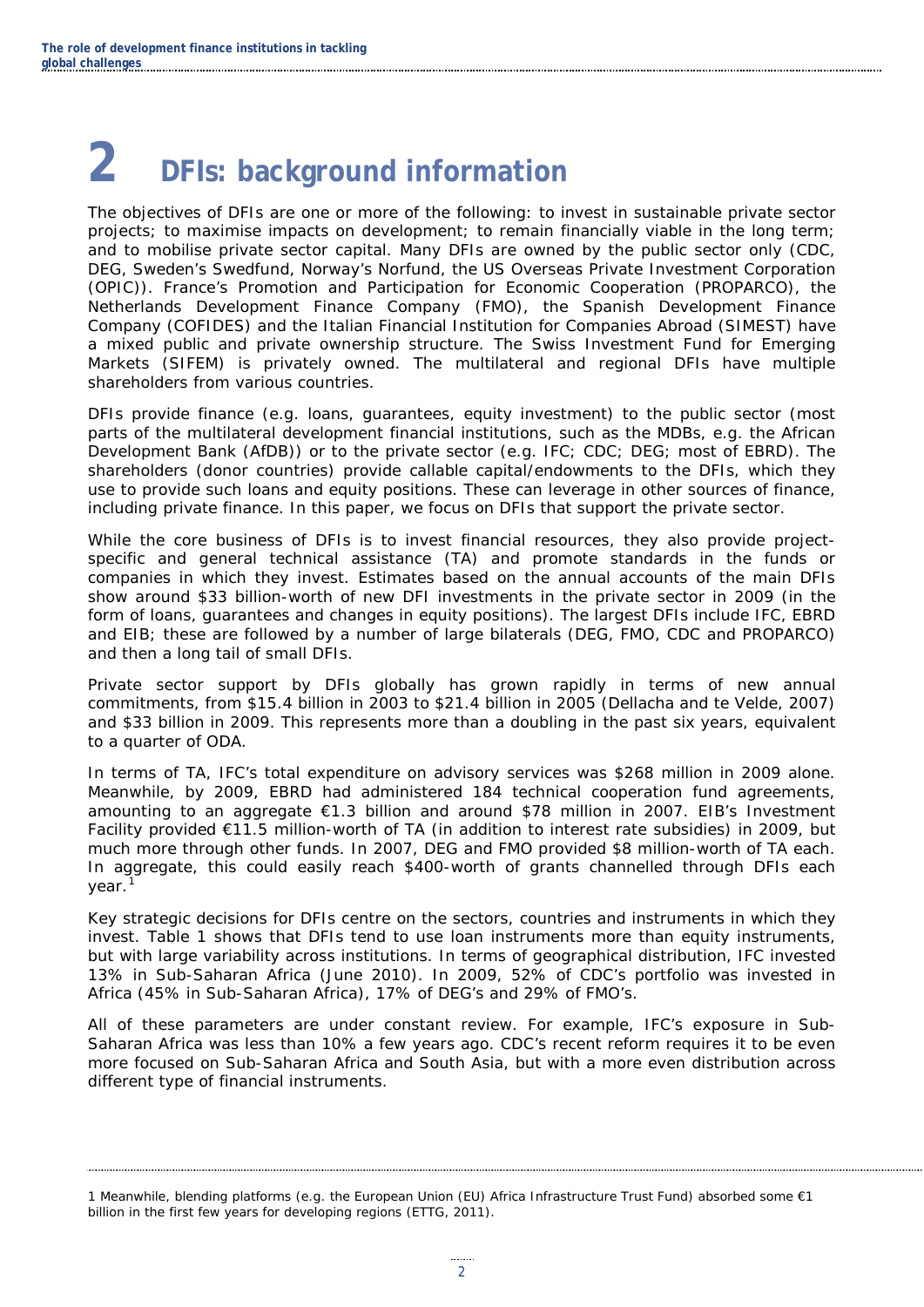<span id="page-9-0"></span>

| Instrument        |                      |          |                | Sector               |                |                |          |          |
|-------------------|----------------------|----------|----------------|----------------------|----------------|----------------|----------|----------|
|                   | (share of portfolio) |          |                | (share of portfolio) |                |                |          |          |
|                   |                      |          |                | Financial            |                |                |          | Other    |
|                   | Equity               | Loans    | Guarantees     |                      | Infrastructure | Agribusiness   | Industry |          |
| <b>BIO</b>        | 38                   | 62       | 0              | 45                   | 20             | 5              | 30       | N/A      |
| CDC               | 96                   | 4        | $\Omega$       | 23                   | 34             | 6              | 18       | 19 (i)   |
| <b>COFIDES</b>    | 94                   | 6        | 0              | 1                    | 45             | 5              | 47       | 3        |
| <b>DEG</b>        | 42                   | 57       | 2              | 35                   | 19             | 13             | 27       | 6        |
| Finnfund          | 45                   | 53       | $\overline{2}$ | 19                   | 28             | 1              | 44       |          |
| <b>FMO</b>        | 45                   | 51       | 3              | 42                   | 24             | 3              | 30       | 2        |
| IFU/IFV/IØ        | 53                   | 44       | 3              | 5                    | 10             | 15             | 63       | 8        |
| Norfund           | 85                   | 15       | 0              | 23                   | 55             | 5              | 11       | 5        |
| <b>OeEB</b>       | 47                   | 42       | 11             | 100                  | N/A            | N/A            | N/A      | N/A      |
| PROPARCO          | 14                   | 84       | 2              | 45                   | 36             | $\overline{4}$ | 12       | 2        |
| <b>SBI</b>        | 57                   | 43       | 0              | 21                   | 13             | 18             | 47       | $\Omega$ |
| <b>SIFEM</b>      | 88                   | 12       | $\Omega$       | 18                   | 3              | N/A            | 79       | N/A      |
| <b>SIMEST</b>     | 100                  | $\Omega$ | $\Omega$       | $\overline{2}$       | 8              | 8              | 78       | 4        |
| <b>SOFID</b>      | 0                    | 83       | 17             | N/A                  | N/A            | N/A            | 100      | N/A      |
| Swedfund          | 64                   | 36       | 0              | 8                    | 22             | 1              | 64       | 5        |
| EBRD<br>$(***)$   | 15                   | 85       | 0              | 36                   | 37             | 8              | 18       | N/A      |
| $(x * x)$<br>EIB. |                      |          |                | $\overline{2}$       | 65             | 10             | 23       | N/A      |
| IFC.<br>(**)      | 18                   | 55       | $27*$          | 48                   | 25             | 2              | 25       | N/A      |

#### Table 1: **Exposure of DFIs, by instrument and sector, 2009 (%)**

*Notes*:

Other sectors include: global financial markets; global manufacturing and services; health and education; oil, gas, mining and chemicals; sub-national finance; information and communication technology; etc. (i) In the case of CDC, for example, the 'other' sector category includes health care 8%; mining 6%; others 6%.

(\*) The Global Trade Finance Programme is included. Moreover, a new agreement will allow IFC to market the products of the Multilateral Investment Guarantee Agency (MIGA), a deal which will give businesses added comfort as they move into riskier markets. In 2010, the percentages had increased to 31%, whereas loans had fallen to 45% and equity (including equity-type, quasi-equity products) had increased to 23%.

(\*\*) For sectors and instruments we used commitments.

BIO = Belgian Investment Company for Developing Countries; Finnfund (Finland); IFU = Industrialisation Fund for Developing Countries, IFV = Investment Fund for Emerging Markets, IØ = Investment Fund for Central and Eastern Europe (Denmark); OeEB = Development Bank of Austria; SBI = Belgian Corporation for International Investment; SOFID = Portuguese Development Finance Institution.

*Source*: European Development Finance Institutions (EDFI) annual report, annual DFI reports and own calculations, in Kingombe et al. (2011).

Appendix B, Table B2, shows that, in some 26 countries, investments by IFC, EIB and CDC combined amount on average (over the years with available data) to more than 2% of total domestic investment. Table B1 in Appendix B provides actual data sorted by importance of DFI exposure compared with total domestic investment.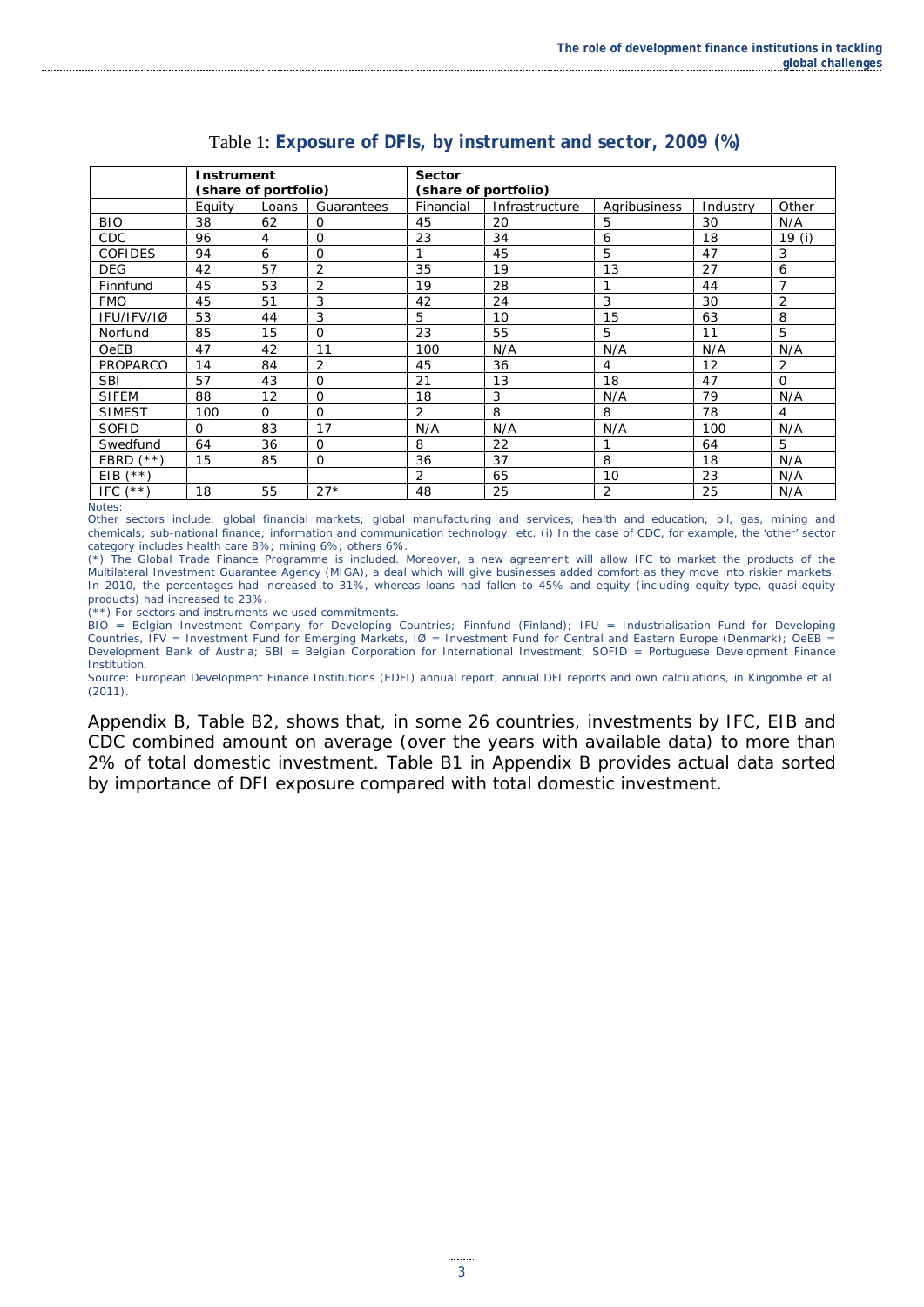# <span id="page-10-0"></span>**3 Appropriate policy responses to global challenges**

Global challenges often relate to the failure to provide IPGs (Morrissey et al., 2002), for example a clean, stable and secure environment, eradication of communicable diseases, globally available knowledge and global economic governance. It can also be framed in terms of risks and opportunities.

The World Economic Forum's (WEF's) 2011 Global Risk Report presents the risks that are most likely and that will have greatest impact in the coming decade: climate change, fiscal crises, economic disparity, global governance failures, storms and cyclones, geopolitical conflict, corruption, flooding and water insecurity. Recent discussions have also focused on commodity and oil volatility. The world is becoming richer and more globalised, but is also increasingly affected by crises on a global scale, which can have major effects on poor countries.

For the purposes of this paper, we divide the challenges into three categories: 1) economic: maintaining investment during global economic crises; 2) environmental: facilitating the transition towards a low carbon development path; and 3) other: providing global health and security and addressing volatility and equity concerns.

#### <span id="page-10-1"></span>3.1 Appropriate policy responses: the role of the private sector DFIs

There are also opportunities to address these global risks. Here, we distinguish among four different types of policy responses to tackle these global challenges: 1) global rules; 2) developed country policies; 3) aid and public sector DFIs; and 4) DFIs supporting the private sector. When thinking about the role of private sector DFIs (the topic of this paper), we also need to take into account the role of other policy responses. Table 2 below maps policy responses onto global challenges. For example, the transition towards a low carbon development path or the safeguarding of the stability of the global financial system requires global rules. On the other hand, protecting the incomes of the poorest in a crisis may require grant aid. Both of these are situations with a limited role for private sector DFIs, yet we also think that the role of private sector is wider than addressing capital market imperfections.

Private sector DFIs are involved whenever there are market failures. In general terms, DFI support is most valuable in activities where there is a lack of capital but where the private sector can be leveraged in; where technological and environmental market failures are greatest; where the effects of DFI interventions are greatest (compared with other instruments such as grant aid and based on the comparative advantage of the DFI); in sectors that matter most for development, using the instruments that are most appropriate; and in countries (or states in a country) that need support the most. Below we discuss where DFIs can step in.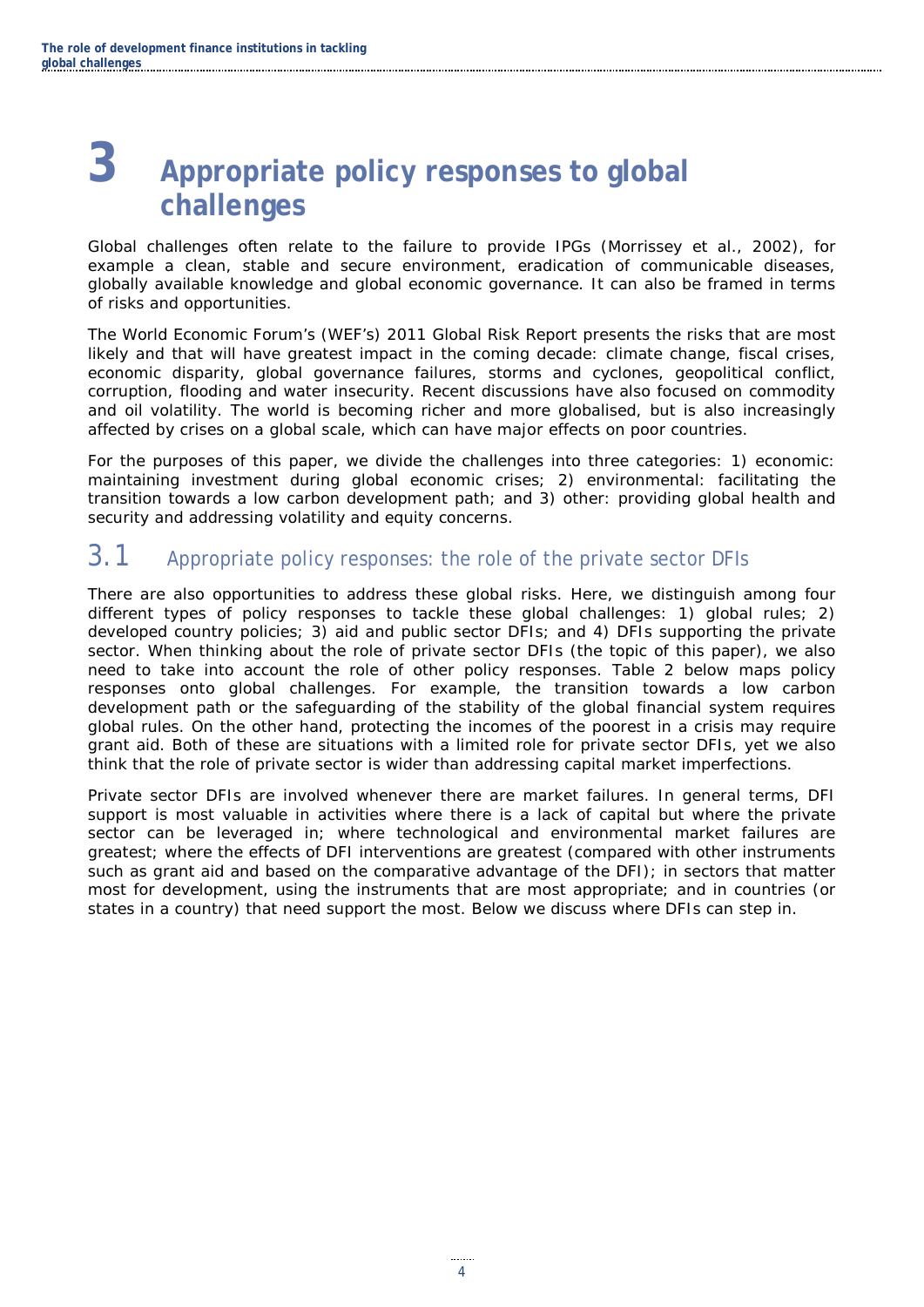<span id="page-11-0"></span>

|                                                                                | Economic                                                                                                                          | Environmental                                                                                                                                  | Other                                                                                                                                    |  |  |  |
|--------------------------------------------------------------------------------|-----------------------------------------------------------------------------------------------------------------------------------|------------------------------------------------------------------------------------------------------------------------------------------------|------------------------------------------------------------------------------------------------------------------------------------------|--|--|--|
| Global rules (IPGs)                                                            |                                                                                                                                   |                                                                                                                                                |                                                                                                                                          |  |  |  |
|                                                                                | Global rules on capital<br>markets (e.g. G20)                                                                                     | Rules on carbon emissions<br>to get interest from<br>private sector (UNFCCC)                                                                   | Global rules on public<br>health; UN Security<br>Council on conflict<br>(promote IPGs)                                                   |  |  |  |
| Developed country policies                                                     |                                                                                                                                   |                                                                                                                                                |                                                                                                                                          |  |  |  |
| <b>Domestic</b>                                                                | Promote systemic<br>financial stability                                                                                           | Promote a low carbon<br>domestic economy                                                                                                       | Contribute domestically to<br><b>IPGS</b>                                                                                                |  |  |  |
| External                                                                       | Export and investment<br>credits                                                                                                  | Trade and investment<br>policies that promote low<br>carbon development<br>positively                                                          | Contribute non-aid funds<br>to IPGs                                                                                                      |  |  |  |
| Aid and public sector DFIs (e.g. IDA)                                          |                                                                                                                                   |                                                                                                                                                |                                                                                                                                          |  |  |  |
| Aid                                                                            | Maintain critical public<br>spending in low-income<br>countries - improve<br>counter-cyclicality (e.g.<br>crisis response window) | Climate finance to be new<br>and additional; however,<br>some support for energy<br>efficiency (Rio marker)<br>classified as ODA               | Provide aid to IPGs -<br>especially in case of<br>'weakest link' finance                                                                 |  |  |  |
| <b>Blended</b> aid                                                             | Maintain critical public<br>spending in more resilient<br>countries - improve<br>counter-cyclicality                              | Blended finance for public<br>sector projects (e.g. some<br>of EIB), with grants<br>covering project<br>preparation or green<br>purposes       | Important role to provide<br>blended finance to IPGs -<br>especially in case of<br>'weakest link' finance but<br>middle-income countries |  |  |  |
| Private sector DFIs (e.g. IFC, CDC)                                            |                                                                                                                                   |                                                                                                                                                |                                                                                                                                          |  |  |  |
| Loans, direct equity, equity<br>funds, guarantees                              | Support private sector<br>investment by correcting<br>market and coordination<br>failures in capital markets                      | Support green private<br>sector investment by<br>correcting market failures<br>(relating to capital<br>markets, technology and<br>environment) | Possible opportunities<br>(e.g. promoting<br>investment in post-conflict<br>countries)                                                   |  |  |  |
| TA through private sector<br>DFIs: subsidised loans and<br>lower return equity | Support private sector<br>investment by correcting<br>market and coordination<br>failures in capital markets                      | Account for externalities,<br>environmental impact<br>assessments, etc                                                                         | Possible opportunities<br>(e.g. promoting<br>investment in post-conflict<br>countries)                                                   |  |  |  |

#### Table 2: **Global challenges and policy responses: illustrations**

#### **Capital market imperfections**

The traditional role for DFIs is to address market and coordination failures in capital markets. Dixit and Pindyck (1994) argue that uncertainty has significant negative effects on investment, when the latter involves large sunk and irreversible costs and when there is the option to delay the decision to make the investment until further information becomes available. For example, infrastructure and other activities with high economic returns play an important role in development, but these needs are largely unmet. This is because the provision of such projects is associated with public goods aspects, which tend to lower the incentives for the private sector to provide an optimal level. Investments such as those in infrastructure contain substantial risks because of the large upfront capital investments and the long payback periods influenced by government policy and practice. The private sector may hold off investing until more information becomes available, making the environment less risky.

DFIs can help to correct these risk perceptions, promoting favourable conditions under which private investment takes place and encouraging the provision of a socially optimal amount of infrastructure and other activities with economic returns. DFIs engage particularly in countries with restricted access to domestic and foreign capital markets. They specialise in loans with longer maturities and other financial products which are appropriate for financing long-term infrastructure projects. DFIs aim to be catalysts, helping companies implement investment plans. They provide risk mitigation that enables investors to proceed with plans they might otherwise abandon. Local currency loans are particularly important given that revenue flows are often in local currency. Further, because of the unique characteristics of DFIs, they have a comparative advantage in providing finance that is related to the design and implementation of reforms and capacity-building programmes adopted by governments.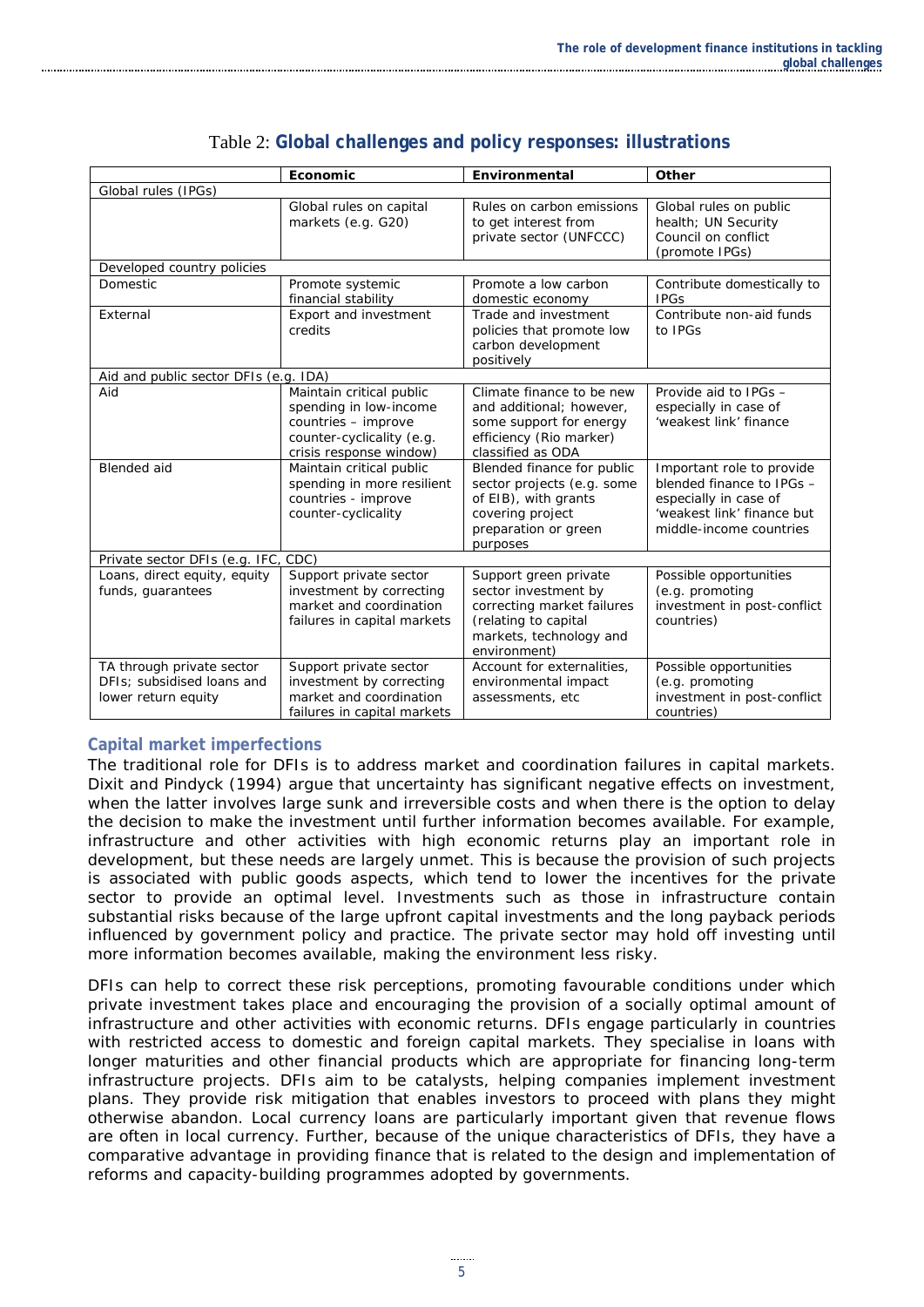#### **Knowledge-related market failures**

The process of technological development is associated with market failures in innovative activity and identification and adoption of clean technology. These market failures centre on the externalities of the learning process and the public goods aspects of technological knowledge (Justman and Teubal, 1995). First, uncertainty and externalities among early users learning about the application of the new technology mean that information is costly for individual firms to obtain and appropriate. Second, the codification and standardisation of experience and knowledge can offer social benefits in that they permit rapid diffusion of the technology as well as knowledge about it, but individual firms will not be able to appropriate all benefits of developing a new standard. Finally, network externalities arise when new users of technology depend on the existence of a large user and support staff base.

Market failures that relate to imperfect information surrounding investment in preserving the environment, such as encouraging energy efficiency (Koopmans and te Velde, 2001) are the same market failures that characterise technological development. Firms may not have full knowledge of the existence of best practices in environmentally friendly techniques, even though they may be profitable. Similarly, implementation itself creates a positive externality by providing useful information to other adopters. For instance, it may turn out that realised returns of investments fall short of the returns promised by engineers (Hassett and Metcalf, 1997), possibly because engineers fail to acknowledge (local) adaptation costs.

#### **Environmental market failures**

There are substantial subsidies for the usage of fossil fuel even though this has negative consequences for the environment, while the positive externalities of renewable energy such as solar power or hydropower may not be recognised. DFIs can direct their activities (and hence implicit subsidies) towards activities with positive externalities for the environment.

#### **Coordination failures**

Coordination failures go beyond static market failures and form crucial impediments to transforming economies into high-growth performers. Coordination failures operate between linked firms, in clusters of firms and in relation to the economy as a whole. Failure of coordinating capacity among economic agents might prevent an economy from reaching a higher development path or a green growth path. Countries can get stuck in an inefficient equilibrium owing to the nature of technology and markets (which could be a high-carbon path), even when government policy does not penalise normal private sector activities (Rodrik, 1996). For example, when the global financial crisis broke out, there was less demand and supply of export credits. As the private sector failed to provide export credits, the public sector had to provide a signal to get out of the low credit low exports trap.

#### <span id="page-12-0"></span>3.2 Appropriate DFI instruments

DFIs use a wide variety of instruments. There is little theoretical and empirical evidence to use in deciding on the most appropriate instruments at a general level. Most projects need equity and loans in different quantities. At a macro level, equity provision adds to ODA but not to a country's debt, while loans may add to a country's debt (in many cases guaranteed by the local government) and tends to be counted as OOFs.

Comparing direct equity (companies) with fund of funds (which can then be used for investments), direct equity can be more targeted, with greater influence and control. Investments in equity funds can rely on the expertise of local fund managers, are less human resource initiative and are better at mobilising third capital, but require long-term commitments (House of Commons, 2011).

Not all private sector DFIs channel TA (even though, implicitly, all DFIs are subsidised), but most do and some charge their investee companies (part). Best practice would be to use subsidies for project preparation and impact assessments rather than sweetening the deals or subsidising interest rates on loans (te Velde and Warner, 2007). Subsidies could also be used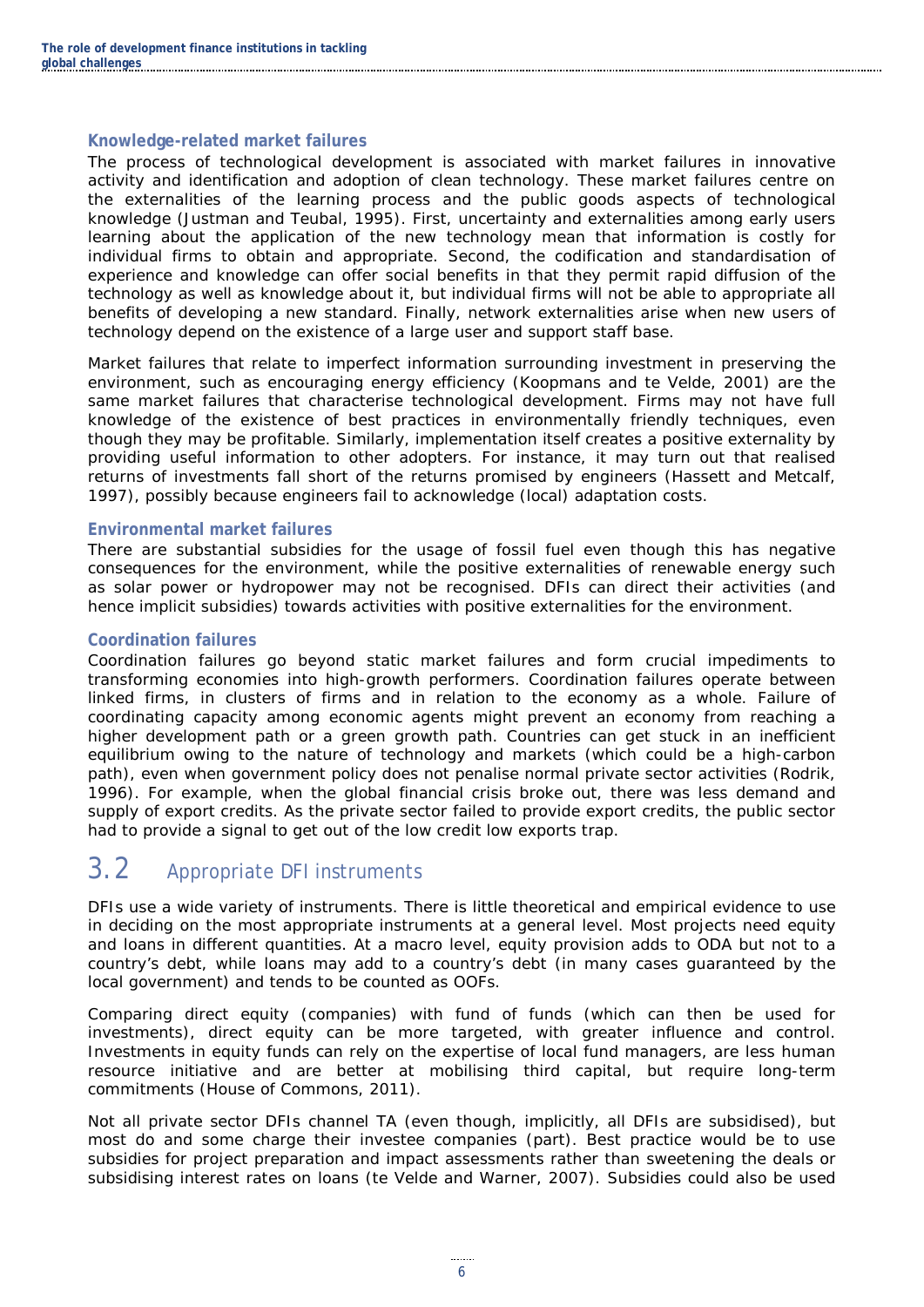as output-based aid models. Generally, though, private sector DFIs have the mandate to engage in deals according to commercial terms.

It is important to consider that DFIs support and depend on requests from the private sector. The demand-driven nature of the DFIs is positive, because lack of ownership will be less of a problem when all projects are based on demand. However, at the same time, it might reduce the scope for addressing global challenges because the extent to which this occurs depends on private sector demand for individual projects. DFIs work with individual projects which can take a long time to come to fruition, sometime years.

Recently, there has been much attention to the substantial costs of project preparation, including upstream sector reform and preparation of individual projects through, for example, necessary impact assessments. Cost estimates suggest that these can be substantial for large projects, amounting to [2](#page-13-0)-10% of total financing costs.<sup>2</sup> Depending on the pipeline of projects, but especially when demand from the private sector is low, more emphasis needs to be paid to project preparation and the building-up of a quality pipeline of projects which can be activated quickly.

<span id="page-13-0"></span>2 Preparation costs suggested at a G20 infrastructure conference in Cape Town on 29 June 2011.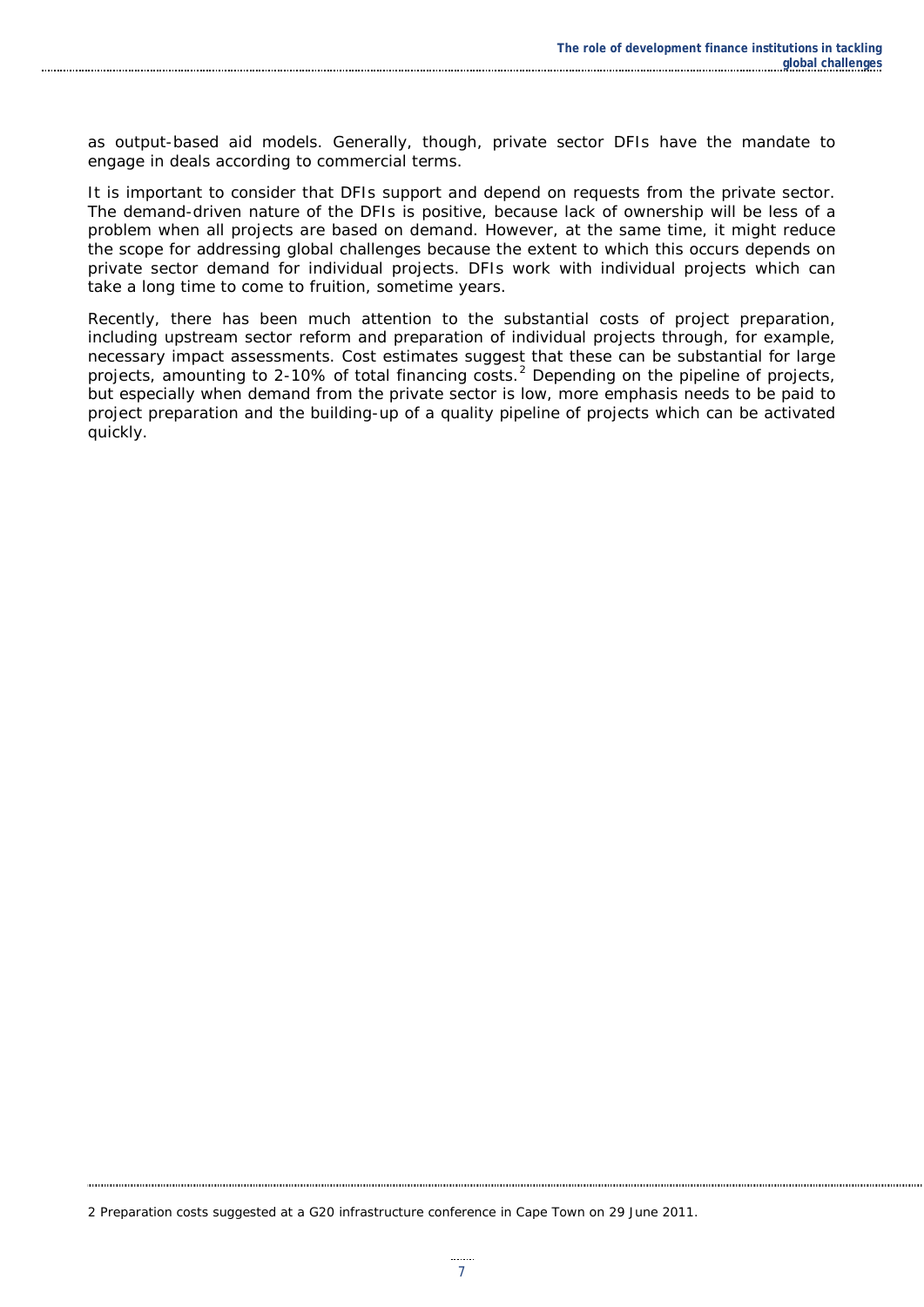## <span id="page-14-0"></span>**4 Measuring the contribution of DFIs in tackling global challenges**

#### <span id="page-14-1"></span>4.1 Some shortcomings of standard DFI impact assessments

The traditional aim of DFIs has been to address capital market imperfections and invest in viable enterprises and financial intermediaries. The associated measure of success has been the number of firms and jobs supported successfully. DFIs use three different types of assessment tools: IFC's Development Outcome Tracking System (DOTS), EBRD's Transition Impact Monitoring System (TIMS) and DEG's Corporate Policy Project Rating (GPR) (for a further review see (Massa, 2011). Because DFIs have different systems for *ex-ante*  assessments, it is difficult to compare 'development impact' on the basis of their own data. A comparison of a simple measure such as the percentage of successful projects is difficult to interpret when the criteria on which this is based vary by DFI. An IFC-commissioned study (Grettve, 2007) reviews scoring of projects as 'successful' in annual reports: DEG (72%), FMO (69%), EBRD (66%) and IFC (59%).

A further challenge is that, while some indicators might be more or less comparable, for example number of jobs created and supported, the number on its own may not be indicative of a good or bad overall outcome, as this will depend on the counterfactual, which is a dynamic process involving spillovers and indirect effects. Table 3 shows that DEG and EDFI support more labour-intensive projects and the IFC supports capital-intensive projects. But it does not show the overall macro impact, as we argue below.

<span id="page-14-3"></span>

|                                                        | <b>DEG</b> | <b>EDFI</b> | <b>IFC</b> |
|--------------------------------------------------------|------------|-------------|------------|
| Jobs supported                                         |            |             |            |
| Commitments ( $\epsilon$ millions)                     | 918        | 3800        | 5754       |
| Employment created and supported (1,000s)              | 159        | 614         | 142.5      |
| Employment per $(\epsilon$ millions)                   | 174        | 162         | 25         |
|                                                        |            |             |            |
| Contribution to government revenues                    |            |             |            |
| Commitments ( $\epsilon$ millions)                     | 918        | 3800        | 5754       |
| Payments ( $\notin$ millions)                          | 524        | 1545        | 747.6      |
| Payments ( $\epsilon$ million per $\epsilon$ millions) | 0.9        | 0.41        | 0.13       |

#### Table 3: **Comparing** *ex-ante* **development impact (selected indicators)**

Notes: IFC aggregated from regions. EDFI data presented are on an extrapolation basis. Sources: DEG presentation for 2006; IFC annual report for 2006/07).

If we acknowledge that addressing global challenges is indeed one of the major aims of DFIs, we need to design a framework that is able to measure such a contribution. This means we need to understand how such micro-level investments contribute to the bigger global challenges. The essence of such a framework is to measure the macroeconomic impact, which goes beyond micro-level assessments that are the focus of DFI evaluation departments.

The rest of this section shows how we can design a framework for macro-level impact in two cases: maintaining investment in terms of crises and facilitating the transition to a low carbon development path.

#### <span id="page-14-2"></span>4.2 Maintaining investment and growth during crises: how to measure additionality?

DFIs can help developing countries to invest and grow more only when DFI investments are additional. DFIs provide three types of evidence on additionality, which we describe as a situation where there is more investment (public and private) in a country than there would have been had there been no DFI investment. First, they suggest that their presence has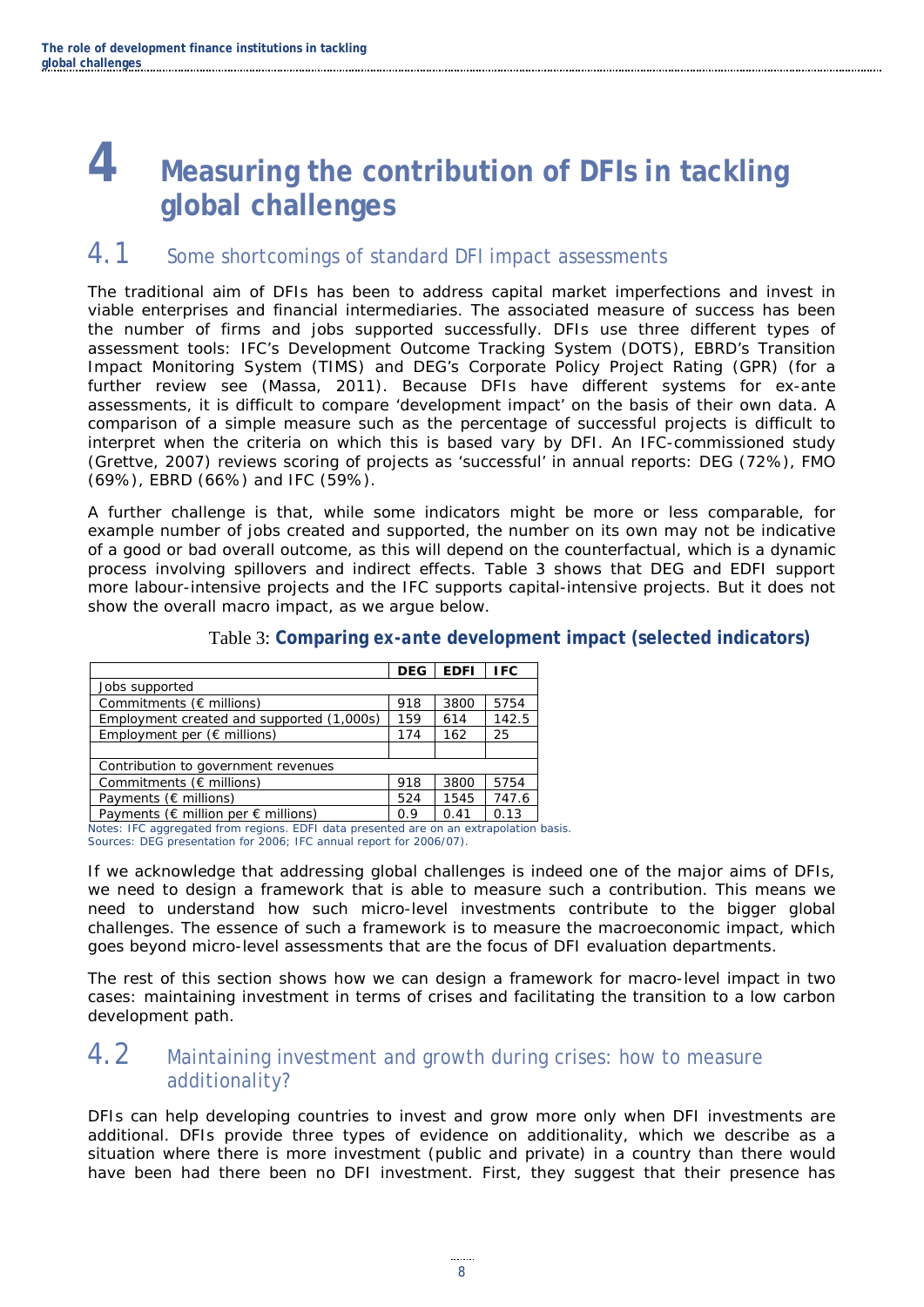catalysed other investments through descriptions and historical accounts. $3$  Second, they provide so-called leverage ratios indicating how much the private sector or other DFIs have invested alongside.<sup>[4](#page-15-1)</sup> Third, DFIs point to the distribution of their portfolio. By allocating funds to countries that have little access to private capital markets, DFI investment would by definition be additional.

For the purposes of this paper, this is unsatisfactory for a number of reasons. For every good micro story of catalytic effects there might be a negative one. Leverage ratios could be a sign of additionality, or the opposite when DFIs invest in locations that attract other funds anyway. No DFI provides macroeconomic evidence of additionality in a dynamic sense (spillovers and indirect effects).

Conceptually, additionality at the macro level can be approached in two ways. In a static sense, DFIs can help to create new business by providing capital to such business (or expansions of existing business) that would otherwise not have had access. In a dynamic sense, DFIs can crowd in or crowd out existing investment. It can take over market share from existing business, or it can lead to new investments by other companies through positive spillovers through the stamp of approval or the productivity and growth effects (backward and forward linkages). The sum of these static and dynamic effects determines the level of additionality, and the degree to which DFIs can support investment.

The effects of DFIs therefore need to be measured at an aggregated level (sector or national measures). Suppose we are able to explain the level of investment (I) in a given country *i*:

#### $I_i = f(GDP_i, other_i)$

where *other* denotes other effects. We then would like to assess how DFI investments affect domestic investment through the static and dynamic effects. This can be done in the following way:

#### $I_i = f$  (GDP<sub>i</sub>, DFI<sub>i</sub>, other<sub>i</sub>)

where *DFI* is a measure of DFI exposure to that country. The coefficient on the DFI variable combines two types of effects: 1) the composition or static effects and 2) the dynamic effects. While we may also want to disentangle these effects, we are also interested in the combined effects: do DFIs lead to more investment (and growth) than otherwise would have been the case?

In the companion paper to this one, Massa (2011) examines the growth effects of DFIs in detail. She estimates:

#### *GDP per capita growth <sup>i</sup> = f (DFI i, otheri)*

where *other* includes foreign direct investment (FDI), trade, government expenditure and the inflation rate. Because the growth effects might take a little longer to emerge than the effects on investment, DFI is lagged, in addition to a lagged dependent variable. Massa also provides

<span id="page-15-0"></span><sup>3</sup> For instance, the chairman of MSI Cellular, a telephone company operating throughout Africa, argued that 'CDC was our first investor and their presence helped MSI attract both other developmental finance and private sector money from the likes of Citigroup and AIG', suggesting that in this case a demonstrator effect may have facilitated private and other third capital. Fund managers would like to secure investors early on, as a stamp of approval to attract other capital. CDC has committed to the Sierra Investment Fund, the first ever private equity fund in Sierra Leone, and to Rabo Equity Advisor's India Agribusiness Fund, the first private equity fund in India focused solely on this sector. It is also expected to finalise a \$10 million commitment to Frontier Fund Private Equity, the first fund of its kind in Bangladesh.

<span id="page-15-1"></span><sup>4</sup> Kingombe et al. (2010) estimate that every dollar of CDC investment coincides with \$5 of other investment. Since 2004, CDC has committed more than \$5 billion to 65 fund managers. Alongside this, other investors have committed a total of \$24.3 billion. Capital from other DFIs accounts for only \$2.3 billion of this figure. Using CDC's new methodology for measuring third party capital mobilisation, third party capital attributable to CDC is \$4,187 million. IFC argues that every dollar of its investment leverages about \$3 from others. For EBRD, it is around \$1: it suggests that, alongside €7.9 billion investment in 2009, it attracted additional co-financing worth €5.1 billion. Of this, €2.3 billion came from private and €2.8 billion from public co-financiers, of which €2.7 billion came from the international financial institutions (IFIs) (2008: €0.4 billion).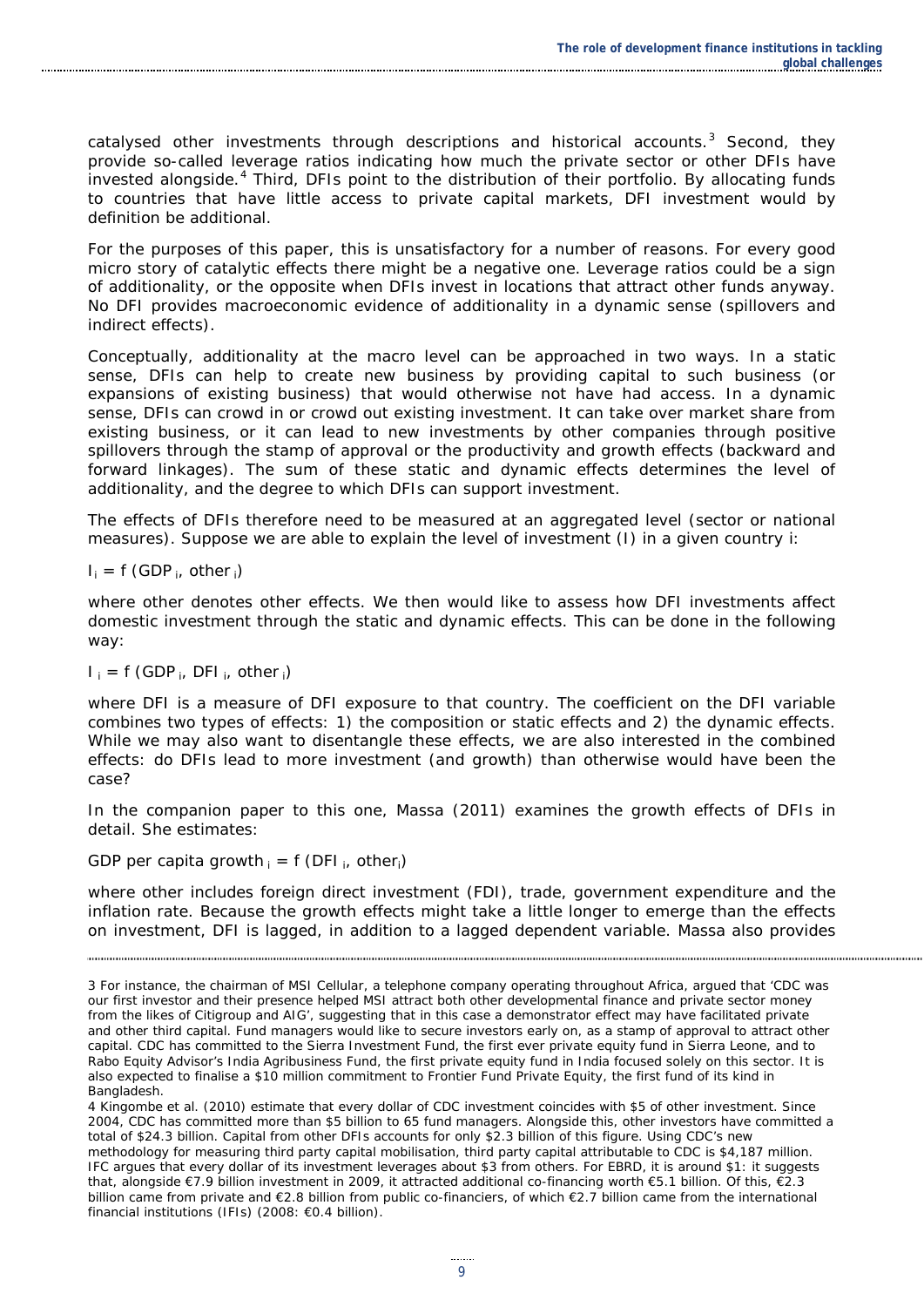a sectoral analysis for 101 countries over 1986-2009, which shows that DFIs have a stronger growth impact in lower-income than in higher-income economies. A 10% increase in multilateral DFIs' commitments increases per capita gross domestic product (GDP) growth by 1.3% in lower-income countries and by 0.9% in higher-income countries.

One further, particular interest is to see whether DFIs can help to raise investment in conflictaffected countries, especially in the post-conflict period. Collier (2007) argues that there is a window of opportunity just after conflict has ended to ensure that a relapse back into conflict does not occur. In order to understand the role of DFIs in conflict-affected countries, we need to examine 1) whether DFIs allocate more investment to conflict-affected countries; 2) whether they use the post-conflict period to increase their investment; and 3) whether they are able to leverage in additional finance.

#### <span id="page-16-0"></span>4.3 Helping the transition to a low carbon development path: how to measure the effects of DFIs?

DFIs affect the country's ability to transition a country onto a low carbon path in a number of ways. They could encourage investment directly in energy efficiency, or indirectly by promoting technological change and a renewal of the capital stock, which might embody energy efficiency. In addition, a composition effect might play a role when aggregating the project into a macro-level effect. Supported projects can be more or less energy efficient than the average of the country. The combination of these effects is a measure of how DFIs help a country to move to a low carbon path, and it is not sufficient to measure only the energy savings of individual energy efficiency projects.

We explain energy efficiency (*EE*), expressed as energy use (kg of oil equivalent) per unit of GDP in constant prices, in country *I*, by a number of factors, such as the income level (highincome countries tend to be more energy efficient) and other factors such as the structure of the economy:

#### $EE_i = f$  (Income level<sub>i</sub>, other<sub>i</sub>)

We then measure the aggregated impact of DFI investments on aggregated energy efficiency as follows:

*EE*  $_i = f$  (Income level  $_i$ , DFI  $_i$ , other $_i$ )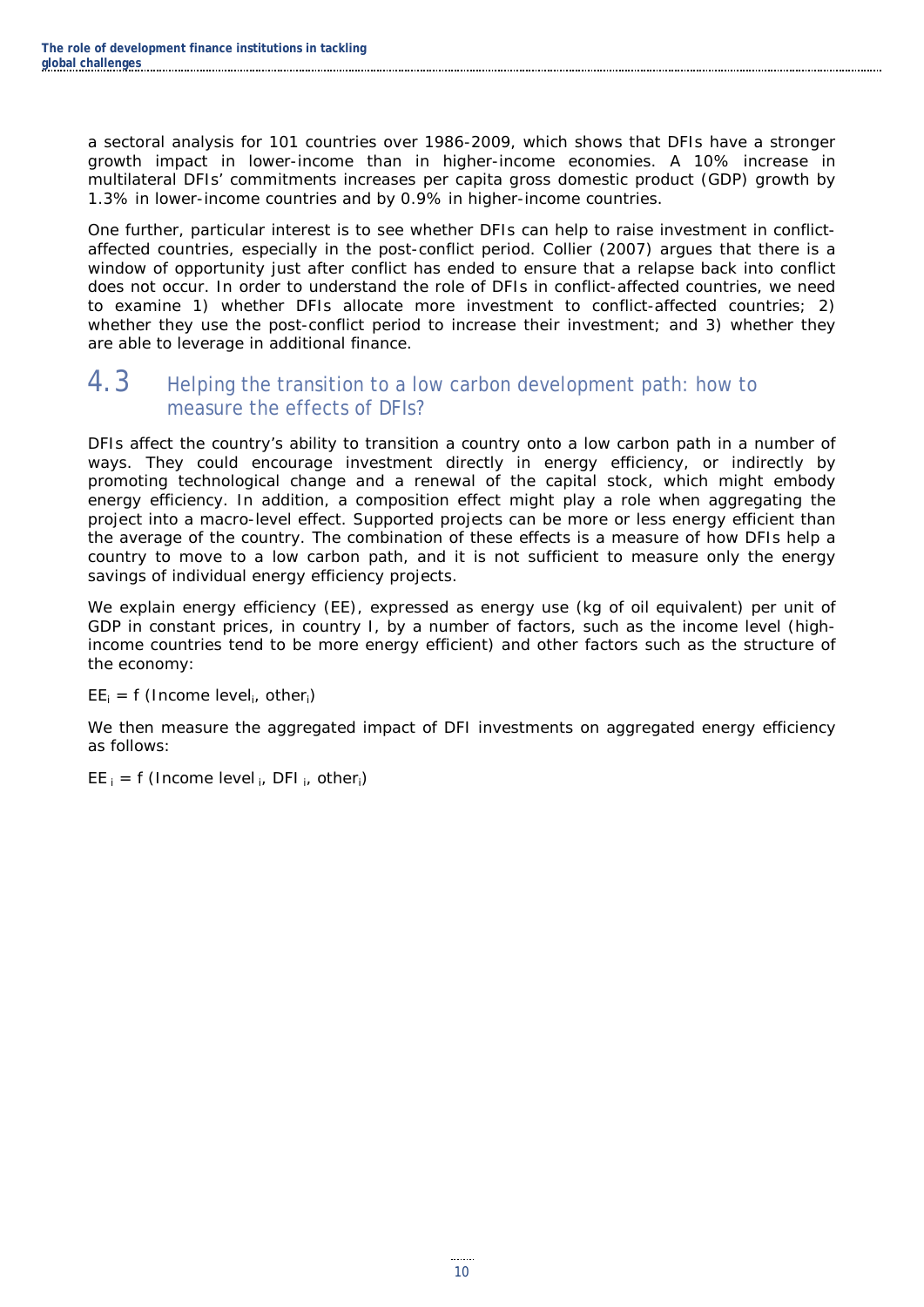# <span id="page-17-0"></span>**5 DFIs and global challenges: empirical evidence**

This section provides three illustrations of how the contribution of DFIs towards tackling global challenges can be estimated in practice. This is the first assessment of its kind: in the future, more specific studies could be done. One of the greatest challenges relates to data availability for some DFIs. Data on EIB and EBRD investment are easily available by country and year, but for IFC we had to construct data from past reports and portfolio data – we could do so for 2003 onwards. We obtained data on CDC country-level investment for 2004 onwards. For many other bilateral DFIs, we have so far been unable to obtain the required country-level data. The lack of transparency (e.g. in annual global DFI reports) is surprising given that all DFIs are backed implicitly or explicitly by taxpayers.

#### <span id="page-17-1"></span>5.1 Maintaining investment and growth during crises: what does the macro evidence suggest?

We consider three empirical checks. First, did the DFIs step up their efforts during the global financial crisis of 2008-2009? Before the crisis, te Velde and Warner (2007) suggested that one of the biggest hurdles to DFIs undertaking a greater number of investments in poorer countries was a lack of sufficiently bankable projects. During the crisis, international commercial banks pulled away from the perceived risks of long-term debt finance in the region, and in some cases DFIs filled the space. For example, IFC's Infrastructure Crisis Facility initiative ensured the availability of long-term debt to support private infrastructure projects affected by capital shortages because of the global crisis. It was launched in December 2009 with a financial commitment from the German Development Bank (KfW) and pledges from DEG, PROPARCO and EIB worth about \$4 billion. Appendix A provides a number of detailed examples of how DFIs have responded to the global financial crisis.

However, in terms of overall outlays, not all DFIs were able to be counter-cyclical during the global financial crisis. The level of new commitments fell in a number of DFIs between 2008 and 2009. Overall, portfolios increased by only 14% in the case of EDFI (12% in 2008 and 21% in 2007), with no growth in the case of IFC (in euros).

Next, we consider whether DFIs are investing in countries where FDI is not going. A large share of the EDFI and IFC portfolio is in African, Caribbean and Pacific (ACP) and South Asian countries, whereas only a small share of the stock of FDI is in the poorest countries (Table 4). Very little of EDFI funding goes to the new EU Member States, whereas a significant share of FDI goes there. Thus, using the broad data in Table 4, it seems that DFI investment is concentrated more in regions where FDI is least present. On the other hand, although the stock of FDI in the poorest economies increased most in 2008-2009, DFI investment changed comparatively little over that period.

<span id="page-17-2"></span>

|                                    | <b>Portfolio</b> |            |                  | Change 2008-2009  |                  |                        |
|------------------------------------|------------------|------------|------------------|-------------------|------------------|------------------------|
|                                    | <b>EDFI</b>      | <b>IFC</b> | <b>FDI stock</b> | Change<br>in EDFI | Change<br>in IFC | Change<br>in FDI stock |
| ACP and South Africa               | 28               | 11         | 11               | 19                |                  | 38                     |
| South Asia                         | 13               | 14         | 4                | 16                | 6                | 27                     |
| South America                      | 11               | 17         | 16               | 24                | $-(5)$           | 25                     |
| New EU Member States               |                  | 3          | 10               | $-(35)$           | $-(12)$          | 17                     |
| South East Asia                    | 8                |            | 14               | 32                | $-(4)$           | 6                      |
| Central America                    | 6                | 6          |                  | 5                 | 17               | 5                      |
| China                              | 8                | 6          | 10               | 15                | $-(7)$           | 25                     |
| Russia                             | 4                |            | 5                |                   | $-(19)$          | 18                     |
| Commonwealth of Independent States | 6                | 5          | 8                | $-(0)$            | 35               | 17                     |
| Other                              | 15               | 25         | 13               |                   |                  | 2                      |
| Total                              | 100              | 100        | 100              | 14                | O                | 16                     |

Table 4: **FDI and DFIs' portfolios and changes by region, 2008-2009 (%)**

Sources: EDFI, UN Conference on Trade and Development (UNCTAD) and calculations in Kingombe et al. (2010).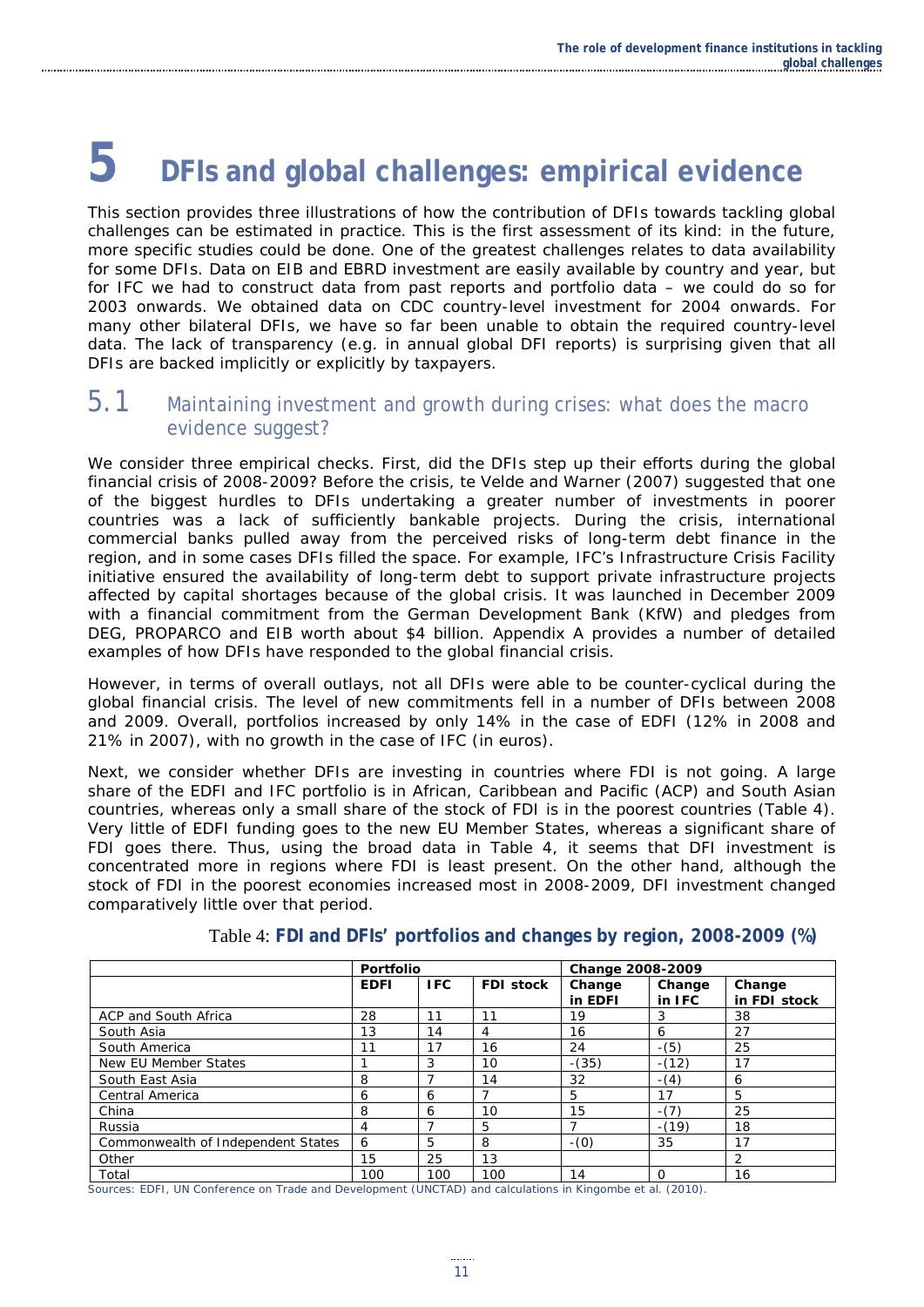Richer countries can attract FDI and access international capital markets more easily than poorer countries. So, to be additional, DFIs should be concentrated more in poorer countries. Figure 1 shows DFI investment as a percentage of GDP against GDP per capita (horizontal axis). There is only a slight negative relationship for the CDC, confirming that DFIs play a slightly important role in poorer countries for the CDC. But it is also clear that there is large variability in country-level DFI exposure across income levels.

<span id="page-18-0"></span>



Note: Dots refer to country observations. Country level DFI exposure (as % of GDP) on vertical axis and log of the level of GDP on the horizontal axis. For visibility IFC data for Tonga and Kiribati excluded in figure. EIB is average over 1986-2009; IFC average over 2002- 2009, and CDC average over 2004-2009. Lines are trendlines estimated trough the dots. Source: 150+ developing and emerging economies, DFI=IFC+EIB+CDC (see Appendix B).

Finally, we present the results from the regressions. The dependent variable is the share of investment as a percentage of the GDP (data from World Development Indicators (WDI)). We include the lagged dependent variable, which will account for any unobserved country-specific effects (as long as they remain constant over time). Tests further revealed it is better to use random rather than fixed effects. We include time dummies to account for common shocks over time. Finally, we include measures of DFI investment (as a percentage of GDP). All regressions show that investment rates are persistent over time (the variable on the lagged dependent variable is close to one).

Column (1) of Table 5 shows that EIB exposure is significantly correlated with the investment ratio, meaning that countries with a greater EIB investment in a given year are more likely to have more investment. The same applies for IFC, but the leverage effect is greater in the case of IFC compared with EIB. Thus, when EIB as a share of GDP goes from 0% to 1%, the investment to GDP ratio goes up by 0.5 percentage points; the same shift in IFC is responsible for a 1.3 percentage point shift in the investment ratio. Using the sum IFC and EIB leads to a coefficient of 0.8, implying that a one percentage point increase in DFI as a percentage of GDP would lead to a 0.8 percentage point change in the investment ratio. When we include CDC the coefficient is 0.5. The regressions for EBRD (3) and CDC (5) on their own are not well determined (including when we use lagged variables, as in (6)). This is a much better way of presenting catalytic effects than the static leverage ratios.

We conclude that DFIs are investing in regions relatively underserved by FDI, and DFI investments are relatively more important for poorer than for richer countries. Regressions further show that DFI investments lead to more investment than would otherwise have been the case. Therefore, DFIs are able to increase investment and, owing to their locational presence, are likely to be particularly additional in poorer countries. DFIs could therefore be seen as a useful tool to promote investment and growth in poor countries, so one important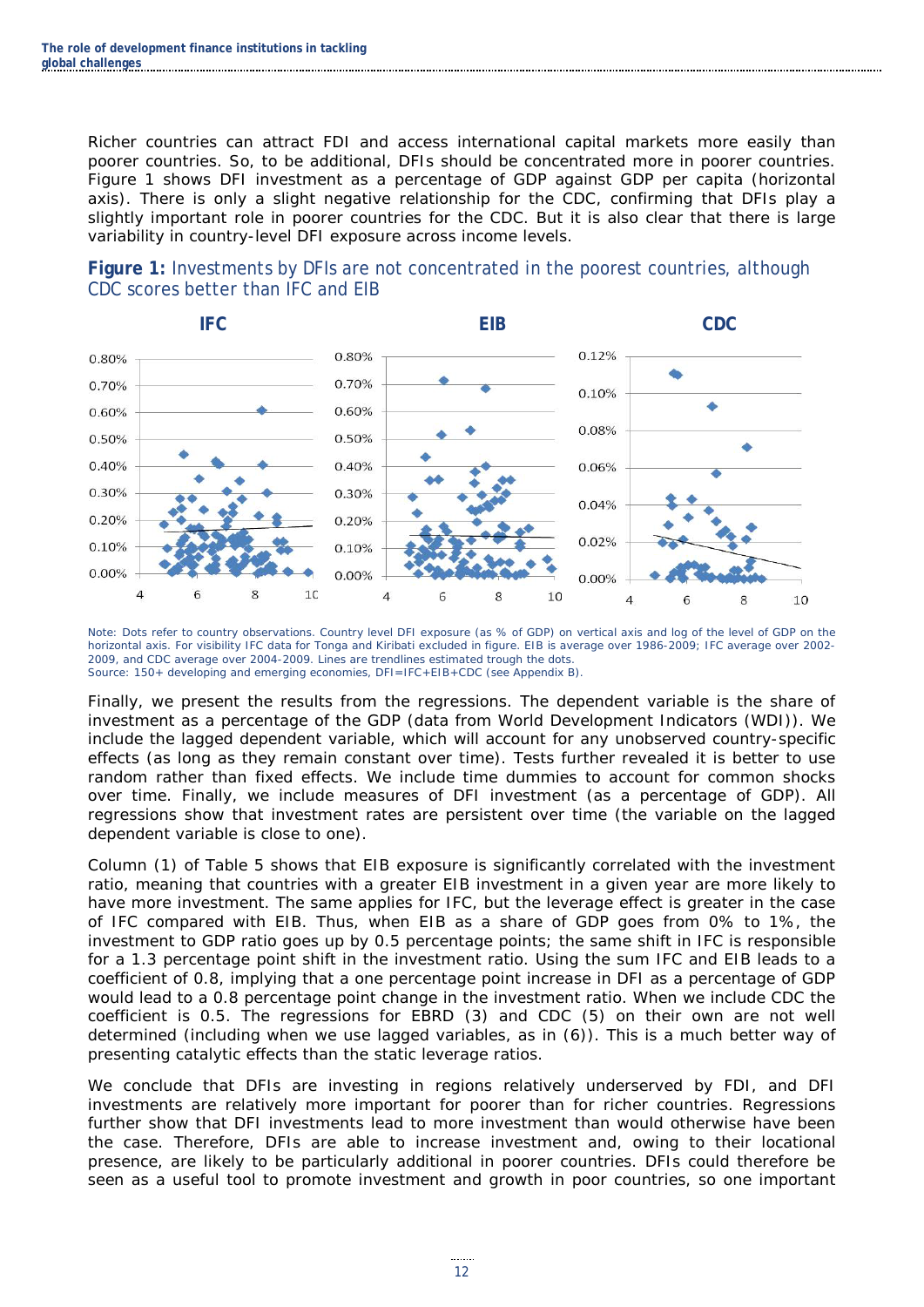<span id="page-19-1"></span>tool for developed countries to support investment during downturns is to increase and not decrease their exposure, as has actually been the case in some DFIs.

|                  | (1)               | (2)         | (3)          | (4)          | (5)           | (6)           |
|------------------|-------------------|-------------|--------------|--------------|---------------|---------------|
| Investment to    | $0.86$ (91.1) *** | 0.89        | 0.83         | 0.88         | 0.88          | 0.77          |
| GDP ratio (-1)   |                   | $(47.4)***$ | $(27.7)$ *** | $(47.1)***$  | $(35.0)***$   | $(24.5)***$   |
| <b>EIB</b>       | $0.52$ (2.07)***  |             |              |              |               |               |
| <b>IFC</b>       |                   | 1.34        |              |              |               |               |
|                  |                   | $(2.98)***$ |              |              |               |               |
| <b>EBRD</b>      |                   |             | 0.08(0.19)   |              |               |               |
| <b>CDC</b>       |                   |             |              |              | $-2.36$ ( $-$ |               |
|                  |                   |             |              |              | .73)          |               |
| $CDC (-1)$       |                   |             |              |              |               | $-0.60$ ( $-$ |
|                  |                   |             |              |              |               | 0.19          |
| All combined     |                   |             |              | 0.80         |               |               |
| (IFC, EIB)       |                   |             |              | $(3.20)$ *** |               |               |
| Time dummies     | Yes               | Yes         | Yes          | <b>Yes</b>   | Yes           | Yes           |
| Constant         | Yes               | Yes         | Yes          | Yes          | Yes           | Yes           |
| Estimation       | Random effects    | Random      | Random       | Random       | Random        | Random        |
| procedure        |                   | effects     | effects      | effects      | effects       | effects       |
| No. of obs       | 3061              | 691         | 365          | 691          | 342           | 280           |
| No. of countries | 143               | 121         | 23           | 121          | 62            | 61            |
| Period           | 1985-2009         | 2002-2009   | 1992-2009    | 2002-2009    | 2004-2009     | 2005-2009     |

Table 5: **Econometric evidence for the catalytic effects of DFIs – explaining investment to GDP ratios**

Notes: Panel analysis using random effects estimation; IFC and EIB lags are not significant. T-stats between parentheses; \*\*\* (\*\*) at 1% (5%) significance. Source: Own calculations.

We also examine the role played by DFIs in conflict-affected countries. We build on the UN Development Programme Crisis Prevention and Recovery Report 2008 (UNDP, 2008), which lists 31 conflict-affected countries, defining when they are in or out of conflict (see Appendix C). We first calculate the investment to GDP ratio in conflict-affected and other countries, then within conflict-affected countries distinguish further between periods of conflict and postconflict. Appendix D1 shows that investment to GDP ratios are lowest in the 31 countries during conflict (15%), but during post-conflict periods they increase to around 20% (a 5% peace investment dividend). The average ratio in other countries is 22%. Uganda is added as an example.

We then chart the same ratios for EIB investment as a percentage of GDP. Here, we find that EIB does invest a similar amount (as a percentage of GDP) in conflict-affected and other countries and that, quite clearly, it invests significantly more post-conflict. Uganda again is added as an example. Thus DFIs potentially contribute to post-conflict stabilisation. Finally, we examine the relationship between EIB investment and total fixed investment in Uganda. Table D1 shows it is positive in both regressions and significant in one regression over the period 1985-2009. With the rise of EIB/GDP by 0.2 percentage points (average over 1985-1992 to average over 1993-2009), we find that EIB may have been responsible for an increase in Uganda's investment ratio of a third of a percentage point  $(0.2*1.70)$  on average in the postconflict period (conservative estimate).

#### <span id="page-19-0"></span>5.2 Helping with the transition to a low carbon path

Appendix A provides a number of detailed examples of how DFIs have responded to climate change. How do DFIs affect energy efficiency at country level? Many DFIs are scaling up their investment in clean technology. For example, in sectoral terms, CDC's investment in clean technology grew from 2.9% in 2007 to 5.8% in 2009. DFIs are in general seen as conduits for climate finance, which is likely to improve the overall impact of DFIs on energy efficiency. There is a considerable literature offering examples of how DFIs affect energy efficiency. The purpose here is not to cover this again, but rather to examine macro impacts.

Table 6 presents regressions on the effects of DFIs on energy efficiency, expressed as energy use (kg of oil equivalent) per \$1,000 GDP (constant 2005 purchasing power parity (PPP)). The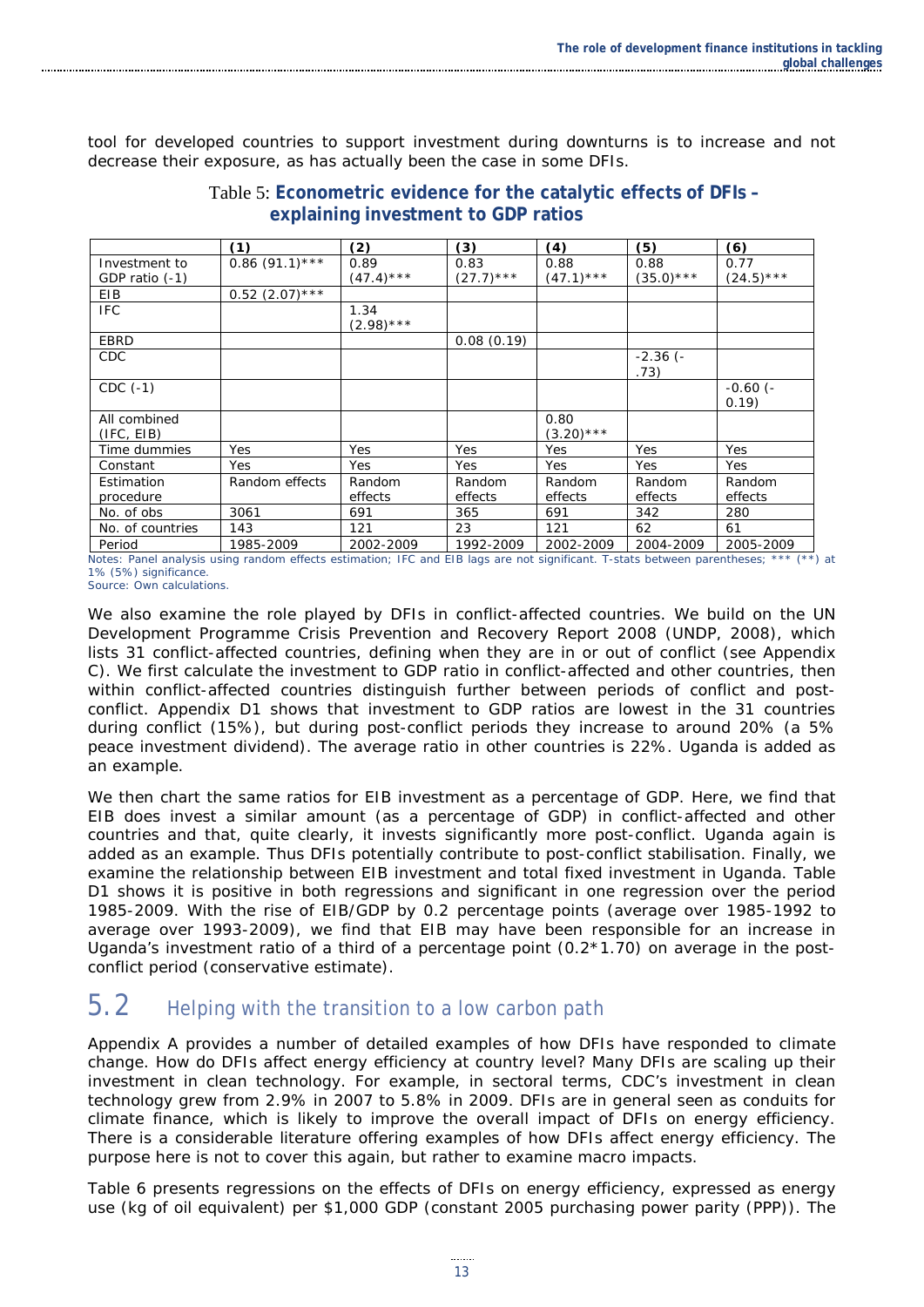results show that IFC and EBRD are leading to greater energy efficiency (a negative coefficient means that a higher DFI exposure is associated with less use of energy per unit of GDP), while there are no such effects for EIB (or CDC, not shown) for the particular sample. We also include control variables such as lagged energy efficiency, which covers unobserved countryspecific effects, the structure of the economy and the level of income (for this sample period more developed countries tend to be more efficient).

<span id="page-20-0"></span>

|                                  | (1)                    | (2)                   | (3)                | (4)                    |
|----------------------------------|------------------------|-----------------------|--------------------|------------------------|
| Ln (energy efficiency)<br>lagged | $0.95(61.9)***$        | $0.98$ (111.04)***    | $0.98$ (229.4)***  | 0.97(110.6)            |
| Ln GDP per capita                | $-0.044$ $(-3.45)$ *** | $-0.01(-1.57)$        | $-0.003$ $(-0.90)$ | $-0.01$ $(-2.79)$ ***  |
|                                  |                        |                       |                    |                        |
| Share of industry                | $0.0029$ $(2.77)$ ***  | 0.000(0.44)           | 0.000(0.36)        | 0.000(0.51)            |
| Share of service                 | $0.0033$ $(3.26)$ ***  | 0.001(0.53)           | $-0.000(-1.05)$    | 0.000(0.85)            |
| <b>IFC</b>                       |                        | $-4.89$ ( $-2.79$ )** |                    |                        |
| EIB                              |                        |                       | $-0.33(-0.37)$     |                        |
| EBRD                             | $-2.18(-1.78)^*$       |                       |                    |                        |
| IFC and EIB combined             |                        |                       |                    | $-2.69$ ( $-2.79$ )*** |
| Time dummies                     | Yes                    | Yes                   | Yes                | Yes                    |
| Constant                         | Yes                    | Yes                   | Yes                | Yes                    |
| Estimation procedure             | Random effects         | Random effects        | Random effects     | Random effects         |
| No. of obs                       | 320                    | 413                   | 1784               | 413                    |
| No. of countries                 | 22                     | 86                    | 94                 | 86                     |

#### Table 6: **Econometric evidence for the effects of DFIs on energy efficiency**

Note: T-stats between parentheses; \*\*\* (\*\*) at 1% (5%) significance.

Source: Own calculations.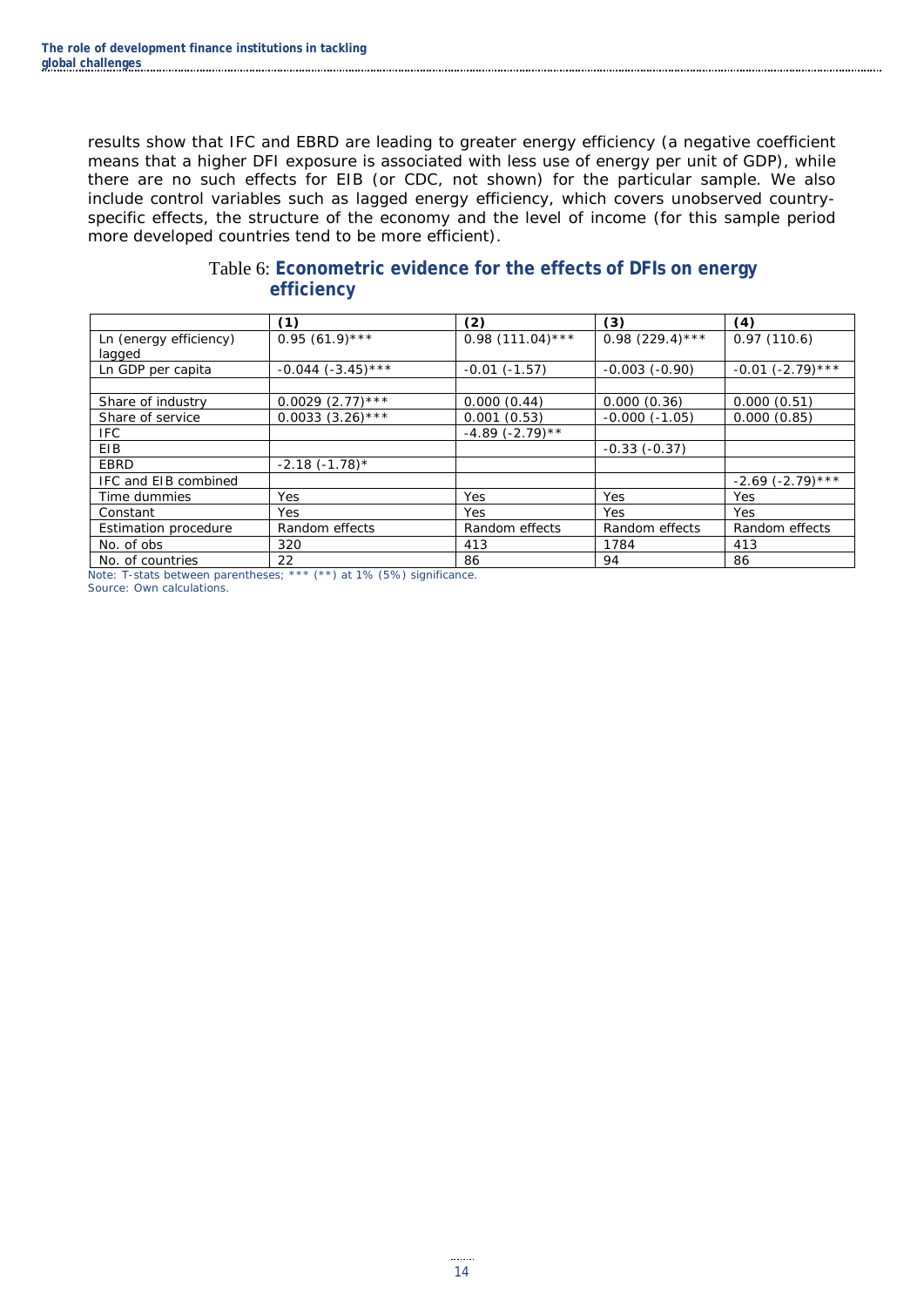# <span id="page-21-0"></span>**6 Conclusions and policy implications**

DFIs have become increasingly important over the past decade. We estimate private sector support by DFIs globally in terms of annual commitments has grown rapidly, from \$15.4 billion in 2003, to \$21.4 billion in 2005 and \$33 billion in 2009. This represents more than a doubling in six years. DFI support is now equivalent to a quarter of ODA. There are 26 developing countries where the (average of) IFC, EIB and CDC together make up between 2% and 12% of total domestic investment. Therefore, examining the macro effects of DFIs on tackling global challenges makes sense.

This paper shifts the debate on measuring the impact of DFIs (especially those aimed at supporting the private sector). Traditional impact assessments, which have developed admirably since 2000, reflect mainly the micro-level focus of DFIs: that DFIs support viable enterprises which could then improve growth and reduce poverty. Current debates are about whether DFIs can support investment during crises, acting counter-cyclically, channelling investment to post-conflict countries and helping countries to transition towards a low carbon economy through improvements in energy efficiency. We argue that DFIs can indeed play an important role in tackling global challenges. This requires an expansion of the focus of DFIs not to address only capital market failures but also market and coordination failures associated with technology adoption and the environment (in some cases DFIs already do this). The measurement of impacts thus needs to reflect the extent to which DFIs contribute towards tackling global challenges.

We have developed a metric for measuring the impact in terms of 1) the ability of DFIs to promote investment (especially during financial crises and in post-conflict situations) and 2) the ability of DFIs to improve energy efficiency. Using standard regression analyses, based on data for EIB, EBRD, IFC and CDC from 1985 onwards (depending on data availability), we find that DFIs have indeed raised investment and improved energy efficiency in recipient countries compared with the constructed counterfactual. A one percentage point increase in investment as a percentage of GDP would lead to a 0.8 percentage point change in the investment ratio. We argue that such evidence is a more appropriate measure of additionality or catalytic effects than the static financial additionality measures presented by DFIs as leverage effects. Further work could examine in which situations DFIs have the greatest leverage impact, but at least on the basis of this paper an *a priori* hypothesis can be that DFIs can tackle global challenges.

We argue that, as DFIs are able to increase investment - and owing to their locational presence they are likely to be particularly additional in poorer countries – they could be seen as a useful tool to promote investment and growth in poor countries. Thus an important tool to address the effects of global financial crises in poor countries would be to increase DFI exposure to such countries in times of crises. This could be achieved in part by maintaining a good pipeline of projects so that, when a crisis hits, DFIs can step in immediately and support a range of projects by playing the counter-cyclical role; and in part by linking better to additional source of finance (e.g. sovereign wealth funds). It also means that pull (softer terms) and push (more investment officers and better incentives) measures could be designed to stimulate DFI investment in post-conflict countries or to tackle global challenges more generally.

Table 7 provides a summary of the main issues and describes the global challenges, a DFI macroeconomic perspective on this, the evidence and some relevant policy issues.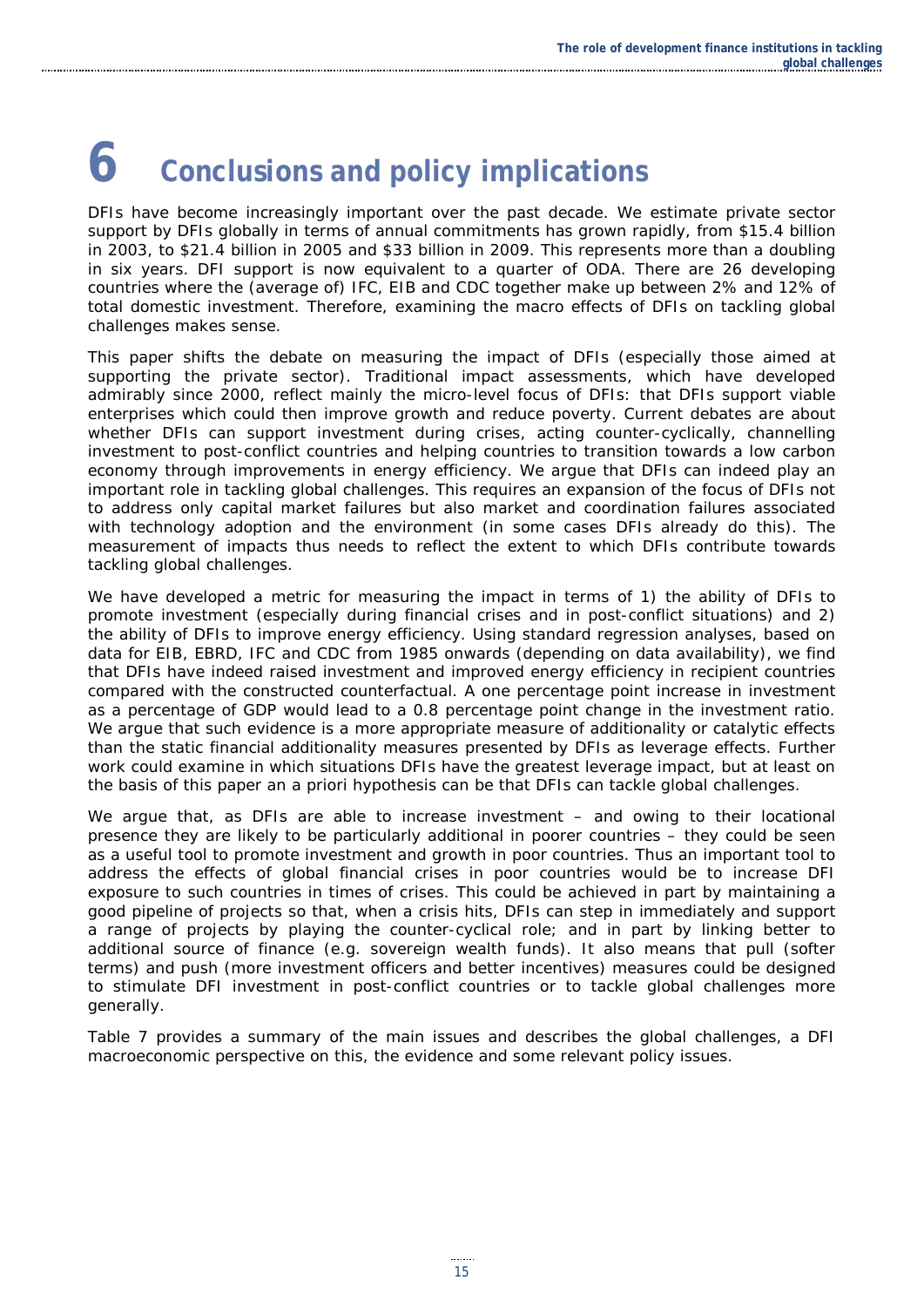<span id="page-22-0"></span>

| <b>Global challenge</b>                                                                                   | Key questions from a<br>macroeconomic<br>perspective                                                           | <b>Relevant macro</b><br>evidence in this paper                                                                                                                                                                                    | <b>Policy issues</b>                                                                                                                                                                                                                                                                          |
|-----------------------------------------------------------------------------------------------------------|----------------------------------------------------------------------------------------------------------------|------------------------------------------------------------------------------------------------------------------------------------------------------------------------------------------------------------------------------------|-----------------------------------------------------------------------------------------------------------------------------------------------------------------------------------------------------------------------------------------------------------------------------------------------|
| Helping the poorest<br>countries overcome<br>financial crises by<br>maintaining their<br>investment rates | Are DFIs investing in poor<br>countries?<br>Do DFIs increase<br>investment in recipient<br>countries?          | EIB, EBRD and IFC have<br>the ability to promote<br>investment and growth in<br>poor countries.<br>However, investment is<br>only slightly more<br>exposed (as a % of GDP)<br>to poorer countries for<br>CDC. Not for EIB and IFC. | Prepare for scaling-up of<br>activity during crises<br>through more and better<br>project preparation<br>activities, especially in<br>poor countries (e.g.<br>blending of loans and<br>grants) (e.g. link to G20<br>high-level panel on<br>infrastructure and EU<br>discussions on blending). |
| Promoting security by<br>promoting investment in<br>post-conflict countries                               | Are DFIs investing in<br>conflict-affected<br>countries?<br>Do DFIs allocate more<br>investment post-conflict? | Investment ratio is higher<br>post-conflict, and EIB<br>steps up investment in<br>post-conflict situations.                                                                                                                        | Use DFIs in post-conflict<br>situations to promote<br>activity.<br>Ensure DFIs understand<br>post-conflict investment<br>opportunities (create<br>incentives for investment<br>officers).<br>(Link DFIs to post-conflict)<br>stabilisation discussions.)                                      |
| Transition to a low-carbon<br>economy                                                                     | Do DFIs allocate funds to<br>'green sectors'?<br>Do DFIs have a dynamic<br>environmental effect?               | EBRD and IFC are<br>associated with greater<br>energy efficiency.                                                                                                                                                                  | Link DFIs to $R$ io + 20 and<br>EU discussions on climate<br>finance as well as new<br>G20 on climate finance.                                                                                                                                                                                |

#### Table 7: **Global challenges, macroeconomic evidence and DFI policy issues**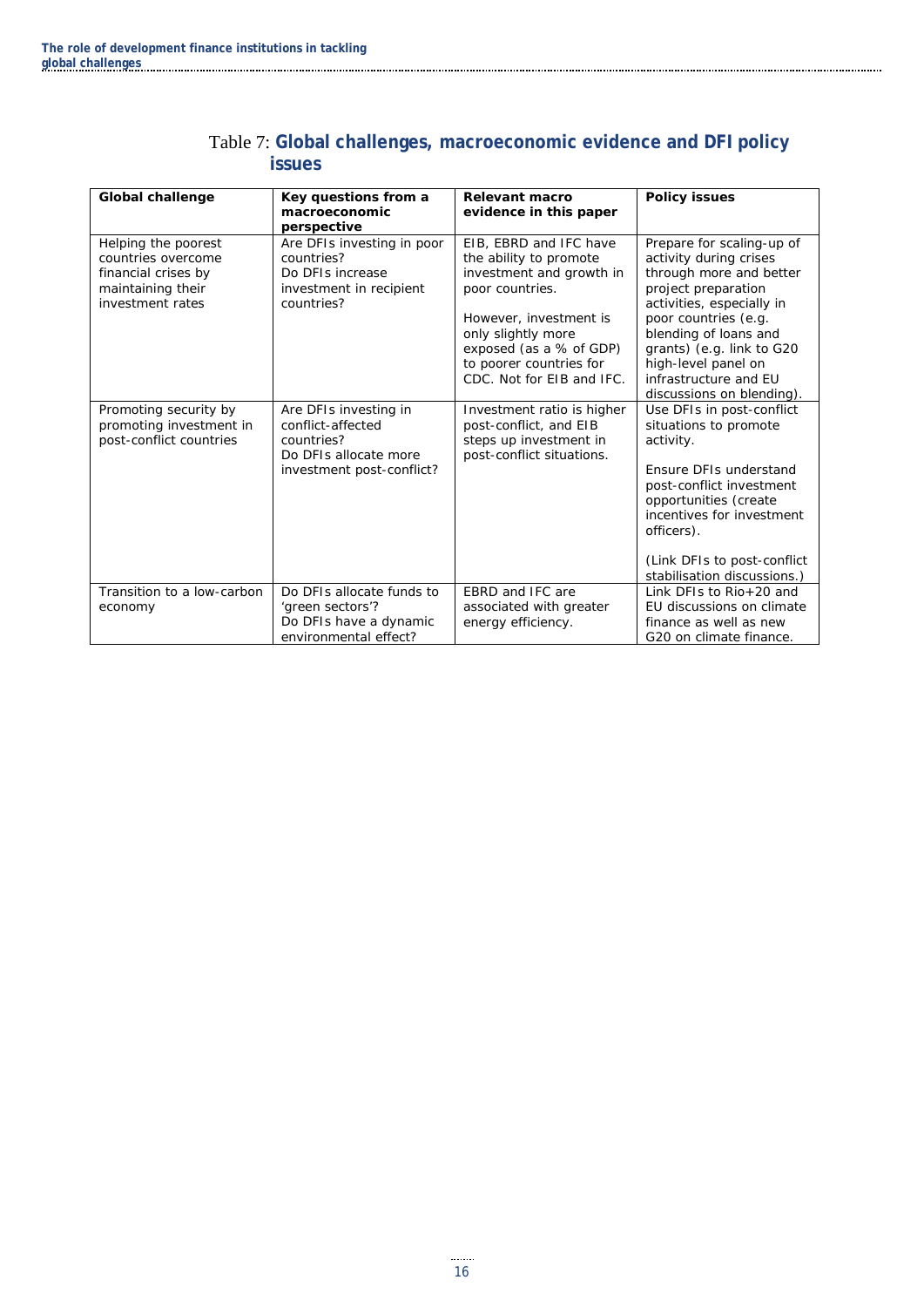### <span id="page-23-0"></span>**References**

- Collier, P. (2007) The Bottom Billion: Why the Poorest Countries Are Failing and What Can Be Done About It. Oxford: Oxford University Press.
- Dellacha, G. and te Velde, D.W. (2007) 'Analysis of Development Finance Institutions Financial Accounts'. Report commissioned by DFID.
- Dixit, A.K. and Pindyck, R. (1994) Investment Under Uncertainty. Princeton, NJ: Princeton University Press.
- European Think Tanks Group (2011) 'EU Blending Facilities: Implications for Future Governance Options'. Report commissioned by UK DFID.
- Grettve, A. (2007) 'Review of Development Effectiveness Measuring and Reporting in IFC and Its Comparator Organizations'. Report commissioned by IFC.
- Hansen, H. and Tarp, F. (2001) 'Aid and Growth Regressions'. Journal of Development Economics 64(2): 547-570.
- Hassett, K.A. and G.E. Metcalf (1997) *Measuring the Energy Savings from Home Improvement Investments: Evidence from Monthly Billing Data*. Working Paper 6074. Boston, MA: NBER. House of Commons (2011). Report on CDC reform, House of Commons.
- Justman, M. and M. Teubal (1995) "Technological Infrastructure Policy (TIP): Creating Capabilities and Building Markets'. *Research Policy* 25: 259-281.
- Kingombe, C., Massa, I. and te Velde, D.W. (2011) 'Comparing Development Finance Institutions Literature Review'. Report commissioned by DFID.
- Koopmans, C.C. and D.W. te Velde (2001) 'Bridging the Energy Efficiency Gap: Using Bottom-up Information in a Topdown Energy Demand Model'. *Energy Economics* 23: 57-75.
- Massa, I. (2011) 'The Impact of Multilateral Development Finance Institutions on Economic Growth'. Report commissioned by DFID.
- Morrissey, O., te Velde, D.W. and Hewitt, A. (2002) 'Defining International Public Goods: Conceptual Issues'. In M. Ferroni and A. Mody (eds) International Public Goods: Incentives, Measurement and Financing. The Hague: Kluwer Academic.
- UN Development Programme (2008) Crisis Prevention and Recovery Report 2008. New York: UNDP.
- Perry, G. (2011) 'Growing Business or Development Priority? Multilateral Development Banks' Direct Support to Private Firms'. Washington, DC: CGD.
- Rajan, R.G. and Subramanian, A. (2007) 'Aid and Growth: What Does the Cross-country Evidence Really Show?' American Economic Review 97(2): 1126-1137.
- Rodrik, D. (1996) 'Coordination Failures and Government Policy: A Model with Applications to East Asia and Eastern Europe'. Journal of International Economics 40(1-2): 1-22.
- Stern, N. (2006) Stern Review: The Economics of Climate Change. Cambridge: Cambridge University Press.
- te Velde, D.W. and Warner, M. (2007) 'The Use of Subsidies by Development Finance Institutions in the Infrastructure sector'. Working Paper 283. London: ODI.
- te Velde, D.W. et al. (2010) 'The Global Financial Crisis and Developing Countries: Phase 2 Synthesis'. Working Paper 316. London: ODI.

World Economic Forum (2011) Global Risk Report 2011. 6th edition. Geneva: WEF.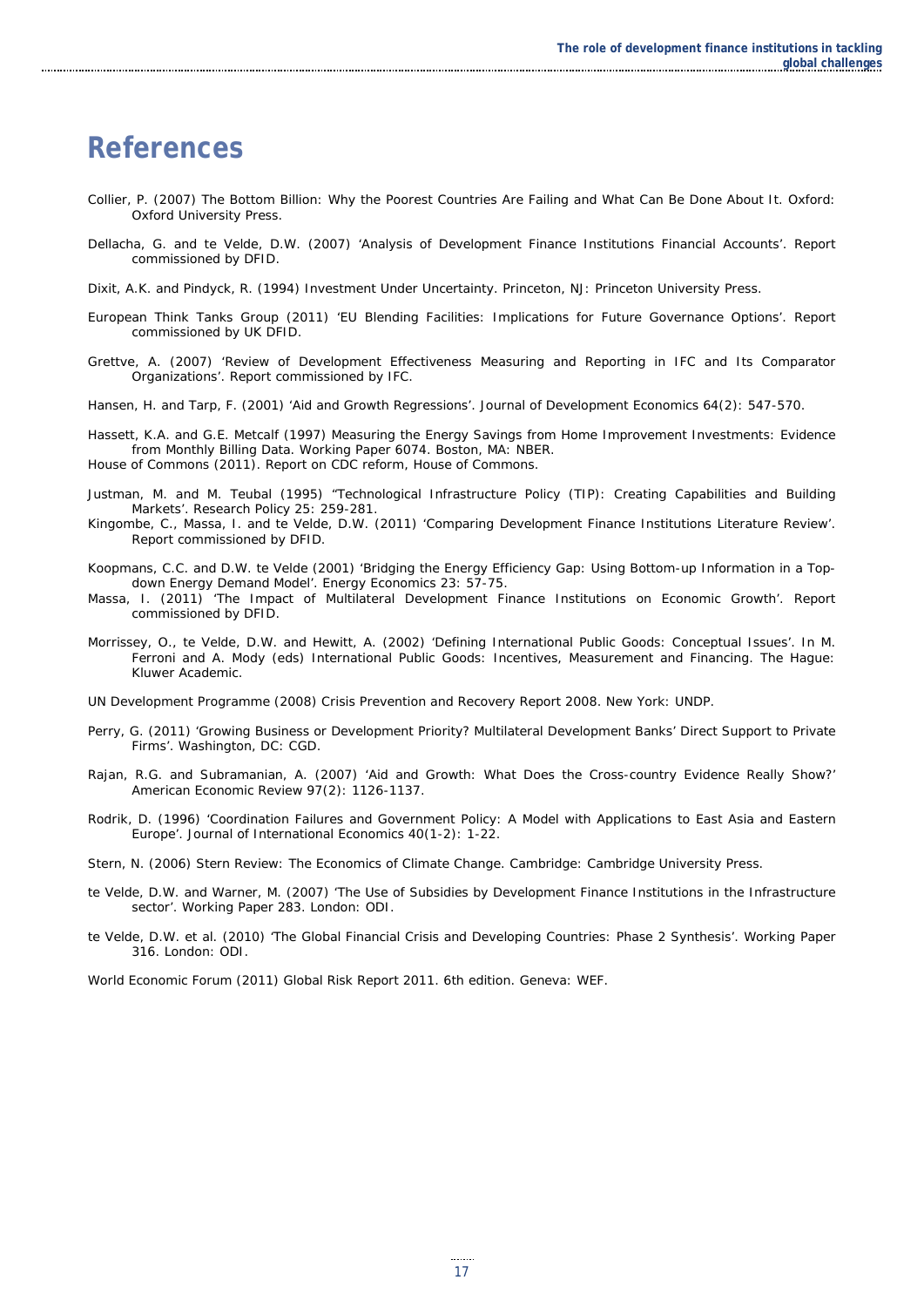### **Appendix A: DFI responses to climate change and the global financial crisis**

| <b>DFI</b> | New instruments and approaches to financing<br>climate change                                                                                                                                                                                                                                                                                                                                                                                                                                                                                                 | Responses to the financial crisis                                                                                                                                                                                                                                                                                                                                                                                                                                                                                                               |
|------------|---------------------------------------------------------------------------------------------------------------------------------------------------------------------------------------------------------------------------------------------------------------------------------------------------------------------------------------------------------------------------------------------------------------------------------------------------------------------------------------------------------------------------------------------------------------|-------------------------------------------------------------------------------------------------------------------------------------------------------------------------------------------------------------------------------------------------------------------------------------------------------------------------------------------------------------------------------------------------------------------------------------------------------------------------------------------------------------------------------------------------|
| <b>IFC</b> | Promoting climate-friendly investments using<br>commercial funds: IFC, along with the World<br>Bank, pledged to grow energy efficiency and new<br>renewable energy lending by an average 20% per<br>year beginning in FY05. This target has been met<br>and exceeded. IFC clean energy lending grew at<br>an annual average of 51% per fiscal year over<br>the past four fiscal years - from \$221 million in<br>FY05 to \$1,034 million in FY09.<br>Cleaner production: IFC offers existing and new<br>٠<br>clients a combined package of cleaner production | Global Trade Finance Program: IFC expanded its<br>٠<br>trade finance programme by increasing its ceiling<br>in 2008 and extending coverage to additional<br>banks and countries. The programme issued<br>\$3.46 billion in guarantees in FY10, a 44%<br>increase over the previous year. The programme<br>provides guarantees for trade transactions in<br>more than 80 countries, primarily supporting<br>small and medium enterprises.<br>Global Trade Liquidity Program: This initiative,<br>٠<br>launched in 2009 in response to the global |
|            | audits and financing to implement<br>recommendations for improving energy and<br>resource efficiency through low-cost, high-return<br>measures. Programmes are being implemented<br>or developed in Eastern Europe, South Asia, Latin<br>America and Africa.                                                                                                                                                                                                                                                                                                  | financial crisis, has already received three deal<br>of-the-year awards from industry publications<br>for its innovation, focus on public-private<br>partnerships and rapid implementation to<br>increase credit for trade. The programme has<br>financed more than \$6 billion of trade volume                                                                                                                                                                                                                                                 |
|            | Clean technology: After a successful pilot using<br>٠<br>donor funds, IFC is now investing from its own<br>account in early stage clean tech companies and<br>private equity funds. Investments in early stage<br>climate-friendly technologies are centrally<br>coordinated with overall targets, across all<br>sectors and industries, through IFC's Information<br>and Communication Technology Department.                                                                                                                                                | through 4,000 transactions in 40 countries.<br>About 80% of these transactions benefited have<br>small and medium businesses. Nearly 40% are in<br>lower-income countries.<br>Microfinance Enhancement Facility: IFC and the<br>KfW launched this initiative to support<br>microfinance institutions, which play a vital role<br>in the fight against poverty. IFC and KfW                                                                                                                                                                      |
|            | Solar strategy: As solar energy applications have<br>٠<br>become increasingly commercial and equipment<br>markets global, IFC has responded with an<br>investment strategy across the solar value chain<br>investing in materials, manufacturing, solar<br>applications, and power generation.<br>Innovative concessional financing: Funding from                                                                                                                                                                                                             | invested \$150 million and \$130 million,<br>respectively, to help fundamentally sound<br>microfinance institutions facing severe credit<br>constraints in the wake of the financial crisis. The<br>goal is to provide refinancing to more than 100<br>microfinance institutions in as many as 40<br>countries and to support lending to as many as                                                                                                                                                                                             |
|            | the Global Environment Facility (GEF) and more<br>recently the Clean Technology Fund has allowed<br>IFC to pilot many pre-commercial sustainable<br>energy projects. Some earlier projects<br>undertaken with GEF support, such as a clean<br>energy financing programme, have established<br>successful models that are now being replicated<br>through mainstream investments.                                                                                                                                                                              | 60 million low-income borrowers.<br>Debt and Asset Recovery Program: Launched in<br>٠<br>2009, this makes direct investments in<br>businesses that need to restructure debt in pools<br>of distressed assets and in specialised companies<br>that manage distressed assets. It also invests<br>indirectly through investment funds that focus on<br>such assets and companies.                                                                                                                                                                  |
|            | Carbon finance: IFC has introduced value-added<br>financial products to mitigate risks in the carbon<br>market by leveraging its ability to take long-term<br>projects and risk in emerging markets. IFC, which<br>is AAA-rated, offers a Carbon Delivery Guarantee<br>for credits from projects in developing countries.                                                                                                                                                                                                                                     | Infrastructure Crisis Facility: This initiative<br>ensures the availability of long-term debt to<br>support private infrastructure projects affected<br>by capital shortages because of the global crisis.<br>Launched in December 2009 with a financial<br>commitment from KfW and pledges from DEG,                                                                                                                                                                                                                                           |
|            | Clean energy finance: IFC has partnered with<br>٠<br>local financial institutions to support specialised<br>financial products for energy efficiency lending.<br>This product is now available in Russia, China,<br>the Philippines and several other countries.                                                                                                                                                                                                                                                                                              | PROPARCO and EIB, it has co-financing<br>arrangements of about \$4 billion. It has pledged<br>\$100 million to projects in four countries.<br>Global Agriculture and Food Security Program: A<br>٠<br>multilateral mechanism to assist in the                                                                                                                                                                                                                                                                                                   |
|            | Sustainable investing: IFC is working with public<br>٠<br>pension funds and other long-term asset holders<br>to promote investment in sustainable businesses<br>in emerging markets. Through a small shift in the<br>trillions of dollars these funds manage, it may be<br>possible to generate a large source of additional<br>resources for climate-friendly investments. IFC is<br>also working with asset managers to develop<br>methodologies to measure the impact of climate<br>change as an element of business risk.                                 | implementation of pledges made by the G8 and<br>G20 countries to strengthen food security in low-<br>income countries. The programme will channel<br>donor funding - more than \$800 million so far -<br>to support public and private initiatives to<br>improve governance, productivity and<br>competitiveness in the agribusiness sector. IFC<br>will manage funding allocated to private<br>initiatives and will provide long- and short-term<br>loans, credit guarantees and equity to local<br>companies and financial intermediaries.    |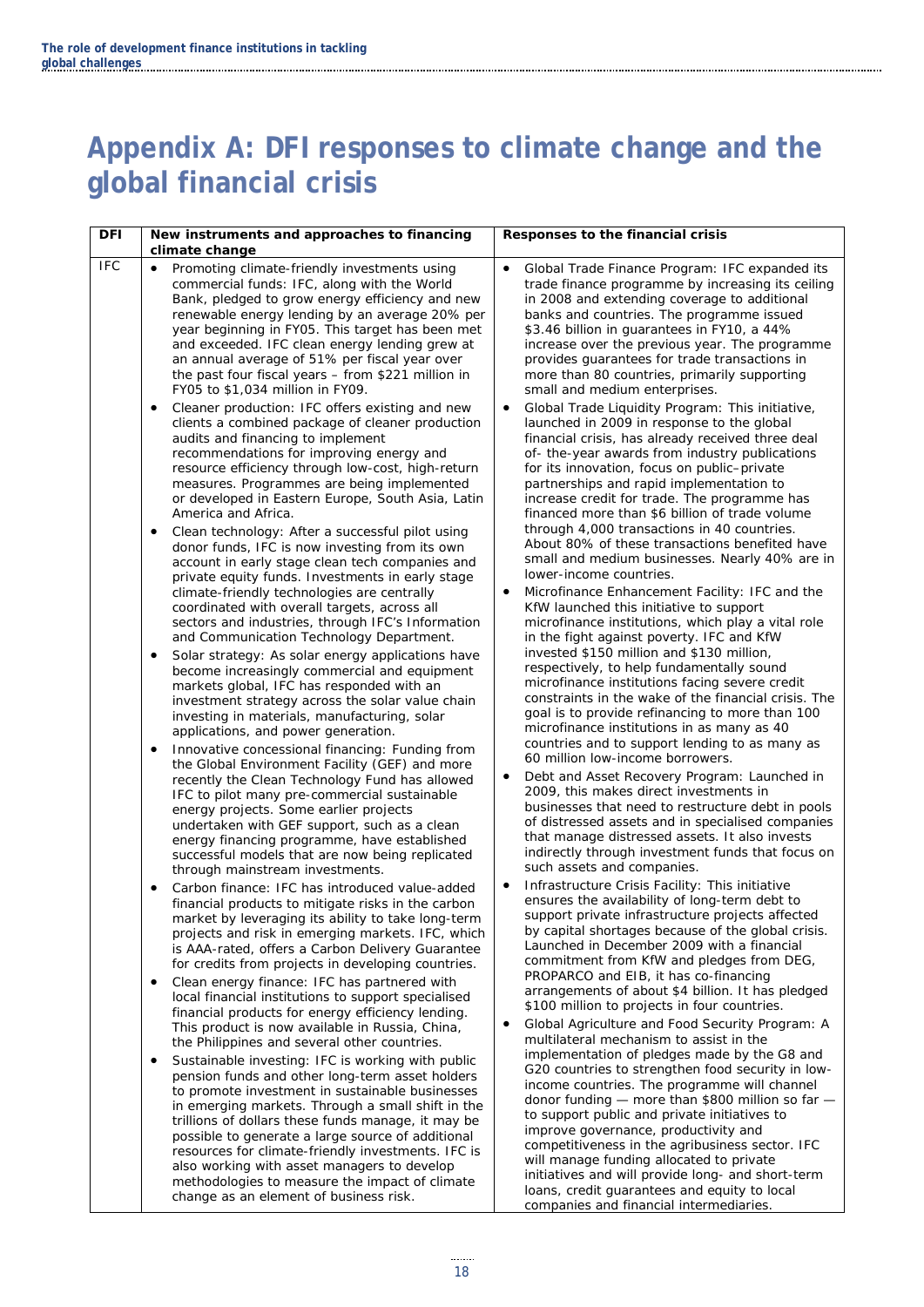| <b>DFI</b>  | New instruments and approaches to financing<br>climate change                                                                                                                                                                                                                                                                                                                                                                                                                                                                                                                                                                                                                                                                                                                                                                                                                                                                                                                                                                                                                                                                                                                                                                                                                                                                                                                                                                                                                                                                                                                                                                                                                                                                                                                                                                                                                                                                                                                                                                                                                  | Responses to the financial crisis                                                                                                                                                                                                                                                                                                                                                                                                                                                                                                                                                                                                                                                                                                                                                                                                                                                                                  |
|-------------|--------------------------------------------------------------------------------------------------------------------------------------------------------------------------------------------------------------------------------------------------------------------------------------------------------------------------------------------------------------------------------------------------------------------------------------------------------------------------------------------------------------------------------------------------------------------------------------------------------------------------------------------------------------------------------------------------------------------------------------------------------------------------------------------------------------------------------------------------------------------------------------------------------------------------------------------------------------------------------------------------------------------------------------------------------------------------------------------------------------------------------------------------------------------------------------------------------------------------------------------------------------------------------------------------------------------------------------------------------------------------------------------------------------------------------------------------------------------------------------------------------------------------------------------------------------------------------------------------------------------------------------------------------------------------------------------------------------------------------------------------------------------------------------------------------------------------------------------------------------------------------------------------------------------------------------------------------------------------------------------------------------------------------------------------------------------------------|--------------------------------------------------------------------------------------------------------------------------------------------------------------------------------------------------------------------------------------------------------------------------------------------------------------------------------------------------------------------------------------------------------------------------------------------------------------------------------------------------------------------------------------------------------------------------------------------------------------------------------------------------------------------------------------------------------------------------------------------------------------------------------------------------------------------------------------------------------------------------------------------------------------------|
|             |                                                                                                                                                                                                                                                                                                                                                                                                                                                                                                                                                                                                                                                                                                                                                                                                                                                                                                                                                                                                                                                                                                                                                                                                                                                                                                                                                                                                                                                                                                                                                                                                                                                                                                                                                                                                                                                                                                                                                                                                                                                                                | Access to Finance: A \$9.6 million initiative,<br>$\bullet$<br>jointly funded by donor partners, to help crisis<br>affected financial institutions with small and<br>medium enterprise banking, housing finance,<br>microfinance and leasing. The initiative, which is<br>expected to raise \$40 million over three years,<br>also focuses on risk management, distressed-<br>asset management and financial infrastructure.<br>EBRD, IFC and FMO have joined up with Asia<br>٠<br>Debt Management Hong Kong (ADM Capital) to<br>establish a regional fund to invest in midsize<br>companies facing financing difficulties as a result<br>of the financial crisis.                                                                                                                                                                                                                                                 |
| <b>EDFI</b> | $\bullet$<br>Along with the French Development Agency<br>(AFD) and EIB, signed a memorandum of<br>understanding on the Interact Climate Change<br>Fund. The parties intend to establish an<br>investment matching facility to invest in private<br>sector climate change projects in Africa, the<br>Caribbean and the Pacific, Asia and Latin America<br>before the end of 2010.                                                                                                                                                                                                                                                                                                                                                                                                                                                                                                                                                                                                                                                                                                                                                                                                                                                                                                                                                                                                                                                                                                                                                                                                                                                                                                                                                                                                                                                                                                                                                                                                                                                                                               |                                                                                                                                                                                                                                                                                                                                                                                                                                                                                                                                                                                                                                                                                                                                                                                                                                                                                                                    |
| <b>EBRD</b> | $\bullet$<br>Participated in the design of the Climate<br>Investment Funds - a new multi-donor funding<br>initiative providing substantial finance for climate<br>change mitigation and adaptation, managed by<br>the World Bank and executed by the MDBs. EBRD<br>has contributed in particular to its private sector<br>perspective. Kazakhstan, Tajikistan, Turkey and<br>Ukraine are expected to benefit from these funds;<br>the first project (in Turkey) is being prepared for<br>implementation in 2010.<br>The Sustainable Energy Initiative: EBRD's<br>٠<br>investment strategy is delivered within the<br>framework of the Sustainable Energy Initiative<br>(SEI), which was launched in 2006 with the aim<br>of increasing financing to address climate change.<br>Based on SEI's success during its first three years<br>of operation, EBRD's Board of Governors in May<br>2009 approved the medium-term objectives and<br>Phase 2 of the initiative for 2009-2011. This sets<br>a target to invest €3-5 billion in projects by 2011<br>and to reduce carbon emissions by between 25<br>and 35 million tonnes a year. During Phase 2<br>EBRD will boost its industrial, power and<br>municipal infrastructure energy efficiency<br>activities and continue to develop renewable<br>energy and carbon markets. It will also expand<br>further into new areas, such as energy efficiency<br>in buildings and climate change adaptation. SEI is<br>now firmly rooted not only in the energy sector<br>but in all sectors of EBRD activity, including the<br>industrial, financial and infrastructure sectors.<br>The Multilateral Carbon Credit Fund, jointly<br>$\bullet$<br>managed with EIB.<br>Engaging in Sustainable Energy Action Plans,<br>$\bullet$<br>which provide EBRD and governments with an<br>enhanced platform to pursue policy<br>improvements and increased investments in<br>support of ever more ambitious financing<br>objectives. During 2009, such plans were signed<br>with the governments of Bulgaria, Kazakhstan,<br>Russia and Ukraine. | $\bullet$<br>The Vienna Initiative: EBRD played a key role in<br>the inception of the Vienna Initiative in 2009.<br>This brought together the combined forces of the<br>governments and authorities from Western<br>banking groups and their Eastern subsidiaries,<br>the International Monetary Fund (IMF), European<br>institutions and MDBs like EBRD. Funding of €25<br>billion was pledged over two years for Eastern<br>European banks to on-lend to businesses.<br>Increasing investments: EBRD increased its<br>investments sharply in 2009, by more than 50%.<br>In 2010, a capital increase was approved, which<br>has paved the way for a further increase in<br>investments in coming years.<br>EBRD, IFC and FMO have joined up with ADM<br>$\bullet$<br>Capital to establish a regional fund to invest in<br>midsize companies facing financing difficulties as<br>a result of the financial crisis. |
| <b>FMO</b>  | FMO signs for climate-neutral management at<br>$\bullet$<br>Climate Event with Al Gore.<br>Created a clean energy investment facility to be<br>٠<br>managed by E+Co. FMO has set aside \$6.65<br>million, funded by its Access to Energy Fund.                                                                                                                                                                                                                                                                                                                                                                                                                                                                                                                                                                                                                                                                                                                                                                                                                                                                                                                                                                                                                                                                                                                                                                                                                                                                                                                                                                                                                                                                                                                                                                                                                                                                                                                                                                                                                                 | EBRD, IFC and FMO have joined up with ADM<br>$\bullet$<br>Capital to establish a regional fund to invest in<br>midsize companies facing financing difficulties as<br>a result of the financial crisis.                                                                                                                                                                                                                                                                                                                                                                                                                                                                                                                                                                                                                                                                                                             |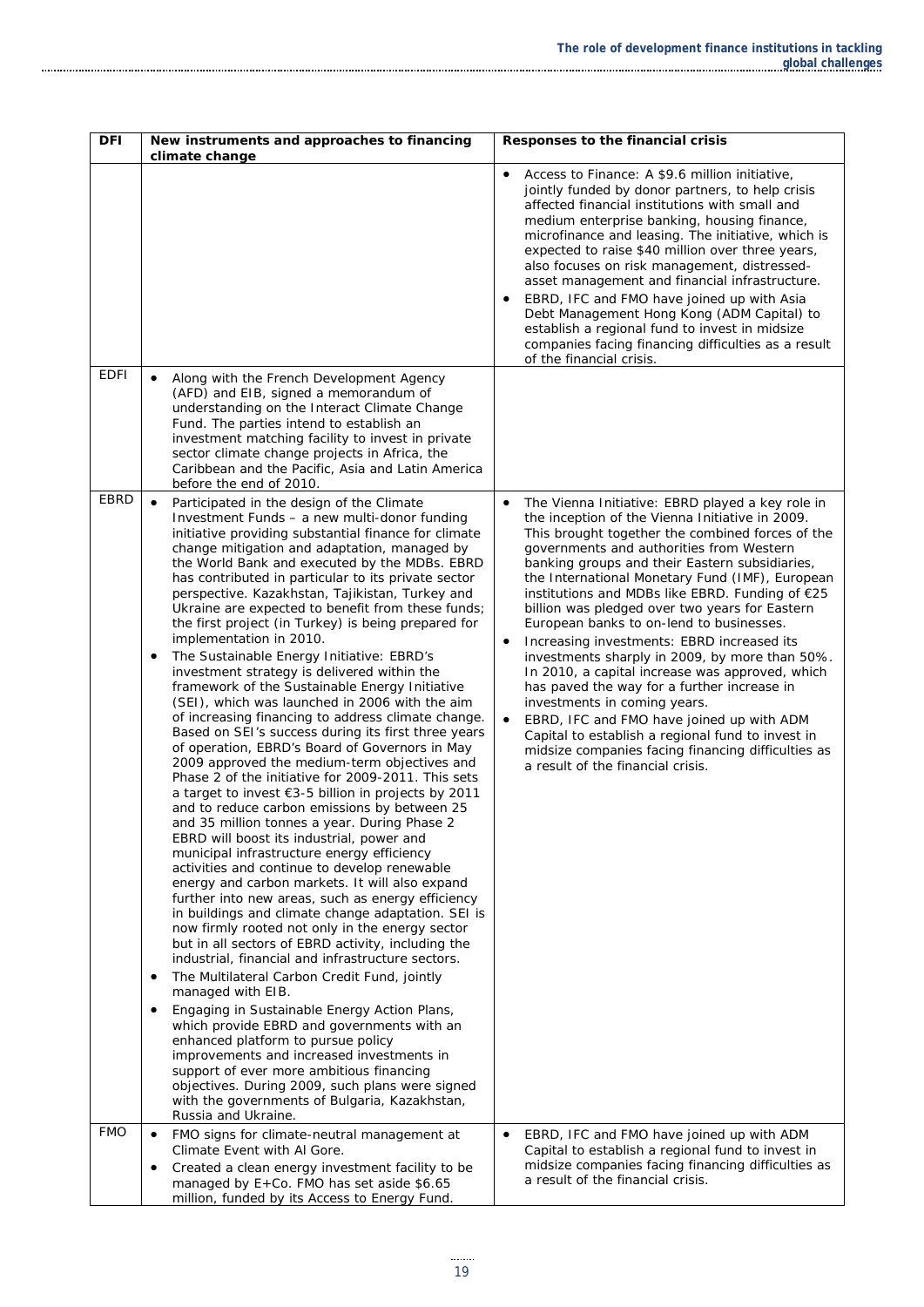| <b>DFI</b> | New instruments and approaches to financing<br>climate change                                                                                                                                                                                                                                                                                                                                                                                                                                                                                                                                                                                                       | Responses to the financial crisis                                                                                                                                                                                                                                                                                                                                                                      |
|------------|---------------------------------------------------------------------------------------------------------------------------------------------------------------------------------------------------------------------------------------------------------------------------------------------------------------------------------------------------------------------------------------------------------------------------------------------------------------------------------------------------------------------------------------------------------------------------------------------------------------------------------------------------------------------|--------------------------------------------------------------------------------------------------------------------------------------------------------------------------------------------------------------------------------------------------------------------------------------------------------------------------------------------------------------------------------------------------------|
| <b>DEG</b> | Funding also includes a capacity development<br>facility for entrepreneurs in the amount of €0.5<br>million. The FMO-E+Co agreement is the result of<br>intensive cooperation over the past year and<br>reflects both organizations' goals to create a<br>sustainable marketplace for access to clean<br>energy that will reduce the impact of climate<br>change and alleviate poverty.<br>Undertook the first systematic international<br>٠<br>evaluation of how banks in emerging markets are<br>addressing climate risk, along with the<br>consultation of risk and governance research firm<br>RiskMetrics Group and environmental investor<br>coalition Ceres. | Created an on-call restructuring team of 20<br>٠<br>persons.<br>Reviewed the risk profile of all new customers<br>٠<br>against the background of the development.<br>Subjected all disbursements to a special review.<br>٠<br>Analysed in depth specific sectors such as the<br>finance sector and the automotive industry.<br>Contacted all other DFIs with a view to<br>٠<br>harmonising activities. |

Sources:

**IFC**

Private Sector Development Institutions Communiqué (2009):

[www.ifc.org/ifcext/about.nsf/AttachmentsByTitle/PSD\\_Communique\\_Oct09/\\$FILE/PSD\\_Comm](http://www.ifc.org/ifcext/about.nsf/AttachmentsByTitle/PSD_Communique_Oct09/$FILE/PSD_Communique_Oct09.pdf) [unique\\_Oct09.pdf](http://www.ifc.org/ifcext/about.nsf/AttachmentsByTitle/PSD_Communique_Oct09/$FILE/PSD_Communique_Oct09.pdf)

The World Bank Group's Response to the Global Crisis: Update on an Ongoing IEG Evaluation (2009):

<http://siteresources.worldbank.org/INTOED/Resources/EB8-web.pdf>

IFC's Response to the Global Financial Crisis (2009):

[www.ifc.org/ifcext/media.nsf/AttachmentsByTitle/AM09\\_CrisisResponse/\\$FILE/AM09\\_CrisisRes](http://www.ifc.org/ifcext/media.nsf/AttachmentsByTitle/AM09_CrisisResponse/$FILE/AM09_CrisisResponse.pdf) [ponse.pdf](http://www.ifc.org/ifcext/media.nsf/AttachmentsByTitle/AM09_CrisisResponse/$FILE/AM09_CrisisResponse.pdf)

IFC Infrastructure Crisis Facility (2009):

[www.ifc.org/ifcext/media.nsf/AttachmentsByTitle/AM09\\_ICF/\\$FILE/AM09\\_ICF.pdf](http://www.ifc.org/ifcext/media.nsf/AttachmentsByTitle/AM09_ICF/$FILE/AM09_ICF.pdf)

IFC's Crisis Response Initiatives: Supporting Businesses in an Era of Uncertainty (2010): [www.ifc.org/ifcext/about.nsf/AttachmentsByTitle/AM10\\_CrisisResponse/\\$FILE/AM10\\_CrisisRes](http://www.ifc.org/ifcext/about.nsf/AttachmentsByTitle/AM10_CrisisResponse/$FILE/AM10_CrisisResponse.pdf) [ponse.pdf](http://www.ifc.org/ifcext/about.nsf/AttachmentsByTitle/AM10_CrisisResponse/$FILE/AM10_CrisisResponse.pdf)

IFC and Climate Change (2009):

[www.ifc.org/ifcext/climatechange.nsf/AttachmentsByTitle/IFCandClimateChange\\_Flyer.pdf/\\$FI](http://www.ifc.org/ifcext/climatechange.nsf/AttachmentsByTitle/IFCandClimateChange_Flyer.pdf/$FILE/IFCandClimateChange_Nov172009.pdf) [LE/IFCandClimateChange\\_Nov172009.pdf](http://www.ifc.org/ifcext/climatechange.nsf/AttachmentsByTitle/IFCandClimateChange_Flyer.pdf/$FILE/IFCandClimateChange_Nov172009.pdf)

Climate Risk and Business: Practical Methods for Assessing Risk (2010):

[www.ifc.org/ifcext/sustainability.nsf/Content/Publications\\_Report\\_ClimateRiskandBusiness](http://www.ifc.org/ifcext/sustainability.nsf/Content/Publications_Report_ClimateRiskandBusiness) Climate Risk and Financial Institutions: Challenges and Opportunities (2010):

[www.ifc.org/ifcext/sustainability.nsf/Content/Publications\\_Report\\_ClimateRiskandFIs-](http://www.ifc.org/ifcext/sustainability.nsf/Content/Publications_Report_ClimateRiskandFIs-FullReport)[FullReport](http://www.ifc.org/ifcext/sustainability.nsf/Content/Publications_Report_ClimateRiskandFIs-FullReport)

Green Business Opportunities in Manufacturing, Agribusiness and Services (2010): [www.ifc.org/ifcext/gms.nsf/AttachmentsByTitle/ClimateChange/\\$FILE/Climate+Change+Broch](http://www.ifc.org/ifcext/gms.nsf/AttachmentsByTitle/ClimateChange/$FILE/Climate+Change+Brochure+2010.pdf) [ure+2010.pdf](http://www.ifc.org/ifcext/gms.nsf/AttachmentsByTitle/ClimateChange/$FILE/Climate+Change+Brochure+2010.pdf)

Climate Change: Filling the Financing Gap (2010):

[www.ifc.org/ifcext/media.nsf/AttachmentsByTitle/TOS\\_ClimateChange/\\$FILE/TOS\\_ClimateCha](http://www.ifc.org/ifcext/media.nsf/AttachmentsByTitle/TOS_ClimateChange/$FILE/TOS_ClimateChange.pdf) [nge.pdf](http://www.ifc.org/ifcext/media.nsf/AttachmentsByTitle/TOS_ClimateChange/$FILE/TOS_ClimateChange.pdf)

#### **EDFI**

European Development Finance Institutions to Establish Joint Climate Change Fund Press Release (2010):

[www.edfi.be/news/news/17-news-item-4.html](http://www.edfi.be/news/news/17-news-item-4.html)

#### **EBRD**

EBRD and the Financial Crisis (2010): [www.ebrd.com/pages/news/features/crisis.shtml](http://www.ebrd.com/pages/news/features/crisis.shtml)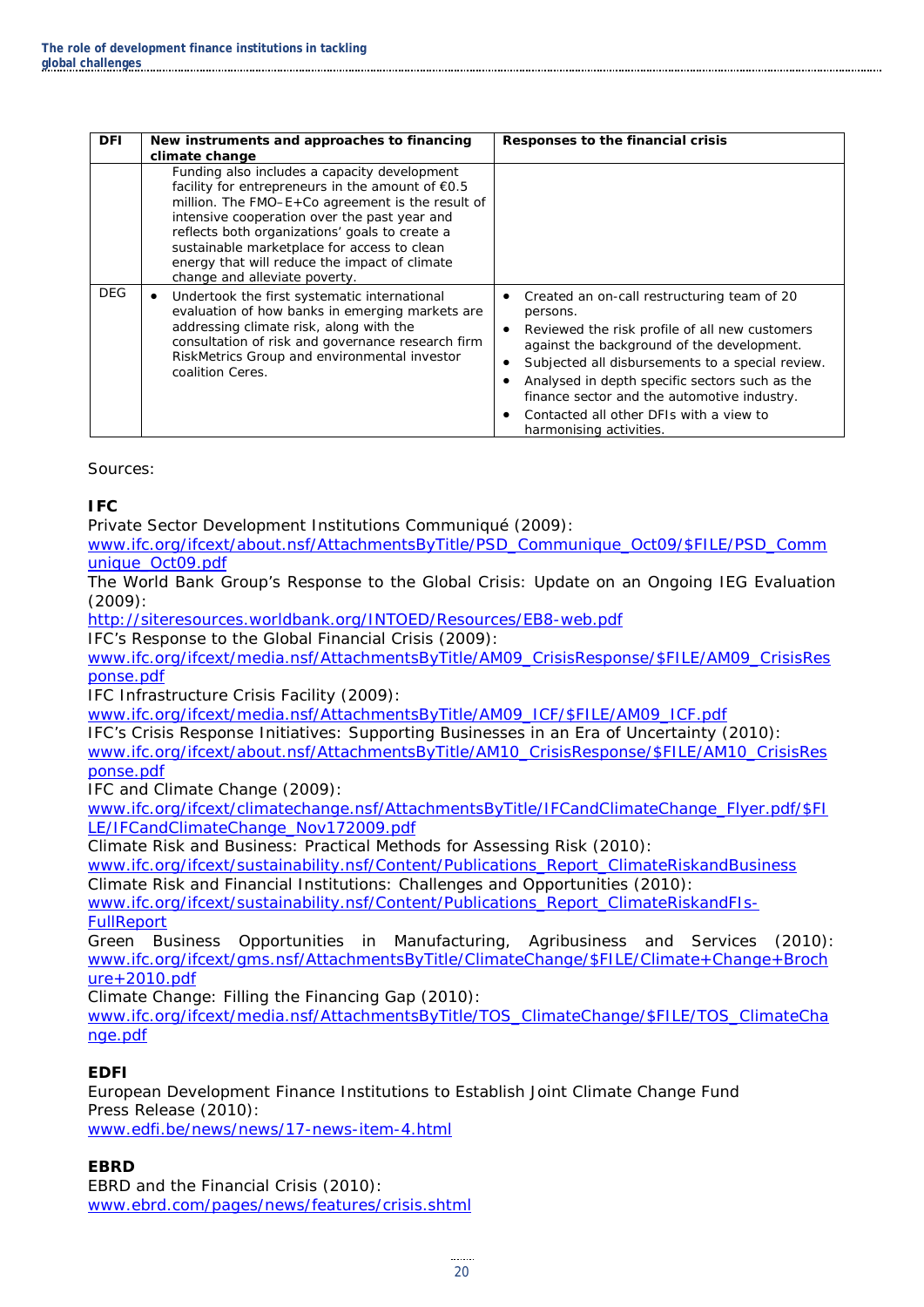The EBRD's Response to the Financial Crisis (2010): [www.ebrd.com/downloads/research/factsheets/financialcrisis.pdf](http://www.ebrd.com/downloads/research/factsheets/financialcrisis.pdf) The EBRD's Response to the 2008-09 Crisis (2010): [www.ebrd.com/downloads/about/evaluation/1011.pdf](http://www.ebrd.com/downloads/about/evaluation/1011.pdf) EBRD Activities: From Responding to Crisis to Securing the Recovery (2010): [www.ebrd.com/pages/news/speeches/fischer\\_101006.shtml](http://www.ebrd.com/pages/news/speeches/fischer_101006.shtml) Climate Change and Sustainable Energy (2009): [www.ebrd.com/downloads/research/annual/ar09ef.pdf](http://www.ebrd.com/downloads/research/annual/ar09ef.pdf)

#### **FMO**

Financial Crisis Will Only Increase the Need for Development Finance (2010): [www.fmo.nl/smartsite.dws?id=1214](http://www.fmo.nl/smartsite.dws?id=1214)

FMO Signs for Climate-neutral Management at "Climate Event" with Al Gore (2008): [www.fmo.nl/smartsite.dws?id=1226](http://www.fmo.nl/smartsite.dws?id=1226)

#### **PROPARCO**

How Can Development Partners Support the Financial Sector in Africa? (2011): [www.proparco.fr/jahia/webdav/site/proparco/users/administrateur/public/Proparco/Revue](http://www.proparco.fr/jahia/webdav/site/proparco/users/administrateur/public/Proparco/Revue-secteur-prive-et-developpement/Articles/ProparcoRevue%2005UK%20WEB%20020410Tanoh.pdf%20article%20Tanoh.pdf)[secteur-prive-et](http://www.proparco.fr/jahia/webdav/site/proparco/users/administrateur/public/Proparco/Revue-secteur-prive-et-developpement/Articles/ProparcoRevue%2005UK%20WEB%20020410Tanoh.pdf%20article%20Tanoh.pdf)[developpement/Articles/ProparcoRevue%2005UK%20WEB%20020410Tanoh.pdf%20article%2](http://www.proparco.fr/jahia/webdav/site/proparco/users/administrateur/public/Proparco/Revue-secteur-prive-et-developpement/Articles/ProparcoRevue%2005UK%20WEB%20020410Tanoh.pdf%20article%20Tanoh.pdf) [0Tanoh.pdf](http://www.proparco.fr/jahia/webdav/site/proparco/users/administrateur/public/Proparco/Revue-secteur-prive-et-developpement/Articles/ProparcoRevue%2005UK%20WEB%20020410Tanoh.pdf%20article%20Tanoh.pdf) Combating Climate Change:

[www.proparco.fr/jahia/Jahia/site/proparco/lang/en/pid/3976](http://www.proparco.fr/jahia/Jahia/site/proparco/lang/en/pid/3976)

#### **DEG**

Common Responsibility for Climate and Development (2009): [www.deginvest.de/EN\\_Home/Service/Online\\_library/PDFs\\_Online-](http://www.deginvest.de/EN_Home/Service/Online_library/PDFs_Online-Library/Klimaschutzbroschuere_EN.pdf)[Library/Klimaschutzbroschuere\\_EN.pdf](http://www.deginvest.de/EN_Home/Service/Online_library/PDFs_Online-Library/Klimaschutzbroschuere_EN.pdf)

Addressing Climate Risk: Financial Institutions in emerging Markets – A Best Practices Report (2009):

[www.deginvest.de/EN\\_Home/Service/Online\\_library/PDFs\\_Online-](http://www.deginvest.de/EN_Home/Service/Online_library/PDFs_Online-Library/AddressingClimateRisk.pdf)[Library/AddressingClimateRisk.pdf](http://www.deginvest.de/EN_Home/Service/Online_library/PDFs_Online-Library/AddressingClimateRisk.pdf)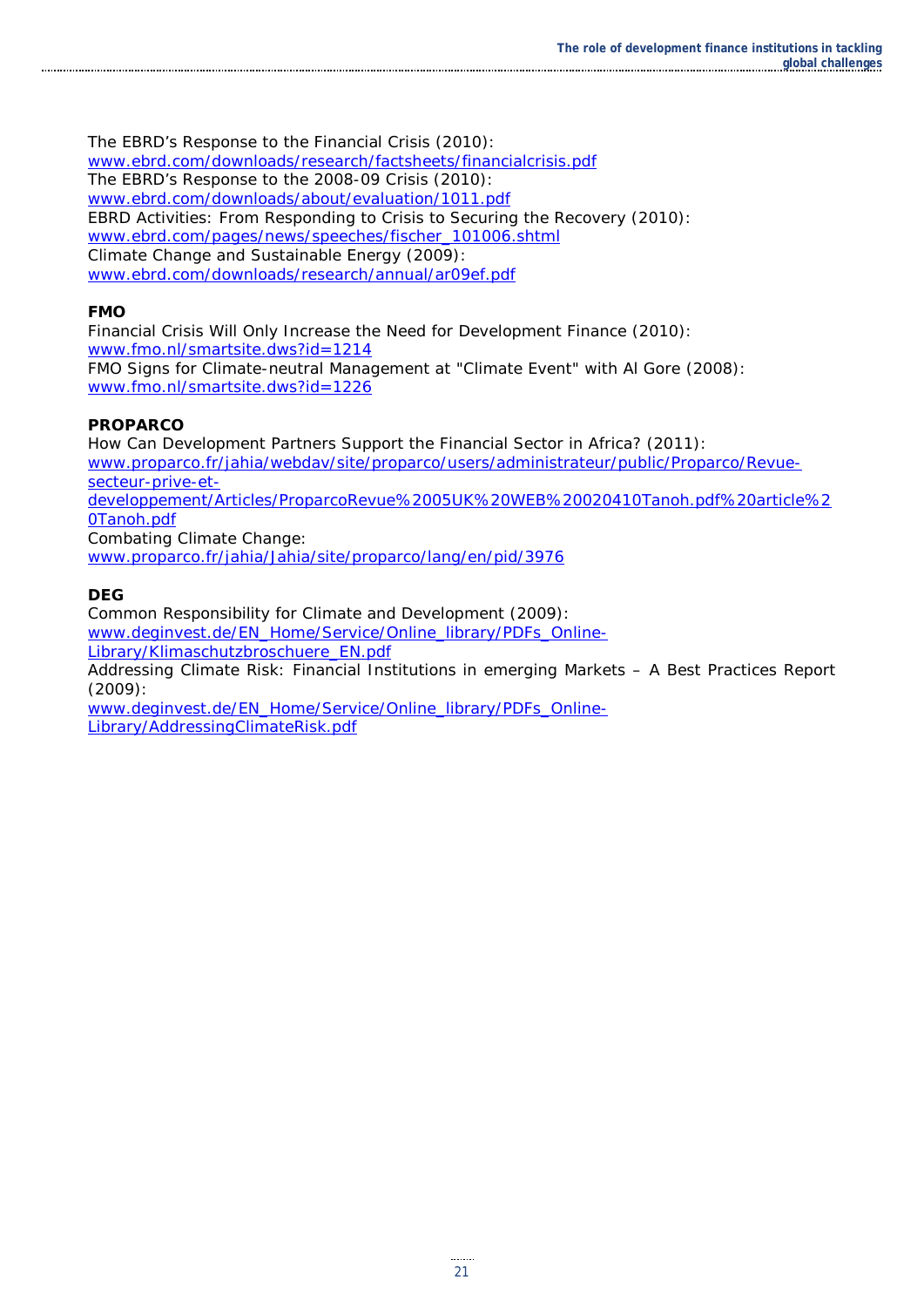## **Appendix B: Data on DFIs**

#### **Table B1: DFI exposure (% of GDP)**

| Country             | <b>GFCF</b> | <b>EIB</b> | <b>IFC</b> | CDC        | DFI % of          |
|---------------------|-------------|------------|------------|------------|-------------------|
|                     | (avg.       | (avg.      | (avg.      | (avg.      | investment        |
|                     | 1986-2009)  | 1986-2009) | 2002-2009) | 2004-2009) | (sum of Columns   |
|                     |             |            |            |            | 2,3,4 divided by  |
|                     |             |            |            |            | Column 1)         |
| Tonga               | 21.97       | 0.24       | 2.19       | 0.03       | 11.19             |
| Maldives            | 32.82       | 0.28       | 2.35       | 0.00       | 8.00              |
|                     |             |            |            |            |                   |
| Mauritania          | 21.65       | 0.72       | 0.35       | 0.01       | 4.98              |
| Panama              | 18.13       | 0.18       | 0.61       | 0.03       | 4.49              |
| Sierra Leone        | 9.51        | 0.07       | 0.28       | 0.00       | 3.69              |
| Djibouti            | 14.41       | 0.05       | 0.41       | 0.04       | 3.44              |
| Tunisia             | 24.57       | 0.69       | 0.13       | 0.02       | 3.40              |
| Ghana               | 19.32       | 0.13       | 0.44       | 0.02       | 3.08              |
| Madagascar          | 16.51       | 0.35       | 0.14       | 0.00       | 2.96              |
| St Lucia            | 24.90       | 0.30       | 0.41       | 0.03       | 2.96              |
| Jordan              | 24.20       | 0.40       | 0.28       | 0.00       | 2.81              |
| Mozambique          | 19.51       | 0.44       | 0.11       | 0.00       | 2.80              |
| Uganda              | 16.73       | 0.17       | 0.24       | 0.04       | 2.74              |
| Zambia              | 15.26       | 0.35       | 0.03       | 0.02       | 2.67              |
| Liberia             | 9.74        | 0.01       | 0.23       | 0.02       | 2.64              |
| Lebanon             | 25.63       | 0.35       | 0.30       | 0.00       | $2.\overline{55}$ |
| Kiribati            | 62.24       | 0.12       | 1.41       | 0.00       | 2.45              |
|                     | 11.57       |            |            |            |                   |
| Congo, Dem. Rep.    |             | 0.09       | 0.18       | 0.00       | 2.34              |
| Cape Verde          | 30.94       | 0.53       | 0.18       | 0.00       | 2.29              |
| Malawi              | 16.75       | 0.29       | 0.09       | 0.00       | 2.29              |
| Fiji                | 17.13       | 0.26       | 0.12       | 0.00       | 2.25              |
| Kenya               | 18.15       | 0.18       | 0.17       | 0.03       | 2.13              |
| Swaziland           | 17.59       | 0.34       | 0.04       | 0.00       | 2.13              |
| Bolivia             | 15.16       | 0.00       | 0.23       | 0.09       | 2.11              |
| Gambia, The         | 19.31       | 0.12       | 0.28       | 0.01       | 2.09              |
| Georgia             | 20.21       | 0.00       | 0.41       | 0.00       | 2.03              |
| Vanuatu             | 21.65       | 0.20       | 0.23       | 0.00       | 1.96              |
| Egypt, Arab Rep.    | 21.19       | 0.24       | 0.13       | 0.02       | 1.84              |
| Nicaragua           | 24.24       | 0.01       | 0.42       | 0.00       | 1.79              |
| Morocco             | 24.32       | 0.38       | 0.05       | 0.00       | 1.76              |
| Solomon Islands     | 8.24        | 0.08       | 0.00       | 0.06       | 1.66              |
| Guinea              | 18.28       | 0.14       | 0.16       | 0.00       | 1.65              |
| Montenegro          | 21.66       | 0.00       | 0.35       | 0.00       | 1.60              |
| Trinidad and Tobago | 20.55       | 0.11       | 0.21       | 0.00       | 1.54              |
|                     |             |            |            |            |                   |
| Tanzania            | 19.57       | 0.11       | 0.08       | 0.11       | 1.53              |
| Namibia             | 19.76       | 0.25       | 0.05       | 0.00       | 1.50              |
| Jamaica             | 24.72       | 0.15       | 0.22       | 0.00       | 1.46              |
| Rwanda              | 16.90       | 0.08       | 0.12       | 0.04       | 1.46              |
| Mauritius           | 24.64       | 0.28       | 0.00       | 0.07       | 1.42              |
| Senegal             | 21.63       | 0.16       | 0.10       | 0.04       | 1.39              |
| Seychelles          | 25.90       | 0.16       | 0.19       | 0.00       | 1.35              |
| Albania             | 23.54       | 0.00       | 0.31       | 0.00       | 1.31              |
| Guyana              | 30.75       | 0.29       | 0.10       | 0.00       | 1.26              |
| Burkina Faso        | 19.82       | 0.15       | 0.07       | 0.03       | 1.25              |
| Dominica            | 28.44       | 0.35       | 0.00       | 0.00       | 1.23              |
| Cameroon            | 17.15       | 0.11       | 0.10       | 0.00       | 1.23              |
| Tajikistan          | 17.04       | 0.00       | 0.20       | 0.00       | 1.18              |
| Syrian Arab Rep.    | 21.44       | 0.24       | 0.00       | 0.00       | 1.12              |
| El Salvador         | 15.52       | 0.00       | 0.15       | 0.02       | 1.11              |
| Lesotho             | 47.15       | 0.52       | 0.00       | 0.00       | 1.09              |
|                     |             |            |            |            |                   |
| Cambodia            | 16.20       | 0.00       | 0.17       | 0.00       | 1.07              |
| Bosnia and          | 23.71       | 0.00       | 0.25       | 0.00       | 1.06              |
| Herzegovina         |             |            |            |            |                   |
| St Vincent and the  | 30.43       | 0.32       | 0.00       | 0.00       | 1.06              |
| Grenadines          |             |            |            |            |                   |
| Togo                | 17.48       | 0.03       | 0.04       | 0.11       | 1.06              |
| Mali                | 22.29       | 0.15       | 0.08       | 0.00       | 1.04              |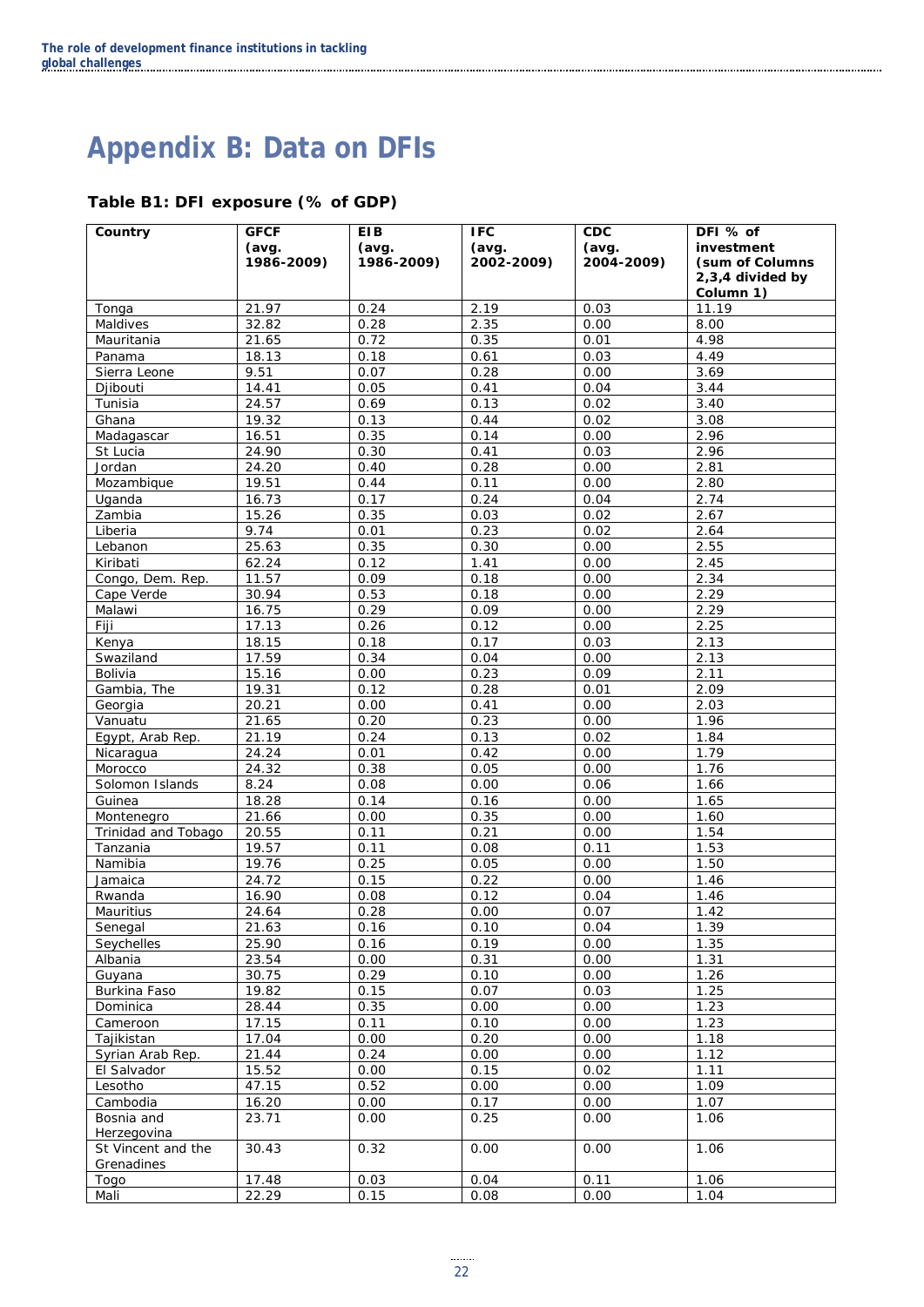| Country               | <b>GFCF</b>    | <b>EIB</b>   | <b>IFC</b>   | <b>CDC</b>   | DFI % of          |
|-----------------------|----------------|--------------|--------------|--------------|-------------------|
|                       | (avg.          | (avg.        | (avg.        | (avg.        | investment        |
|                       | 1986-2009)     | 1986-2009)   | 2002-2009)   | 2004-2009)   | (sum of Columns)  |
|                       |                |              |              |              | 2,3,4 divided by  |
| Barbados              | 18.23          | 0.17         | 0.00         | 0.00         | Column 1)<br>0.96 |
| Dominican Rep.        | 18.71          | 0.04         | 0.13         | 0.00         | 0.93              |
| Pakistan              | 17.15          | 0.01         | 0.14         | 0.01         | 0.92              |
| <b>Benin</b>          | 16.64          | 0.12         | 0.03         | 0.00         | 0.89              |
| Papua New Guinea      | 19.47          | 0.09         | 0.08         | 0.01         | 0.89              |
| Guinea-Bissau         | 26.29          | 0.23         | 0.00         | 0.00         | 0.89              |
| Honduras              | 23.54          | 0.01         | 0.20         | 0.00         | 0.89              |
| Guatemala             | 15.63          | 0.00         | 0.14         | 0.00         | 0.88              |
| Uruguay               | 14.48          | 0.01         | 0.12         | 0.00         | 0.87              |
| Côte d'Ivoire         | 10.89          | 0.07         | 0.02         | 0.00         | 0.83              |
| Paraguay              | 20.51          | 0.03         | 0.13         | 0.00         | 0.80              |
| Ethiopia              | 18.90          | 0.11         | 0.04         | 0.00         | 0.79              |
| <b>Botswana</b>       | 26.09          | 0.15         | 0.05         | 0.00         | 0.77              |
| Oman                  | 15.56          | 0.00         | 0.12         | 0.00         | 0.77              |
| Sri Lanka             | 23.82          | 0.03         | 0.15         | 0.01         | 0.76              |
| Philippines           | 18.87          | 0.02         | 0.12         | 0.00         | 0.76              |
| Moldova               | 20.77          | 0.00         | 0.15         | 0.00         | 0.71              |
| Zimbabwe              | 17.22          | 0.13         | $-0.01$      | 0.00         | 0.71              |
| Peru<br>Burundi       | 20.51<br>10.95 | 0.01<br>0.04 | 0.13         | 0.00<br>0.00 | 0.69<br>0.69      |
| Mongolia              | 34.46          | 0.00         | 0.04<br>0.24 | 0.00         | 0.69              |
| Algeria               | 26.35          | 0.15         | 0.03         | 0.00         | 0.69              |
| Congo, Rep.           | 23.87          | 0.13         | 0.00         | 0.03         | 0.68              |
| Macedonia, FYR        | 17.83          | 0.00         | 0.12         | 0.00         | 0.67              |
| Chad                  | 17.21          | 0.10         | 0.01         | 0.00         | 0.65              |
| Lao PDR               | 24.62          | 0.08         | 0.08         | 0.00         | 0.65              |
| South Africa          | 17.59          | 0.05         | 0.04         | 0.02         | 0.64              |
| Ukraine               | 22.14          | 0.00         | 0.13         | 0.00         | 0.60              |
| <b>Belize</b>         | 22.38          | 0.13         | 0.00         | 0.00         | 0.60              |
| Equatorial Guinea     | 50.02          | 0.30         | 0.00         | 0.00         | 0.59              |
| Niger                 | 11.02          | 0.05         | 0.01         | 0.00         | 0.57              |
| Kyrgyz Rep.           | 19.43          | 0.00         | 0.10         | 0.01         | 0.56              |
| Colombia              | 18.35          | 0.01         | 0.09         | 0.00         | 0.54              |
| Grenada               | 34.03          | 0.18         | 0.00         | 0.00         | 0.54              |
| Comoros               | 14.51          | 0.08         | 0.00         | 0.00         | 0.53              |
| Romania               | 21.68          | 0.00         | 0.11         | 0.00         | 0.52              |
| Argentina             | 18.95          | 0.01         | 0.09         | 0.00         | 0.51              |
| Yemen, Rep.           | 20.18          | 0.00         | 0.10         | 0.00         | 0.50              |
| Costa Rica            | 19.85          | 0.02         | 0.07         | 0.01         | 0.47              |
| Gabon                 | 27.18          | 0.05         | 0.07         | 0.00         | 0.44              |
| Kazakhstan<br>Vietnam | 23.90          | 0.00         | 0.10         | 0.00         | 0.44              |
| Azerbaijan            | 29.22<br>28.58 | 0.02<br>0.00 | 0.09<br>0.10 | 0.00<br>0.00 | 0.39<br>0.37      |
| Suriname              | 17.42          | 0.06         | 0.00         | 0.00         | 0.36              |
| Bangladesh            | 20.49          | 0.00         | 0.06         | 0.00         | 0.32              |
| Russian Federation    | 20.53          | 0.00         | 0.06         | 0.00         | 0.31              |
| Brazil                | 18.29          | 0.01         | 0.05         | 0.00         | 0.31              |
| India                 | 24.74          | 0.00         | 0.06         | 0.01         | 0.29              |
| Chile                 | 22.04          | 0.00         | 0.06         | 0.00         | 0.29              |
| Eritrea               | 24.47          | 0.07         | 0.00         | 0.00         | 0.29              |
| Antigua and Barbuda   | 46.70          | 0.04         | 0.09         | 0.00         | 0.28              |
| Central African Rep.  | 10.33          | 0.03         | 0.00         | 0.00         | 0.28              |
| St Kitts and Nevis    | 44.22          | 0.12         | 0.00         | 0.00         | 0.27              |
| Ecuador               | 20.46          | 0.00         | 0.05         | 0.00         | 0.27              |
| Indonesia             | 24.99          | 0.01         | 0.06         | 0.00         | 0.26              |
| Angola                | 16.97          | 0.01         | 0.03         | 0.00         | 0.23              |
| Bahamas, The          | 28.15          | 0.06         | 0.00         | 0.00         | 0.22              |
| Mexico                | 19.50          | 0.00         | 0.03         | 0.00         | 0.16              |
| Venezuela, RB         | 20.39          | 0.00         | 0.03         | 0.00         | 0.14              |
| Ireland               | 20.05          | 0.03         | 0.00         | 0.00         | 0.14              |
| Nepal                 | 20.05          | 0.00         | 0.03         | 0.00         | 0.13              |
| <b>Belarus</b>        | 26.82          | 0.00         | 0.03         | 0.00         | 0.13              |
| Sudan                 | 13.82          | 0.01         | 0.00         | 0.00         | 0.11              |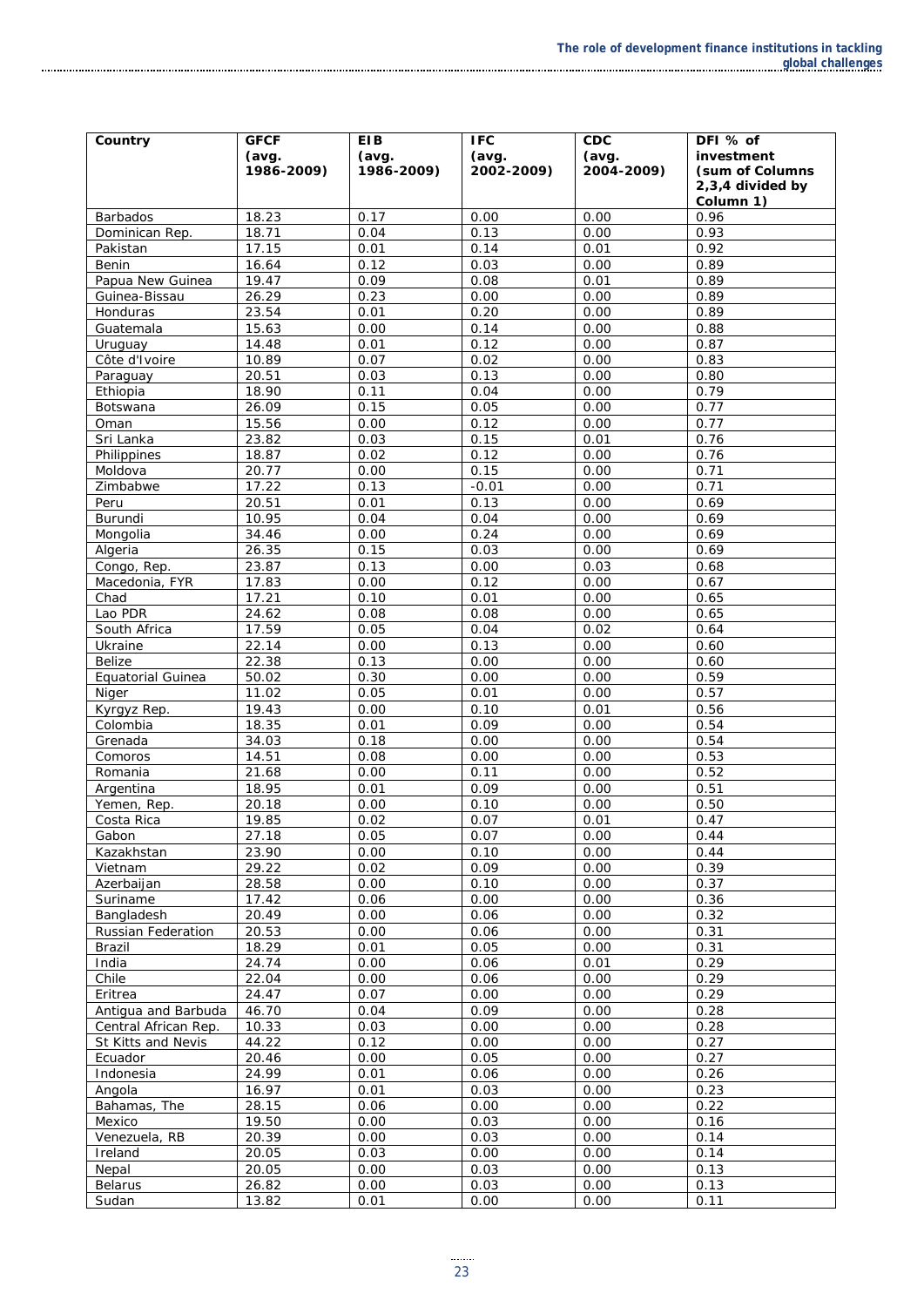| Country              | <b>GFCF</b><br>(avg.<br>1986-2009) | <b>EIB</b><br>(avg.<br>1986-2009) | <b>IFC</b><br>(avg.<br>2002-2009) | <b>CDC</b><br>(avg.<br>2004-2009) | DFI % of<br>investment<br>(sum of Columns)<br>2,3,4 divided by<br>Column 1) |
|----------------------|------------------------------------|-----------------------------------|-----------------------------------|-----------------------------------|-----------------------------------------------------------------------------|
| Thailand             | 30.35                              | 0.00                              | 0.03                              | 0.00                              | 0.10                                                                        |
| Uzbekistan           | 26.65                              | 0.00                              | 0.02                              | 0.00                              | 0.06                                                                        |
| China                | 34.72                              | 0.00                              | 0.01                              | 0.00                              | 0.05                                                                        |
| Saudi Arabia         | 19.50                              | 0.00                              | 0.01                              | 0.00                              | 0.05                                                                        |
| Kosovo               | 27.04                              | 0.00                              | 0.01                              | 0.00                              | 0.04                                                                        |
| Estonia              | 27.73                              | 0.00                              | 0.01                              | 0.00                              | 0.04                                                                        |
| Latvia               | 24.22                              | 0.00                              | 0.01                              | 0.00                              | 0.04                                                                        |
| United Arab Emirates | 24.03                              | 0.00                              | 0.01                              | 0.00                              | 0.03                                                                        |
| Lithuania            | 22.73                              | 0.00                              | 0.01                              | 0.00                              | 0.03                                                                        |
| Slovak Rep.          | 28.39                              | 0.00                              | 0.01                              | 0.00                              | 0.03                                                                        |
| Kuwait               | 16.92                              | 0.00                              | 0.00                              | 0.00                              | 0.03                                                                        |
| <b>Bhutan</b>        | 45.93                              | 0.00                              | 0.01                              | 0.00                              | 0.02                                                                        |
| Malaysia             | 28.50                              | 0.00                              | 0.00                              | 0.01                              | 0.02                                                                        |
| Korea, Rep.          | 31.81                              | 0.00                              | 0.01                              | 0.00                              | 0.02                                                                        |
| Iran, Islamic Rep.   | 25.82                              | 0.00                              | 0.00                              | 0.00                              | 0.01                                                                        |
| Cuba                 | 14.72                              | 0.00                              | 0.00                              | 0.00                              | 0.01                                                                        |

Note: for further information on data see Massa (2011). IMF data for July-June translated backwards to January-December. All data converted into dollars using average year exchange rates.

#### **Table B2: IFC, EIB and CDC exposure by country (% of total investment)**

| DFI % of INV>2%  | DFI % of INV between   | DFI % of INV between | DFI % of INV between        |
|------------------|------------------------|----------------------|-----------------------------|
|                  | 1% and 2%              | 0.5% and 1%          | 0 and 0.5%                  |
| Tonga            | Vanuatu                | <b>Barbados</b>      | Costa Rica                  |
| Maldives         | Egypt, Arab Rep.       | Dominican Rep.       | Gabon                       |
| Mauritania       | Nicaragua              | Pakistan             | Kazakhstan                  |
| Panama           | Morocco                | Benin                | Vietnam                     |
| Sierra Leone     | Solomon Islands        | Papua New Guinea     | Azerbaijan                  |
| Diibouti         | Guinea                 | Guinea-Bissau        | Suriname                    |
| Tunisia          | Montenegro             | Honduras             | Bangladesh                  |
| Ghana            | Trinidad and Tobago    | Guatemala            | <b>Russian Federation</b>   |
| Madagascar       | Tanzania               | Uruguay              | <b>Brazil</b>               |
| St Lucia         | Namibia                | Côte d'Ivoire        | India                       |
| Jordan           | Jamaica                | Paraguay             | Chile                       |
| Mozambique       | Rwanda                 | Ethiopia             | Eritrea                     |
| Uganda           | <b>Mauritius</b>       | Botswana             | Antigua and Barbuda         |
| Zambia           | Senegal                | Oman                 | Central African Rep.        |
| Liberia          | Seychelles             | Sri Lanka            | St Kitts and Nevis          |
| Lebanon          | Albania                | Philippines          | Ecuador                     |
| Kiribati         | Guyana                 | Moldova              | Indonesia                   |
| Congo, Dem. Rep. | Burkina Faso           | Zimbabwe             | Angola                      |
| Cape Verde       | Dominica               | Peru                 | Bahamas, The                |
| Malawi           | Cameroon               | Burundi              | Mexico                      |
| Fiji             | Tajikistan             | Mongolia             | Venezuela, RB               |
| Kenya            | Syrian Arab Rep.       | Algeria              | Ireland                     |
| Swaziland        | El Salvador            | Congo, Rep.          | Nepal                       |
| Bolivia          | Lesotho                | Macedonia, FYR       | <b>Belarus</b>              |
| Gambia, The      | Cambodia               | Chad                 | Sudan                       |
| Georgia          | Bosnia and Herzegovina | Lao PDR              | Thailand                    |
|                  | St Vincent and the     | South Africa         | Uzbekistan                  |
|                  | Grenadines             | Ukraine              | China                       |
|                  | Togo                   | <b>Belize</b>        | Saudi Arabia                |
|                  | Mali                   | Equatorial Guinea    | Kosovo                      |
|                  |                        | Niger                | Estonia                     |
|                  |                        | Kyrgyz Rep.          | Latvia                      |
|                  |                        | Colombia             | <b>United Arab Emirates</b> |
|                  |                        | Grenada              | Lithuania                   |
|                  |                        | Comoros              | Slovak Rep.                 |
|                  |                        | Romania              | Kuwait                      |
|                  |                        | Argentina            | <b>Bhutan</b>               |
|                  |                        | Yemen, Rep.          | Malaysia                    |
|                  |                        |                      | Korea, Rep.                 |
|                  |                        |                      | Iran, Islamic Rep.          |
|                  |                        |                      | Cuba                        |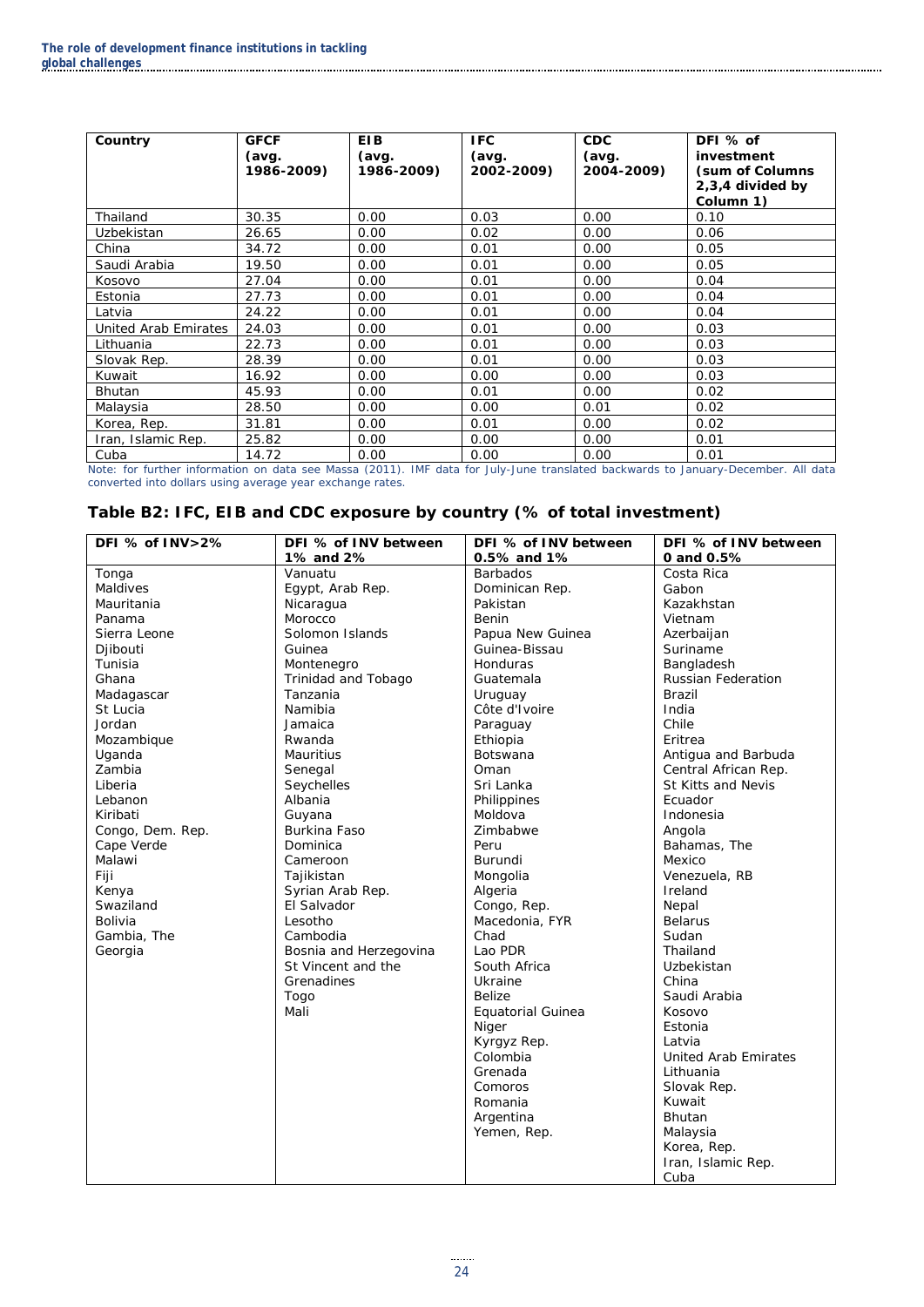### **Appendix C: Data on conflict and post-conflict countries**

| Country                      | Major conflict episode(s)        | <b>Current status</b>                 |
|------------------------------|----------------------------------|---------------------------------------|
| Afghanistan                  | 1978-1991, 1991-2002, 2005       | Ongoing insurgency                    |
| Angola                       | 1975-1994, 1997-2002             | Peace                                 |
| Azerbaijan                   | 1991-1994                        | Peace                                 |
| Bosnia and Herzegovina       | 1992-1995                        | Peace                                 |
| <b>Burundi</b>               | 1991-2002                        | Peace, implementation challenges      |
| Cambodia                     | 1970-1975, 1978-1991             | Peace                                 |
| Chad                         | 1965-1988, 1990, 2006-2007       | Revived insurgency                    |
| Congo, Dem. Rep.             | 1996-1997, 1998-2001             | Ongoing insurgency                    |
| Congo, Rep.                  | 1993-1997, 1998-1999             | Peace                                 |
| Côte d'Ivoire                | 2002-2004                        | No comprehensive settlement           |
| Croatia                      | 1991-1993                        | Peace                                 |
| El Salvador                  | 19797-1991                       | Peace                                 |
| Eritrea                      | 1974-1991                        | Peace, unresolved border dispute      |
| Ethiopia                     | 1974-1991                        | Peace, unresolved border dispute      |
| Georgia                      | 1991-1994                        | Peace, unresolved border dispute      |
| Guatemala                    | 1965-1995                        | Peace                                 |
| Guinea-Bissau                | 1998-1999                        | Peace                                 |
| Haiti                        | 1991-1995                        | Continuing instability                |
| Indonesia (Aceh)             | 1990-2006                        | Peace                                 |
| Kosovo                       | 1998-1999                        | Peace, unresolved status              |
| Lebanon                      | 1975-1990                        | No comprehensive settlement           |
| Liberia                      | 1989-1990, 1992-1997, 1999-2003  | Peace                                 |
| Mozambique                   | 1976-1992                        | Peace                                 |
| Namibia                      | 1973-1989                        | Peace                                 |
| Nepal                        | 1996-2006                        | Peace                                 |
| Nicaragua                    | 1978-1979, 1979-1990             | Peace (elections April and July 2008) |
| Papua New Guinea             | 1989-1996                        | Peace                                 |
| Rwanda                       | 1991-1996, 1994, 1998-1999, 2001 | Peace                                 |
| Sierra Leone                 | 1991-1996, 1997-2001             | Peace                                 |
| Solomon Islands              | 1998-2003                        | Peace                                 |
| Somalia (Somaliland region)  | 1988-1991                        | Unresolved territorial status         |
| Sri Lanka                    | 1983-2002, 2005-                 | Ongoing insurgency                    |
| Sudan (North/South conflict) | 1983-2002                        | Peace                                 |
| Tajikistan                   | 1992-1997                        | Peace                                 |
| Timor-Leste                  | 1975-1999                        | Peace                                 |
| Uganda<br>$-1$ UNIDD (2000)  | 1979-1991                        | Peace                                 |

Source: UNDP (2008).

#### **Data sources**

| EIB                     | EIB investment (loans) from EIB website ACP and non-ACP developing countries, as<br>ratio of GDP (from WDI)                                                               |
|-------------------------|---------------------------------------------------------------------------------------------------------------------------------------------------------------------------|
| IFC.                    | IFC investment (difference between stock this year and previous year, stock by June is<br>for previous year) from IFC annual reports website, as ratio of GDP (from WDIs) |
| EBRD                    | EBRD investment (loans and equity) from EBRD website, as ratio of GDP (from WDI)                                                                                          |
| CDC.                    | CDC new investments (equity) from CDC communication, as % of GDP (from WDI)                                                                                               |
| Investment to GDP ratio | Gross fixed capital formation (public and private investment) scaled by GDP                                                                                               |
| Energy efficiency       | Energy use (kg of oil equivalent) per \$1,000 GDP (constant 2005 PPP)                                                                                                     |
| <b>UNDP</b>             | 1 if a conflict-affected country was out of conflict, 0 otherwise                                                                                                         |
| Exchange rates          | Year average, from World Bank                                                                                                                                             |
| Ln GDP per capita       | Ln of real GDP per capita (from World Bank)                                                                                                                               |
| Share of industry       | Industry as % of GDP (from WDI)                                                                                                                                           |